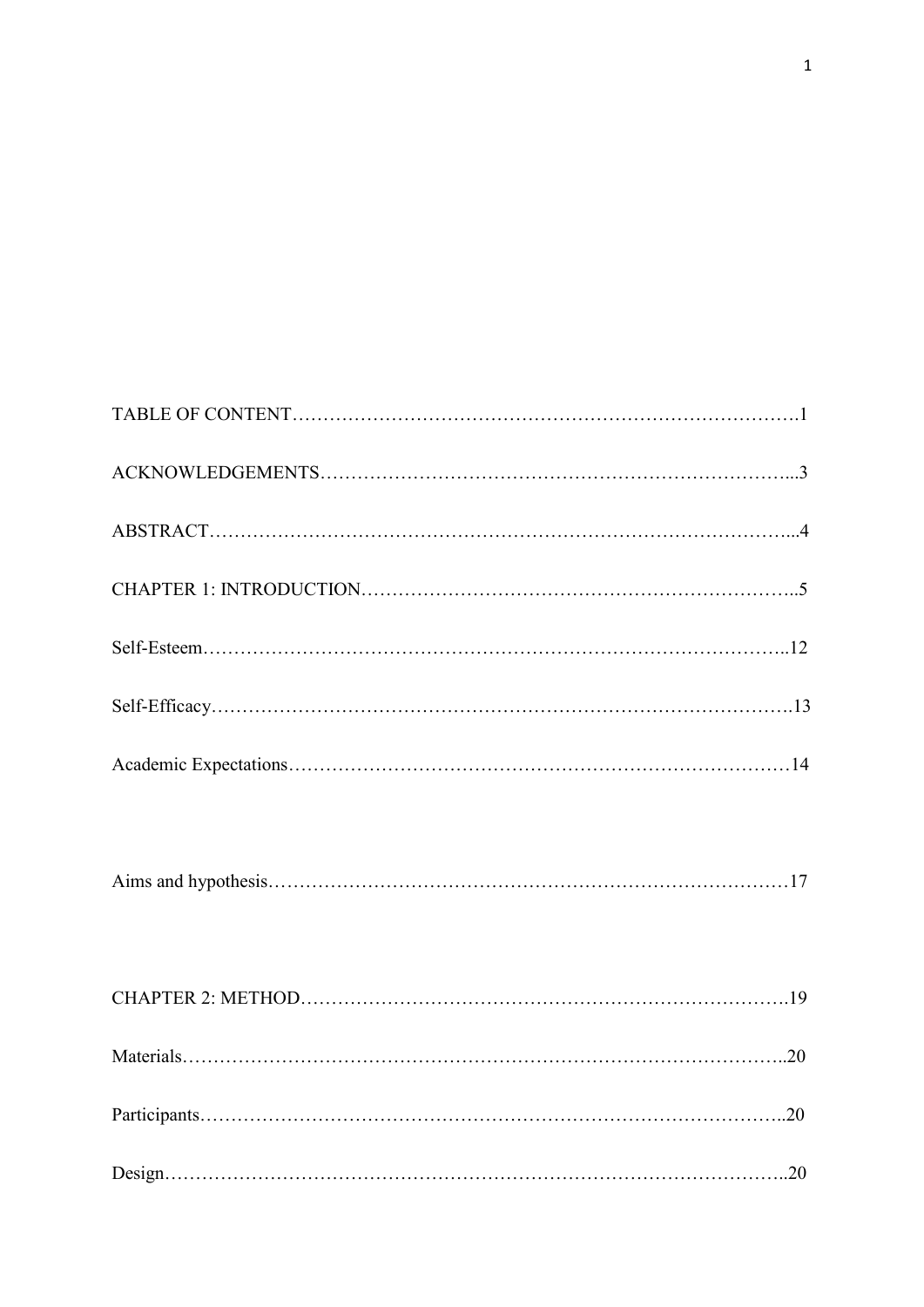Cover letter for participants

Questionnaire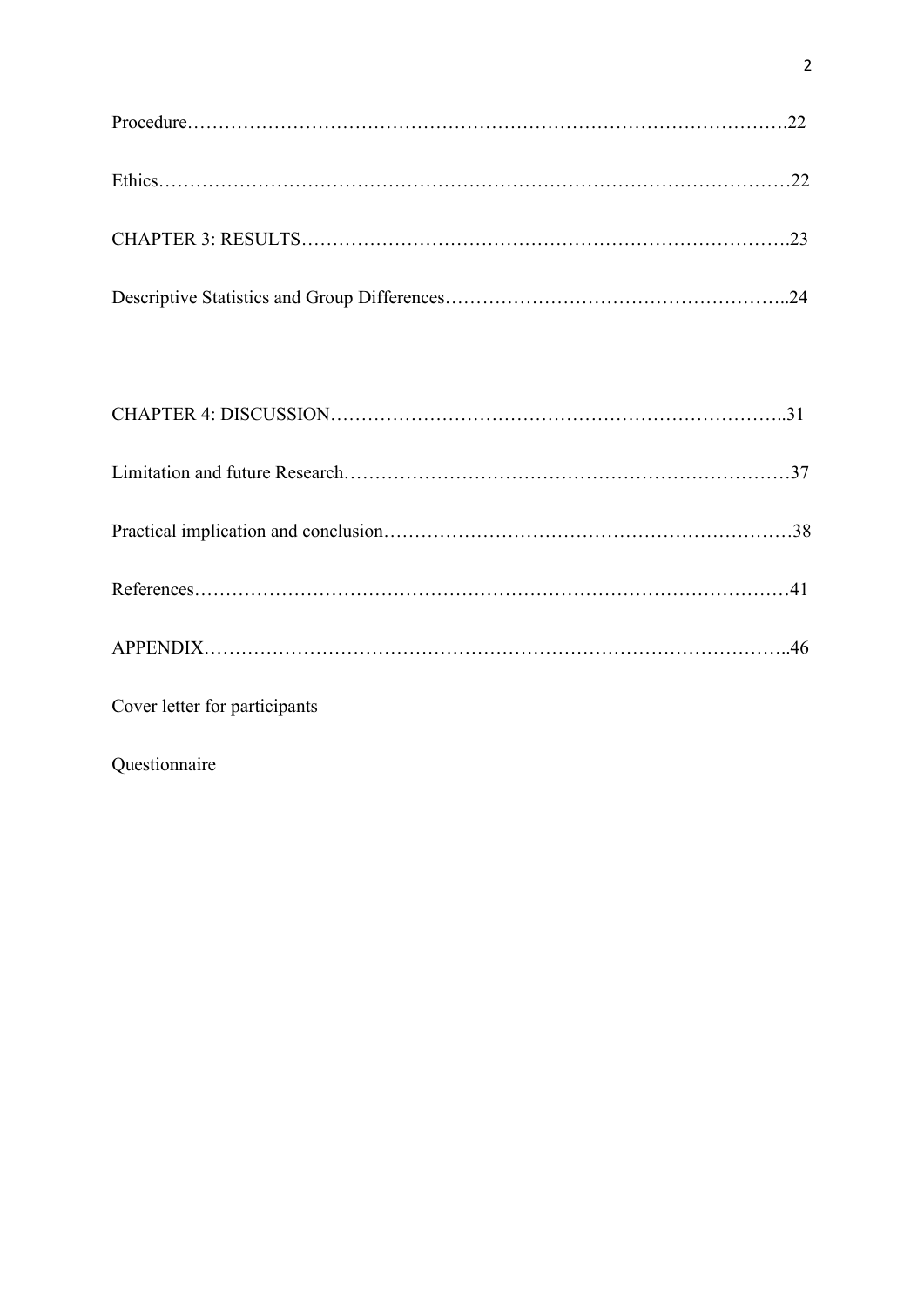## ACKNOWLEDGEMENTS

I would like to thank the participants of the study, for their valuable time and patience. Thanks to my supervisor, Emma Harkins for her time, insight and guidance throughout the project study, special thanks to my family, Ugochi my lovely wife and to my wonderful children Divine and Paul for their encouragement, sacrifices, constant support and patience throughout my college experience.

Most importantly, thanks to God Almighty to him alone be all the glory.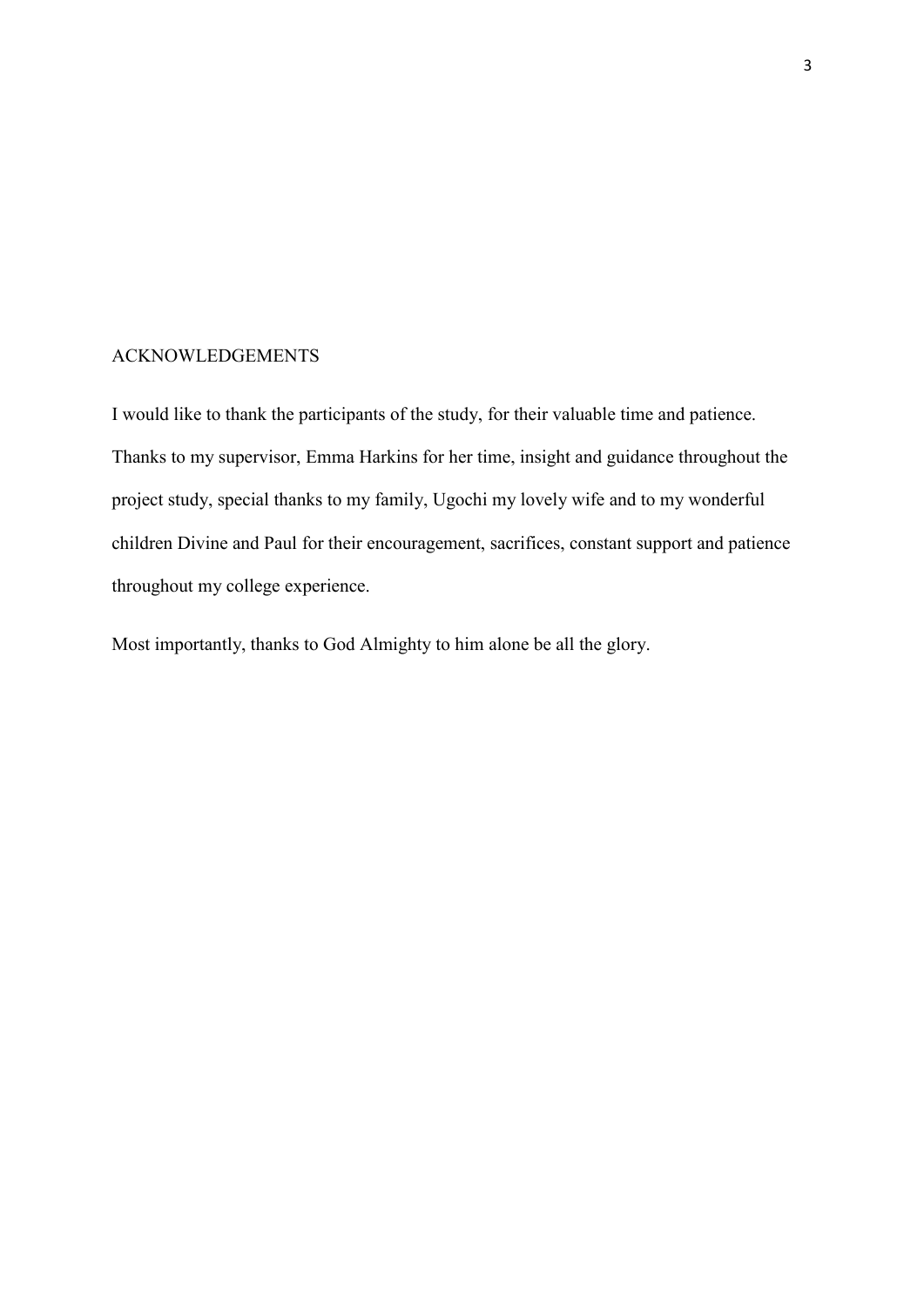## ABSTRACT

Background: The research seek to examine the difference between attending a single sex school and coeducational school, with the aim of finding out how the school that one attends may either promote better scholarly and academic attainment or negatively affects one"s academic expectations. Single sex school means boys and girls attending separate schools or settings, while coeducation is a set up where both boys and girls study in the same class room or school. Aim: the main aim of the research is to investigate the effect of school type on students" Self-Esteem, Self-Efficacy and Academic Expectations. Method: the study is a quantitative, cross-sectional design, the variables includes school, Self-esteem, Self-efficacy and academic expectations. A questionnaire combing Self-Esteem, Self-Efficacy, and Academic Expectation was distributed to 106 participants in their first year in Dublin Business School. Participants reported moderate level of self-esteem, high level of selfefficacy and high level of academic expectations, the analysis of the results and finding showed weak and moderate association between variables. Conclusion: single sex school and coeducational school have different impact on the performances and academic expectations of students, the investigation favoured coeducation to provide better environment for both boys and girls.

Key words: Single sex, Coeducational school, Self-Esteem, Self-Efficacy, Academic Expectations.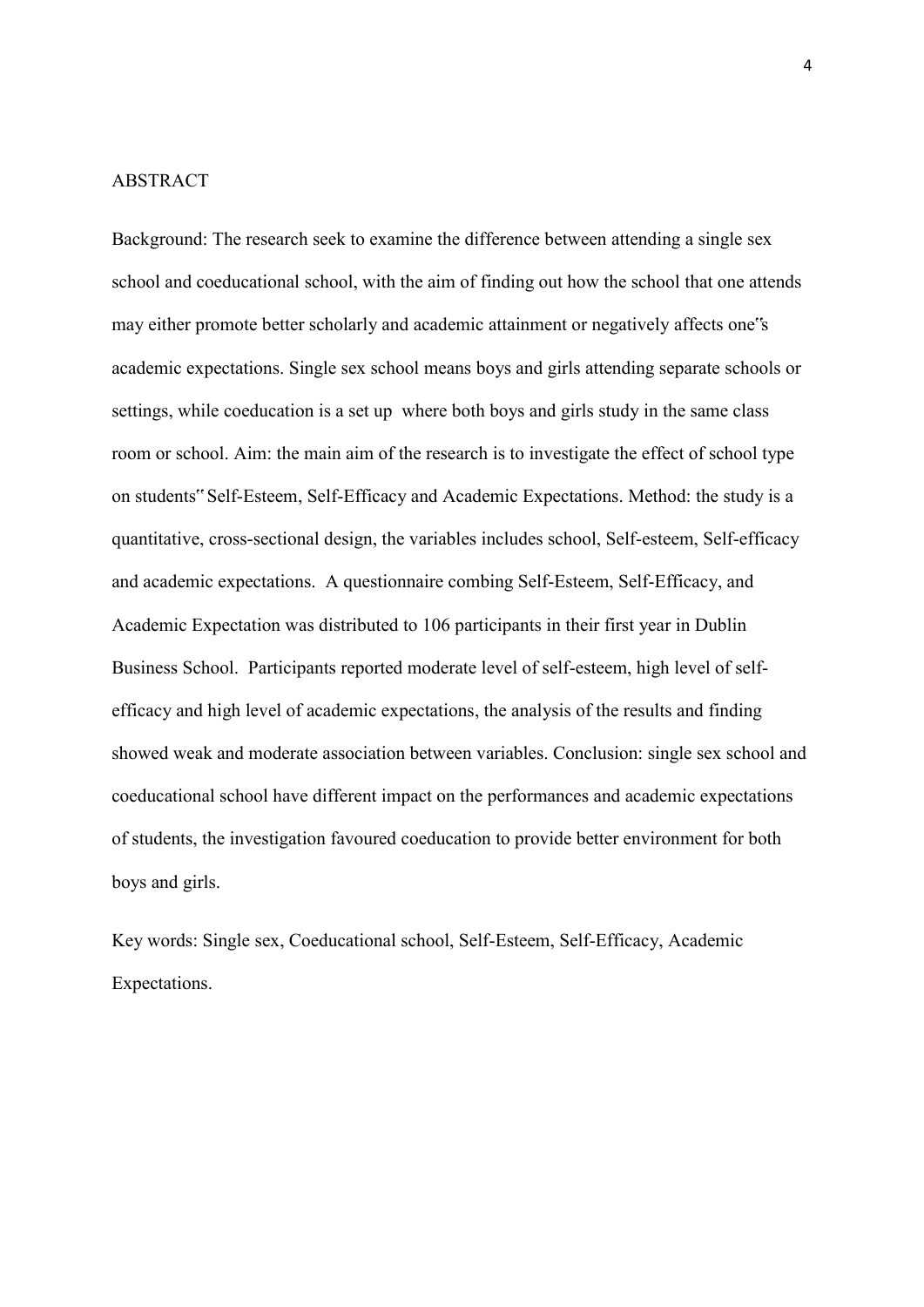## CHAPTER: 1 INTRODUCTION

## **Introduction**

School is one of the contexts in Bronfenbrenner"s ecological theory of development, it is a place designed for teaching and learning, it usually under the direction of instructors or teachers. There are formal and in informal school, most countries operate a system of formal education, which always follow a progression from primary school for young children to secondary school for teenagers and to higher institution or university. The informal school could take any form or shape depending on context and reasons for the school. For example, home school and online school which may be at your convenience, does not require you attending classes for lecture in class rooms or lecture halls.

School in this context could either be single-sex education or schooling which is a system where by male and female students study in separate classes, schools or building as the case may be. This type was well practiced before the mid-twentieth century and in many cultural setting it was adopted because of tradition and religion as seen in many countries in the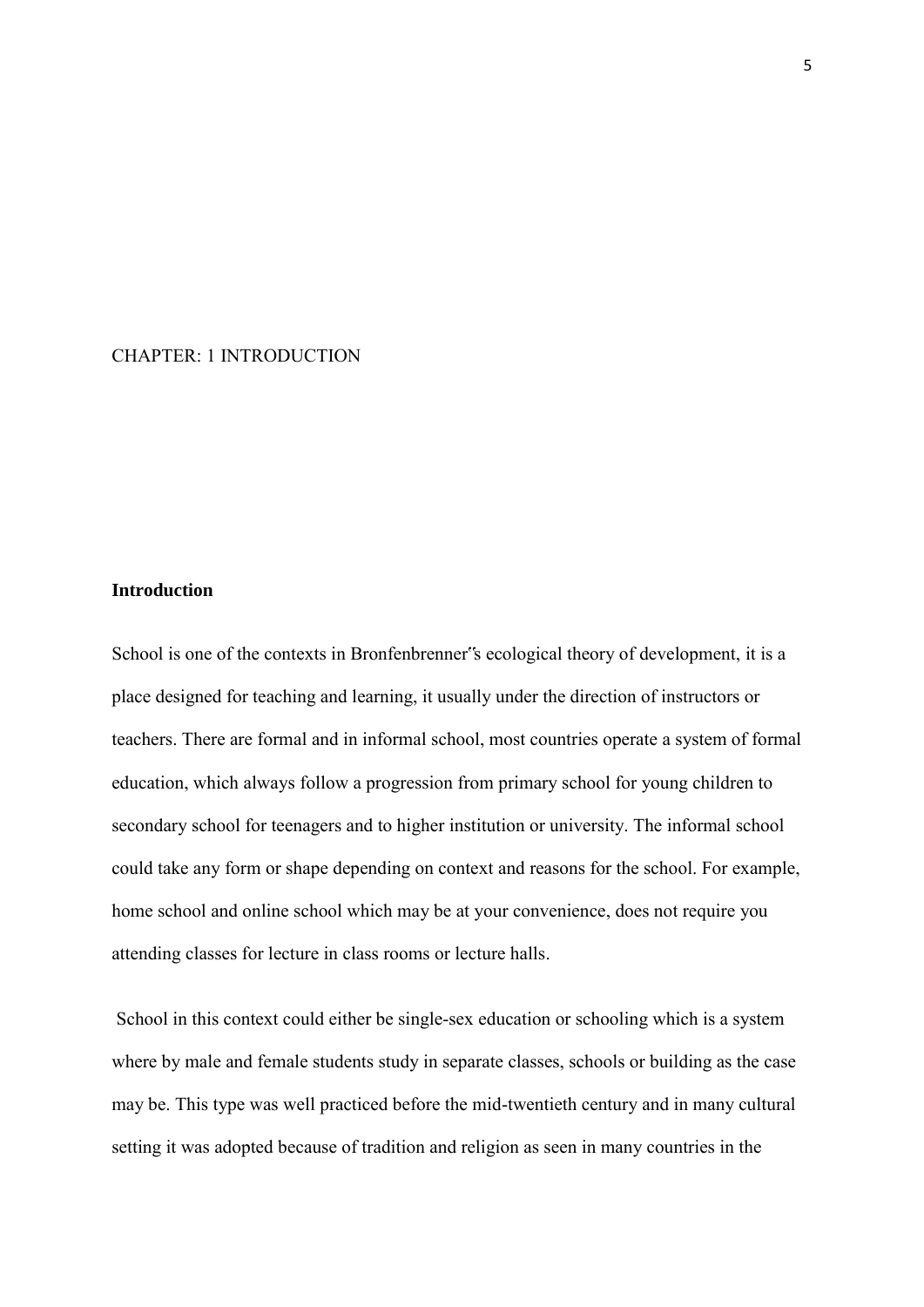Middle East where it is predominant. American science (2011). While coeducational school which is the exact opposite of single sex school, it is a system of education which allows both boys and girls in the same classroom, school or building.

Schools, whether single sex or coeducational will either have negative or positive impact on students" self-esteem, self-efficacy and general academic, scholarly expectation and success. It is a matter of context because individual difference may account for different rate or level of achievement in life, therefore it will not be an overstatement that some students will excel more than others in a given circumstance or school type. This issue of single sex school versus coeducational school have been subject of debates and investigations by various study groups and researchers such as Lee& Marks (1990). Single sex secondary schooling provide one temporary way to overcome stereotype which supports social pressure from peers and teachers and most especially disrupt or neutralize the impact of adolescent gender intensification on academic and career choices. This argument was further supported by others studies by Shapka and Keating (2003). Which was carried out at high school level, the result showed that female students in single sex school or classroom were well favoured more than those in coeducational schools. Another investigation this time on boys also indicates that boys from single sex school in the United Kingdom and Australia are very much likely to go into gender neutral courses or subjects than those in coeducational schools (Lawrie and Brown 1992 cited in psychology of women 2007). It is also believed that single sex secondary schooling gives adolescents an "enriched moratorium period with respect to vocational development" (Monaco and Gaier 1992)

It is important to note that social pressure to stick to gender stereotype courses does not end in high school but continues to college level and further still to working world which by implication promote sex based division in workforce and as a matter of fact leads to wage gap between male and females Hyde (2007) and Jacobs( 1995 cited), but this gender gap can be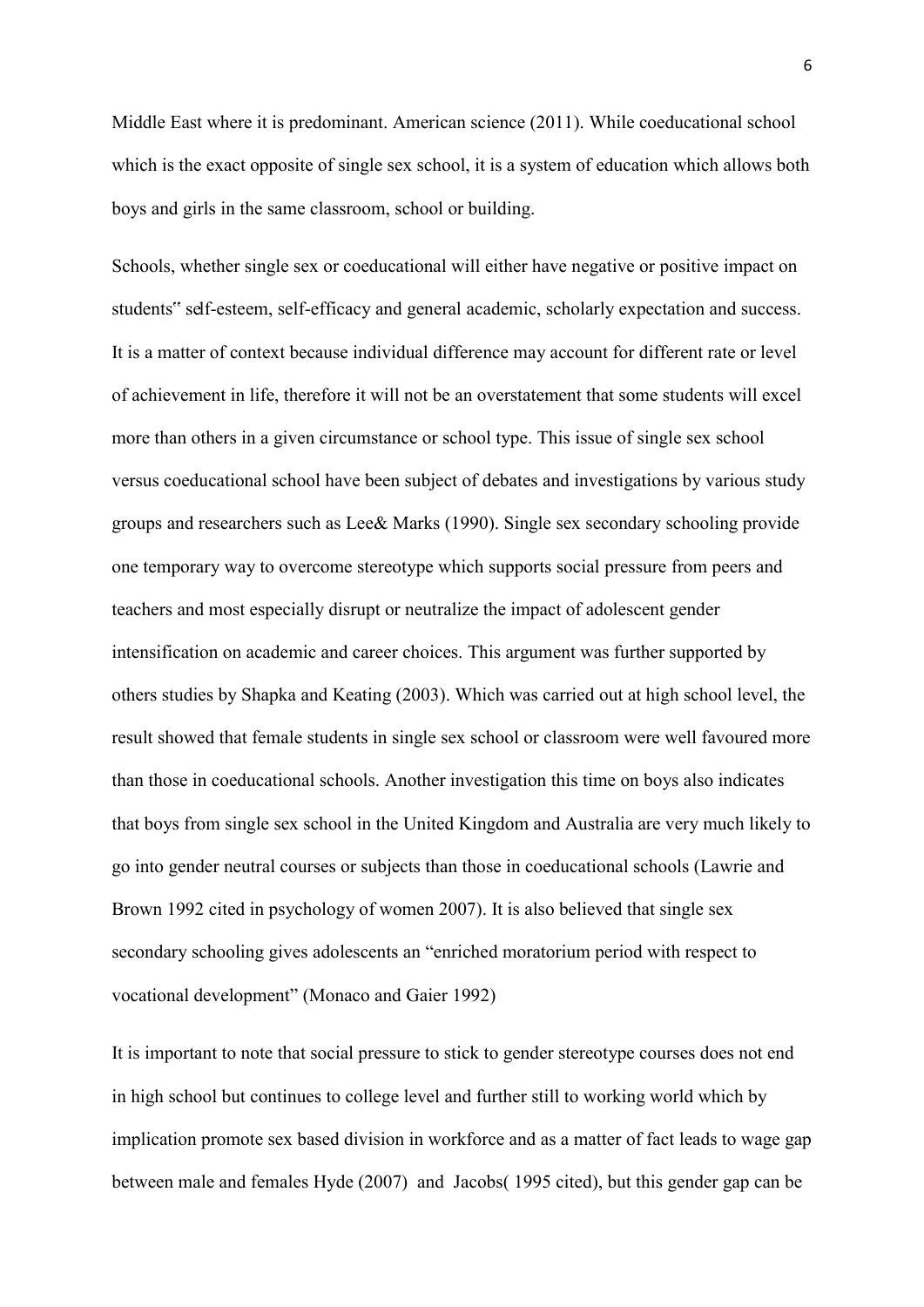closed through single sex education, according to two recent studies by(Thompson,2003, Jones and Richards 2003 cited in psychology of women 2007) which shows that both girls and boys who attend single sex high school are very likely to choose gender neutral college courses than their counterparts from coeducational high schools. The main reason is that they feel free to choose any course and not being pressured to stick to gender stereotype as could be the case when there are both sexes in the same school or class, one important thing to consider about both studies is that the sample were from people who were believed to have attended secondary school before 1990, so in that case it could be argued whether the difference they identified can be applied to today"s students. Furthermore those who are advocating for single sex education are of the opinion that it will encourage student scholarly excellence and expectation bearing in mind that females and males have different rate of understanding and information processing, what this means is that the same teaching technique may not be effective for both females and males (National association for single sex public education 2006 as cited in American science 2011).

With all the good reasons for single education, there are many who are opposed to it, saying that it does not provide the good learning environment which represent a real life set up, more so in the study with interest on egalitarian attitude is not real clear because it seems that most likely difference between single sex and coeducational secondary school have been behaviour rather than attitudinal Shapka and Keating (2003), considering many studies on the students choices of non-traditional areas in high school, most of them have not been able to find out any difference in girls attitudes towards of perceived competence in mathematics or science. A study however found out that girls in single sex class reported self-effort in mathematics, but also found that effort and two other maths perception variable were correlated to persistence in math courses, therefore ridding on the back of these counterintuitive result, it suggest that overt attitudes about a particular subject are not potent factors in the different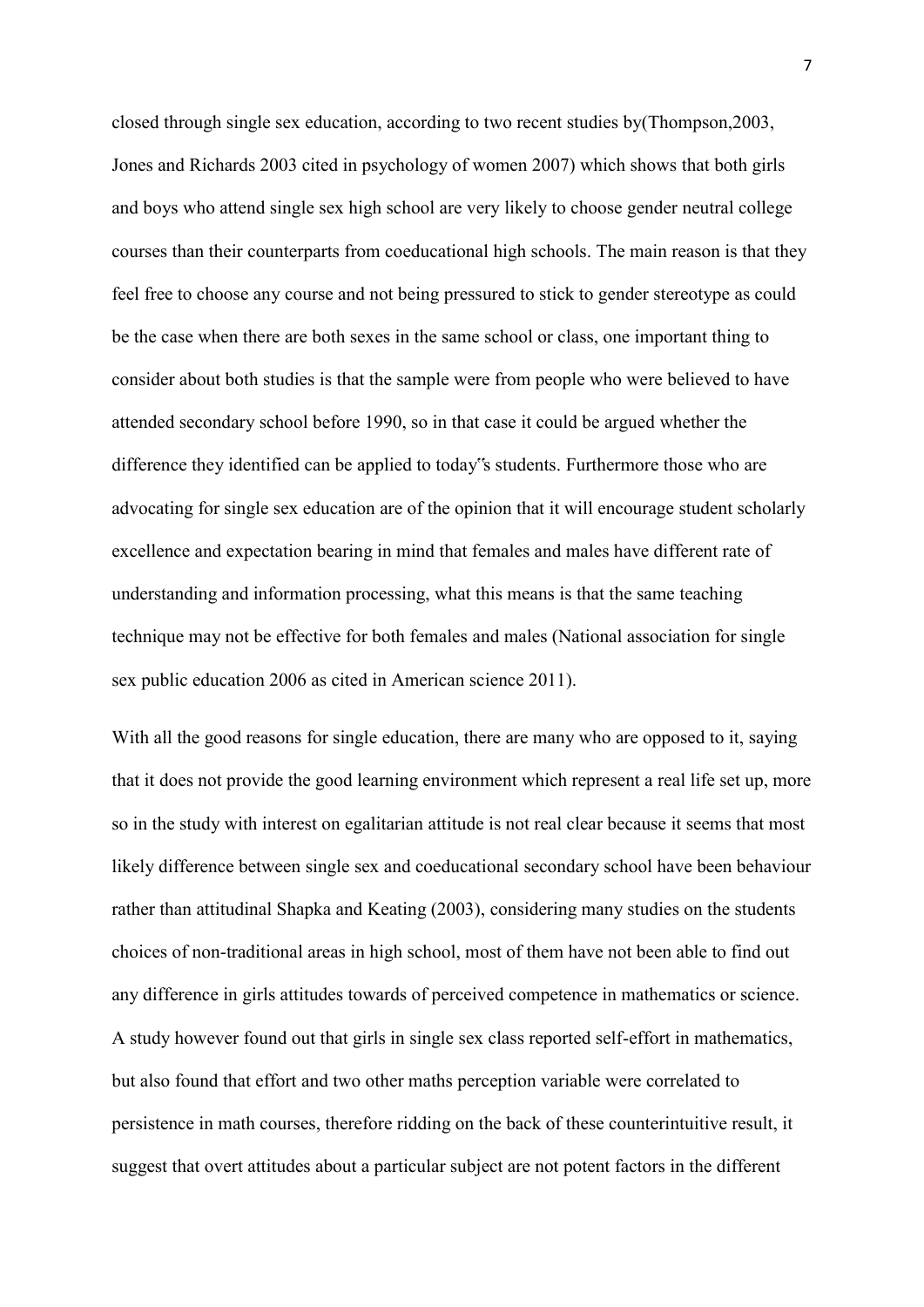course choice of students in single sex versus coeducational programs Shapka and Keating (2003).

It is interesting to note what Salomme (2003) said, " there are some indications that single sex classes may develop greater self-confidence and broader interests especially among adolescents girls who reports that they feel more comfortable, interact more with teachers and develop more favourable attitudes towards maths and science, in like manner single sex schooling encourages boys to develop interest in humanities courses example, studying Nursing without feeling much pressure from society as male in that field. With this in mind one can say that single sex schooling would play down on stereotypes. Advocate of single sex school suggests that gender norms of behaviour are more strictly enforce in mixed setting for both sexes, because of this it will be difficult for girls to show interest and ability in maths and science, similarly difficult for boys to show interest and ability in English and modern languages in coeducation than single sex school. British educational research (2009), coeducation peers, and may be teachers also in coeducation schools may have the tendency to punish those who demonstrate gender-atypical interest and ability through expression of social disapproval. If this is the case, then one would expect that girl<sup>\*\*</sup>s self-concept in masculine subjects and boy"s self-concept in feminine subject will be higher in single-sex school British educational research (2009).

Riordan (1998, 2002), has modified his position and view about school type after reviewing his studies and that of other researchers. He has taken the view that single-sex schools work for some pupils in some circumstances and most likely for reasons less to do with separating the sexes than with what that separation says about the school. In his more recent research he has found that while "the academic and developmental consequences of attending one type of school versus another are typically insignificant for middle-class or otherwise advantaged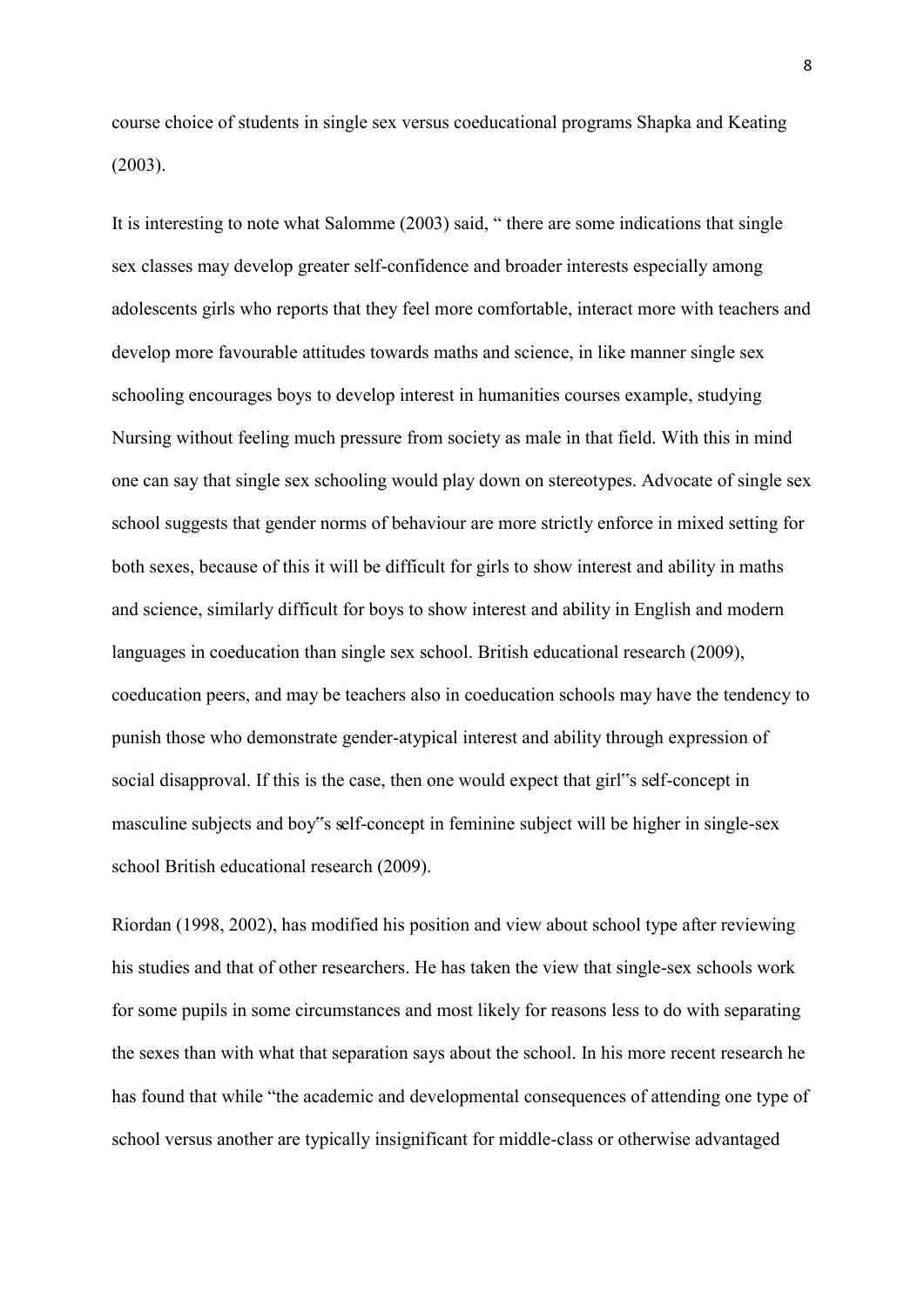students", effects are detectable for students who are historically or traditionally disadvantaged.

Coeducational school is a system that gives a very good opportunity to acquire and highlight skills that will enable students interact with peer of all genders, even in the larger society. It also encourages better mental and emotional situation Mael (1998). Coeducational high school provides a more natural social environment to prepare adolescents to take their place in a society of men and women than do single-sex schools. Dale,(1969,1971,1974). This view affected public single-sex schools negatively, Coleman, (1961), ( Goodlad, 1984 cited in journal of education 1989), coeducation may be detrimental to the academic or social development of girls. (Horner 1968, 1970 cited in journal of education psychology 1974) increased cross sex competition for academic and professional achievement as seen in coeducation increases fear of success in females than in single-sex school. A good point to note here is that academic success and expectations mostly for females are attributed to effort and ability and failure to lack of ability (Wolleat, Pedro, Becker and Fennema, 1980, Meece, Eccles-Parson, Kaczala, Goff and Futterman, 1982, Rychman and Peckham, 1987 cited in social psychology of education 2003), while those who are opposed to single-sex education says that it does not provide the good learning environment which represent a real life set up

Another widely held belief is that co-educational schooling is more like real life so adjustment is easier to the mixed environment of university. This received some support from an early study by Harris (1986) who carried out a survey of first-year Australian university students. She found that most, especially those who had attended one themselve, believed that co-educational schools lead to a more natural attitude towards the opposite sex.

In a study which was conducted among first-year university students in England Smithers and Robinson, (1997), shows that both young men and young women tended to report somewhat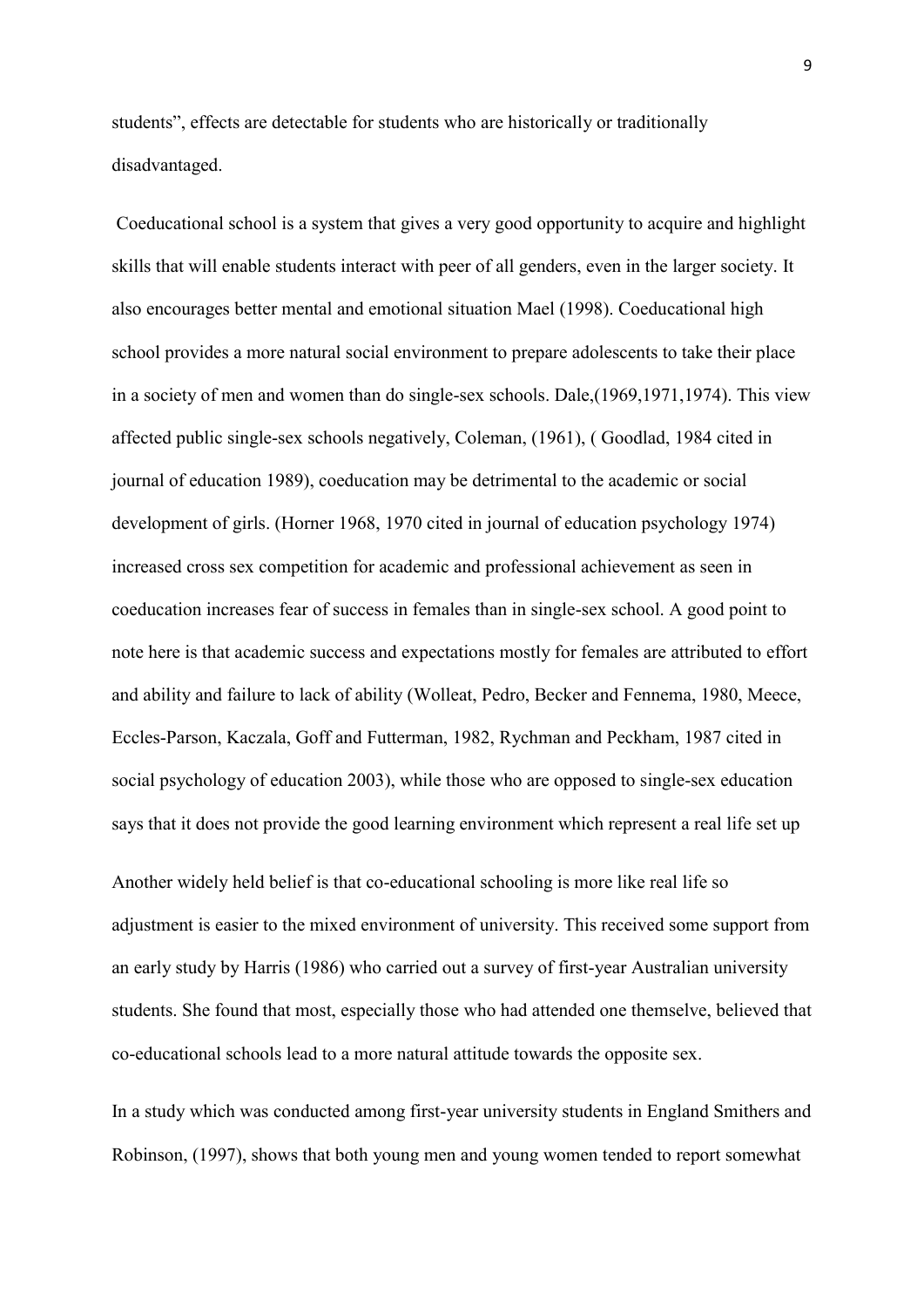more difficulty in adjusting socially to a university if they were from a single-sex school, but the differences were not statistically significant. In the same study (Robinson and Smithers, 1999) also explored who were more satisfied with their school experience. They were asked to think ahead to when they would have children and asked which type of schooling they would prefer for them. It was recorded that nearly all those from co-educational schools wanted the same type for their children, but those from single-sex schools were much less likely to opt for single-sex education. By implication it could be interpreted that co-educated students were more satisfied with their school experience.

Consequently, Parents can hold strong views on whether single-sex or co-education would be better for their children. The merging of the girls" school and boys" school which was studied by the Australian team (Marsh et al, 1989, Smith, 1996) was prompted by pressure from parents who were convinced that a co-educational school would provide a better social and academic environment for their children. But other parents in other parts of the world due to variety of reasons such as personal, social, cultural and religious would strongly opt for single-sex education.

Early research was reviewed in Smithers and Robinson (1995). They reported that West and Hunter (1993) found that parents" views differed markedly according to whether their own sons and daughters were at single-sex or mixed schools. Those with children at coeducational schools tended to take the view that they were a better preparation for life and there was no reason to separate the sexes; those choosing a single-sex school believed that girls and boys developed at different rates and girls-only schools allowed girls to acquire more self-confidence.

These findings are consistent with other research (West and Varlaam, 1991; Robinson and Smithers, 1999) suggesting that parents" choice of school is made mainly on whether it is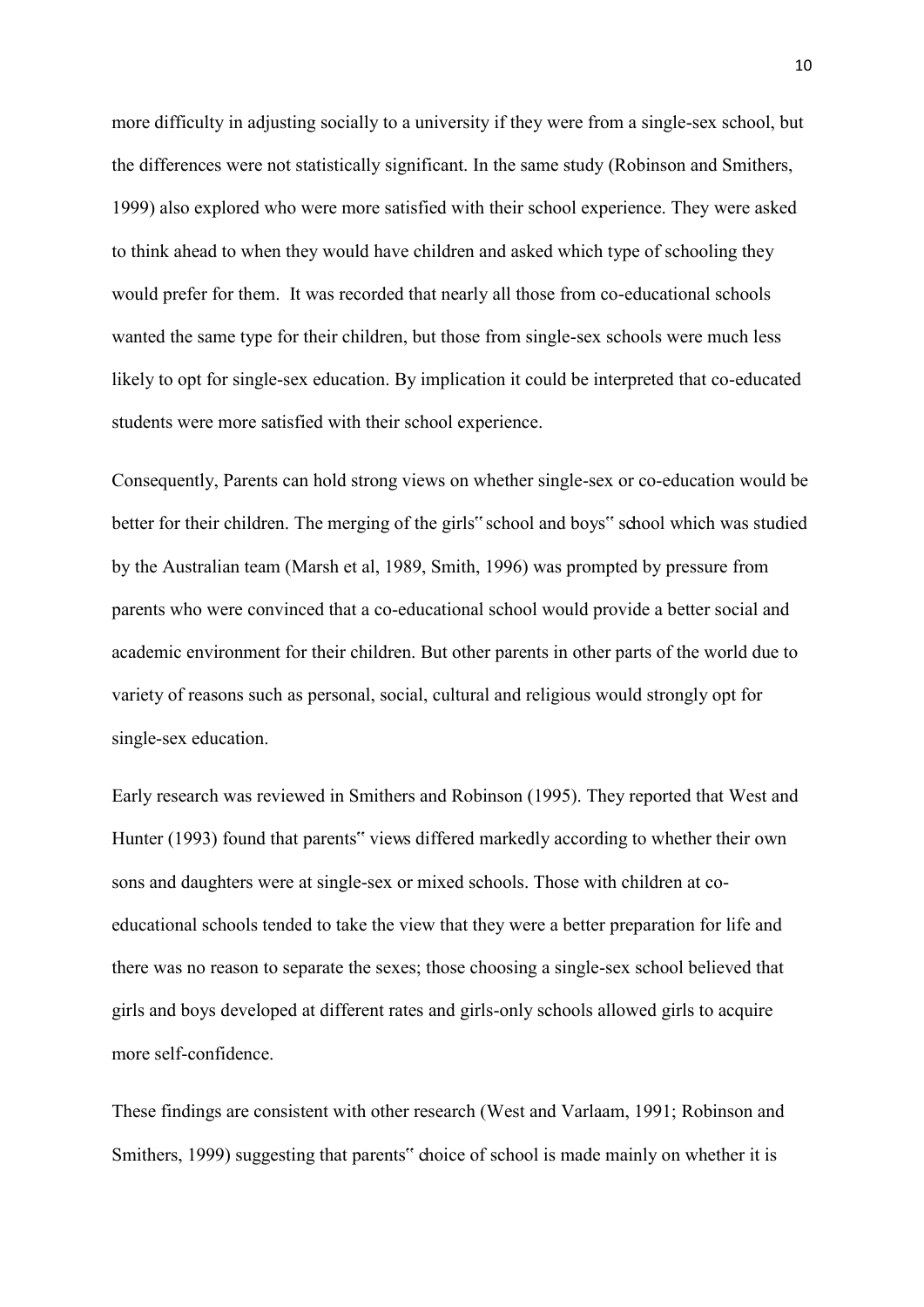perceived to be a good school. But Jackson and Bisset also detected among some of the parents" choices which as a matter of fact supported Dale"s findings that while co-education may have benefits for boys, single-sex education can be perceived to have advantages for girls. However there is an argument that it may be a matter of impression than fact, since Smith (1996) contends that his results, which show social advantages for both sexes, "undermine the myth that co-educational schools are good for boys and bad for girls."

Some studies carried to know the views of pupils and teachers who have experienced both single-sex and co-educational schools, and a ten-year follow up in Australia of schools that had changed from single-sex to mixed (Smith, 1996) found that teachers believed that both boys and girls preferred co-education. They reported that behaviour was worse for girls, but not boys, in co-educational schools, and girls in girls" schools were more competitive. But the attitudes of the teachers who had worked in the single-sex schools remained ambivalent. In particular, they thought that girls suffered in maths and sciences. When it was pointed out that an analysis of the results showed that this was not the case, it became clear that they were not reporting their actual experience but had bought into what they thought was a widely accepted belief.

Gender, socio-economic status and race interacted. He found that the impact of attending a single-sex school was greatest for African-American and Hispanic females from low-income homes, somewhat less for their male counterparts, less still for white middle-class females, with no differences found for white males or affluent students regardless of gender or race. He suggests that the important thing about single-sex education in the American context is what it tells you about the parents" and pupils" concern for and support for education: "in selecting a single-sex school … students reject the anti-academic norms that permeate most public schools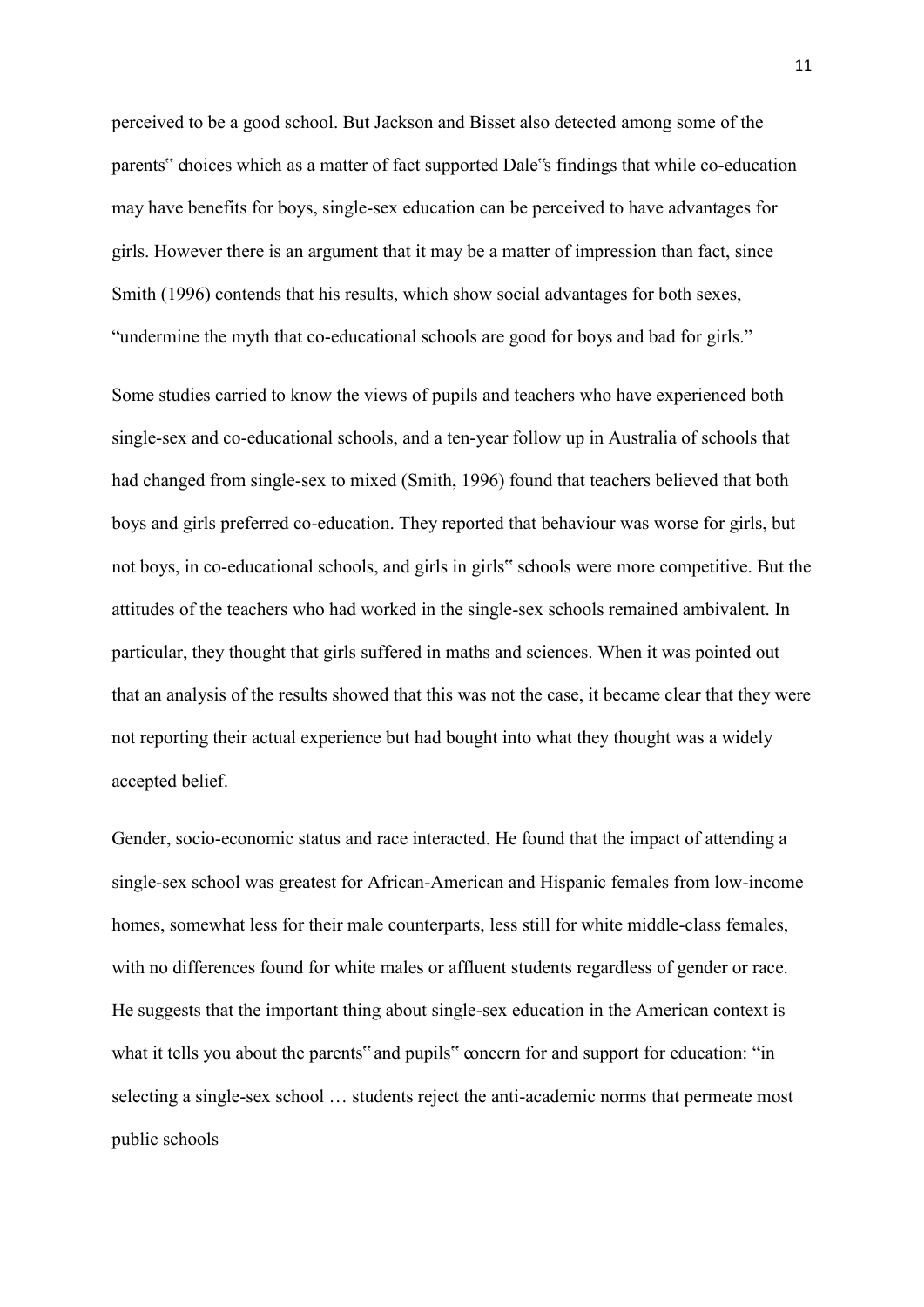#### **Self-Esteem**

 Self-Esteem is related to the way an individual feel about their abilities and inner thought (Powell 2004). It is the product of two internal assessment or judgements, the global judgment and one"s self-worth, the key to self-esteem is that the amount of discrepancy between what a person desires and what that person believes he / she has achieved and the overall sense of support that person feels from people around him or her Rosenberg, (1965).The findings for self-esteem (pride in oneself) are similarly mixed. Of the six studies listed by Mael et al (2005), one found it to be higher in single-sex schools, two in coeducational schools, and three found no difference. Brutsaert and Bracke (1994) in Belgium found higher self-esteem for boys in single-sex junior schools compared with their contemporaries in co-educational junior schools, but no difference for girls. They suggested that the higher self-esteem of boys was due to the presence of more male teachers. Sanders (1992) also studied elementary schools (in Milwaukee), but in contrast to Brutsaert and Bracke found that self-reported self-esteem was higher in a co-educational environment, in this case for African-American males. Riordan (1994) also found that black and Hispanic males developed higher self-esteem in co-educational than in single-sex settings, but no difference was found for girls.

Furthermore it has been argued by the supporters of single sex schooling, that coeducational schooling damages boys" self-esteem, partly because female teachers cannot act as adequate role models or authority figure for boys. Considering this, it would be expected that boy"s academic self-concept and expectation will be increased in single-sex schooling British educational research (2009). On the other hand single-sex schooling for girls provide conducive environment for girls better self-esteem more than mixed educational one, where boys tend to dominate especially when it comes to maths and sciences.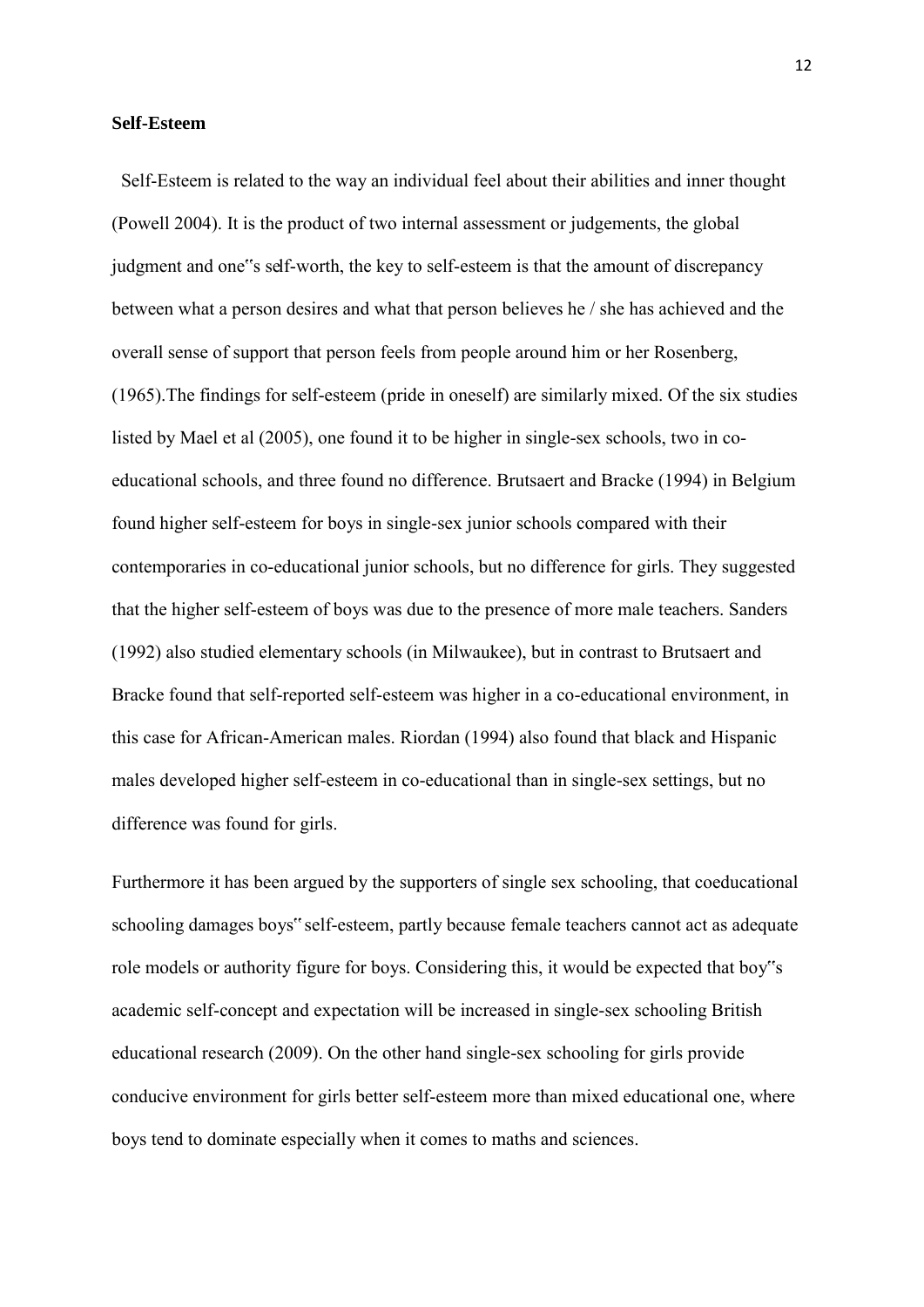With this in mind, it is then not improper to say that the type of school either single sex or coeducational may affect self-esteem which will in turn affect the expectation, this is because as it were, high self-esteem will affect students positively, they will feel good about themselves, feel happier, more sociable and also tend to do well academically while in same vein low self-esteem leads to many negative outcome, most of all poor academic achievement Rosenberg (1965).

#### **Self-Efficacy**

Self-Efficacy refers to an individual belief about their capabilities to carry out a particular course of action successfully Bandura (1995). Student Self-efficacy is the belief that one is capable of exercising personal control over his behaviour, thinking and emotions. In addition, the student believes in his ability, that he can excel and attain whatever academic expectations or goals he set for his / her self. According to Trentham et al. (1985) people with strong and high self-efficacy belief tend to be more satisfied with their job and demonstrate more commitment and have lower absenteeism.

Bandura (1977, 1986 and 1989). Self-efficacy is defined in "of one"s skills in given domain" it is therefore domain specific. It is one"s ability to achieve in certain domains and consequently leads to a person"s heightened self-esteem, a further observation might question if self-efficacy is affected, and how this might reflect on person self-esteem. Bandura (1997), wigfield and Eccles (2000) noted that directed experience is a prime contributor to selfefficacy or achievement choice applied to academic self-efficacy. This suggests that earlier negative academic performance is likely to lesson students" belief in their ability to achieve academically. Bandura (1997).A sense of power and over one"s environment affects a person"s self-efficacy. This may be negative or positive such as the risk factor at home and school. In one study children reported safety and other student"s behaviour problem as the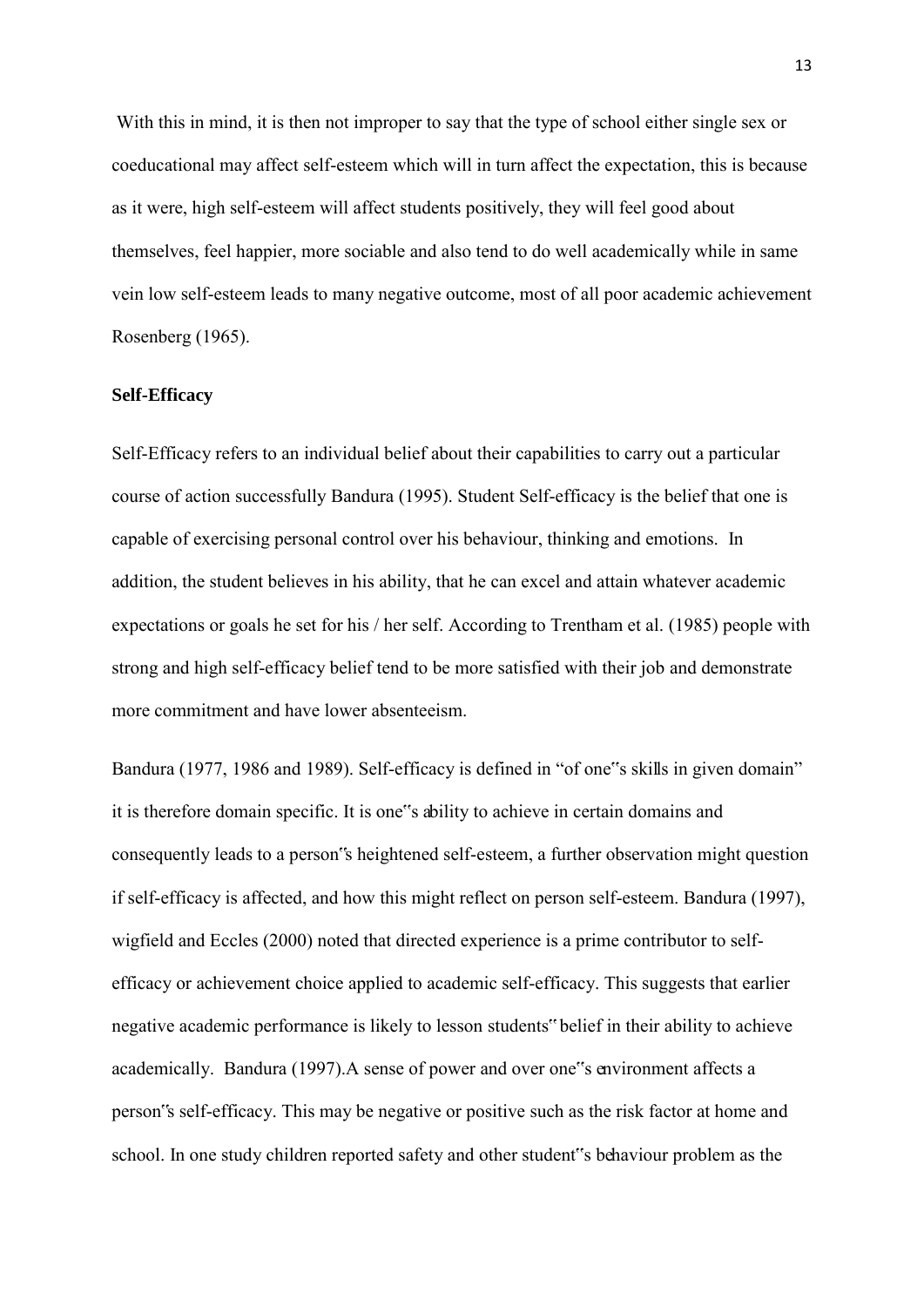major barriers to academic expectation. In addition adult who serve as role model may increase self-efficacy by way of providing encouragement to students. Zimmerman (2000).perceived support from parents, teacher, school and peers has been linked to higher academic self-efficacy Bandura et al. (2001) another important factor that affect one"s selfefficacy and academic expectation and doing well in school, is the reward system which may be intrinsic or extrinsic in nature Ryan & Deci (2000).

#### **Academic Expectations**

Success in any meaningful endeavour is marked by a history of high expectations that provide the challenge and inspiration necessary to press the individual to his or her highest level of performance. Though there are supportive components of success such as environment, general and special abilities, personal work habits and attitudes, and even chance Tannenbaum, (1997). Expectations of individuals are also critical, since people tend to strive to accomplish what is expected of them. In both cases, without high expectations, individuals invariably drift toward mediocrity or even failure. Here for the purpose of this study, academic expectations among other variable like self-esteem and self-efficacy will be investigated.

The strong relationship between expectations and academic achievement has been well established both theoretically and empirically Johnson, et al. (2000), Marzano,( 2003). Schools with exceptional levels of academic achievement consistently demonstrate high expectations and goals supported by data-driven collaboration and on-going assessments Schmoker, (2001). Within the individual classroom and school, there is a clear correlation between teacher expectations and student achievement. "

Good school environment and effective teaching encourages student academic expectations and achievement, it also provide an enabling situations that will help students to strive to meet those expectations Stronge, (2002). Parents" expectations have been shown to be a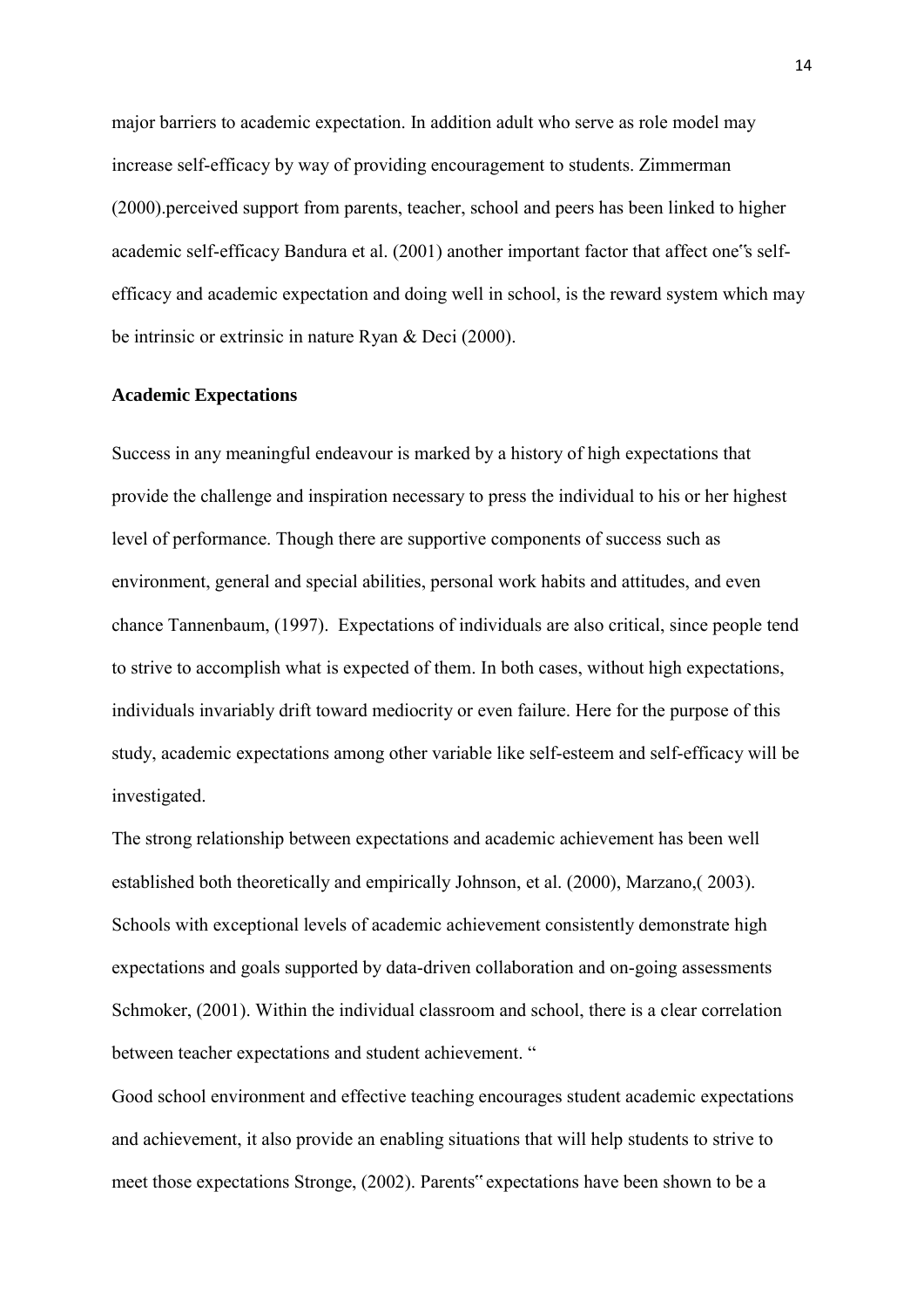significant predictor of student success across age groups, races, and nationalities Seginer, (1983); Kaplan et al.( 2001). For this reason, the relationship between expectations and achievement has remained a recurring theme in education reform discussions since Ronald Edmonds spawned the effective schools movement (Thomas and Bainbridge, 2001). Certainly, there are other factors that augment high expectations, but the linchpin of academic achievement is high expectations. Even if educators could straighten out all of the supporting factors such as school type, finance, teacher quality, equity issues, and so on.

According to Fan & Wolter (2000) the idea that school characteristics have different effects on different students is important. One thing it does is make a strong case for school choice that has nothing to do with competition or market incentives. Imagine a family that has one good school option suddenly gets a second option of equivalent quality. Just because the schools have the same average performance it doesn"t mean the schools will be the same for their child. Perhaps one school uses more technology, has a better basketball court, or assigns more homework. Perhaps it has a stronger culture of high expectations. None of these things are inherently good or bad, nor do they automatically raise the average performance of all students, but they will be good or bad for individual students. And so even though a random student wouldn"t be better off at one school or the other, individual students will be better off at one school rather than the other.

Riordan and his colleagues (Baker et al, 1995) have also made the very interesting discovery that higher achievement in single-sex schools tends to be found only in national educational systems where such schools are relatively rare. They compared single-sex schools in four countries with different single-sex enrolments: Belgium (68 per cent), New Zealand (48 per cent), Thailand (19 per cent) and Japan (14 per cent). They observed that the smaller the proportion of single-sex schools, the more there would be an achievement differential. This is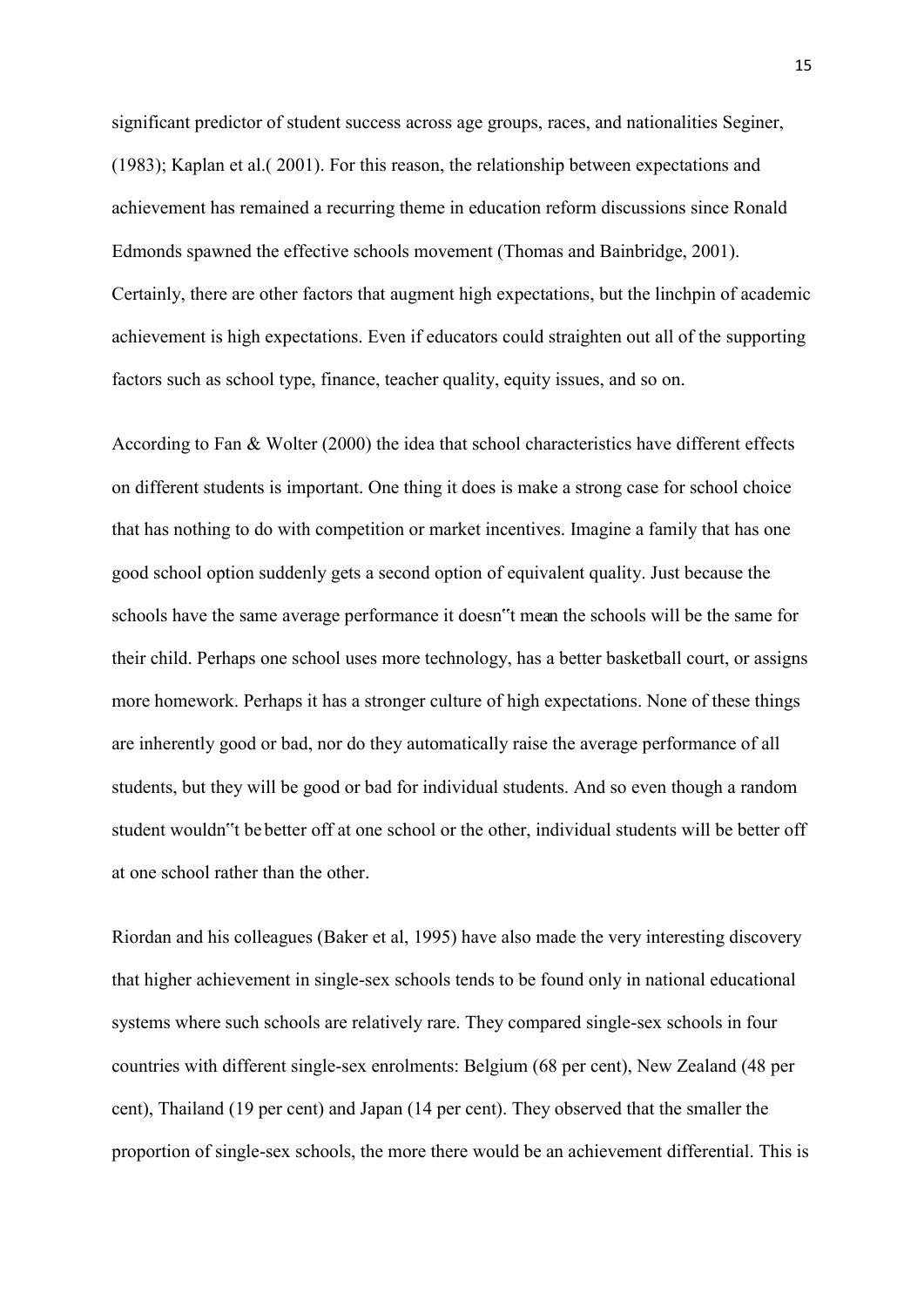supported by results from Ireland, both north and south, where pupils are more evenly spread between single-sex and co-educational schools, and academic achievement appeared unaffected by which was attended (Daly, 1996; Hannan et al 1996; McEwen et al, 1997). Riordan (1998) suggests that when single-sex schools are rare, "the pro-academic choice made by parents and students will result in a more select student body, which will bring with it heightened academic demands."

There is thus little decisive evidence for either girls or boys achieving more in single-sex or co-educational schools. But it is still believed that there are effects. Smith (1996) in Australia studied the changes in a boys" school and a girls" school that were brought together to form two co-educational schools. He found that there were no academic disadvantages for either sex in the change, but rather there were social advantages. Nevertheless, the teachers believed that girls did less well in the "male" subjects, but when the actual analysis of the results was shown they were surprised, and their explanation showed that their perceptions had been "influenced by the community belief that co-educational schools are "bad" for girls" achievement, especially in male-dominated subjects."

The pioneering research in the field was conducted by Dale (1969, 1971, and 1974) over a 26-year period when the norm was single-sex education, and co-education was struggling for a hearing. He summarized his findings on grammar schools in England as demonstrating that, "the average co-educational grammar school is a happier community for both staff and pupils than the average single-sex school, it has been equally demonstrated that this happiness is not at the expense of academic progress" (p 273). This advantage of co-educational schooling emerged more strongly for boys leading Dale to offer a cautious summing up that the progress of boys is probably improved by co-education while that of girls is not harmed (p 269). His theme that co-education provides a more realistic and socially authentic environment has entered popular consciousness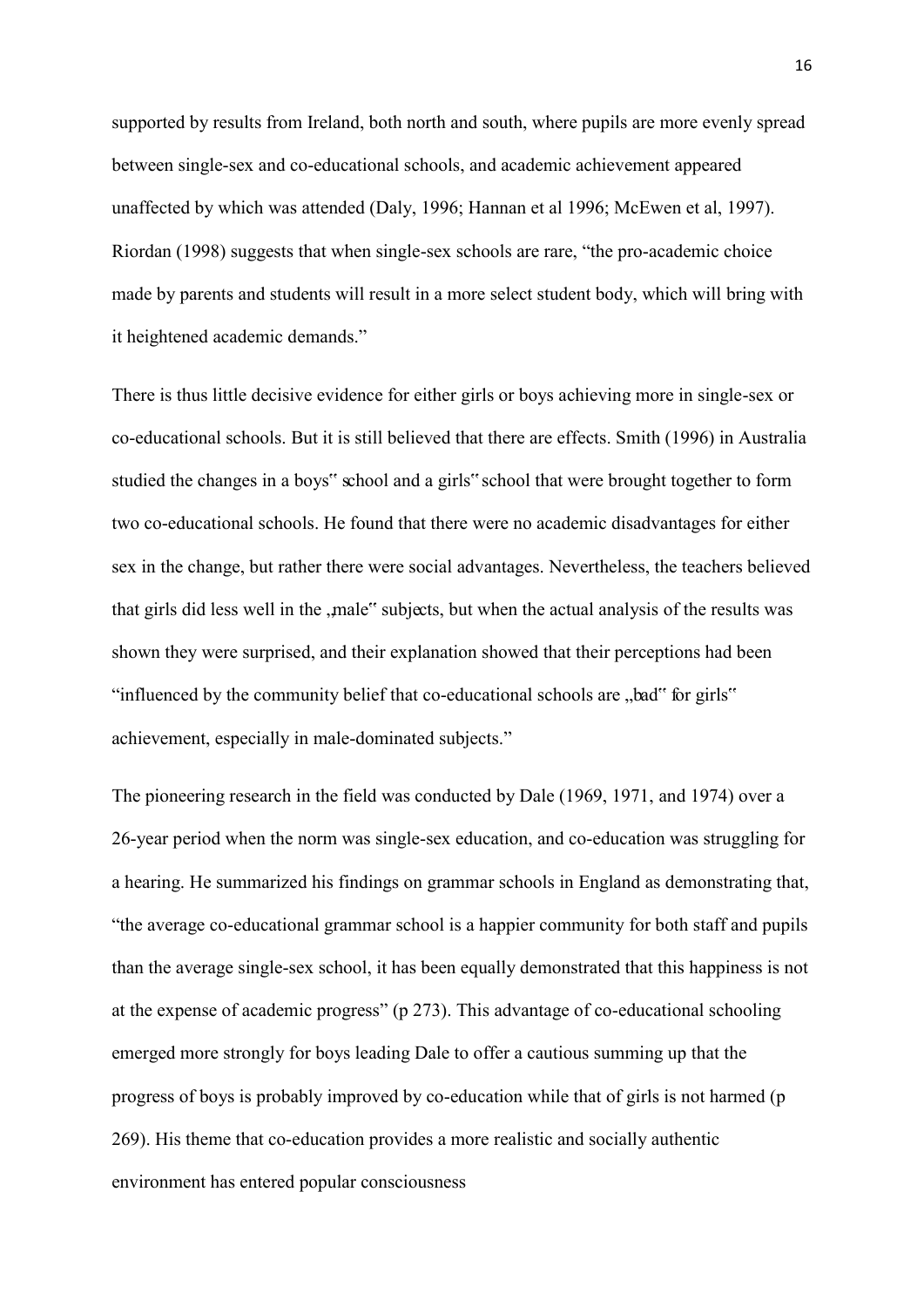The aim of this present study is to investigate what impact attending a single -sex school or coeducational school will have on the student"s self-esteem, self -efficacy and academic expectations among university students. This research is being conducted with the hope that it will bring more light on the effect of single-sex and coeducational school not only to the students, but also to the society with the hope that education planners will find it helpful in shaping education curriculum and policies that will take into account various contexts.

The few research studies on this area had been mostly internationally done for example in the United States of America, Australia, England, New Zealand, and Belgium with just a few in Ireland. It is aim of the research to examine how our school system affects the Self-esteem, Self-efficacy and Academic expectations of the students in Ireland. Interestingly the population is growing rapidly and very multicultural with many people from different ethnic, cultural and racial origin now in Ireland. Consequently the educational system should expand and policies should incorporate the changes the Irish population is experiencing. It also important to note, that there has not been much research in the area of academic expectation with reference to the school type either single sex or coeducational. Therefore the purpose of this study is investigate what type of effect or impact the school one attends may have on his general performances with regards to his / her Self-esteem, Self-efficacy and Academic expectations.

### **The main hypotheses for the research are:**

There will be higher academic expectations in single schools sex school than in coeducational schools.

Academic expectation for girls will be higher than boys both in single-sex school and coeducational school.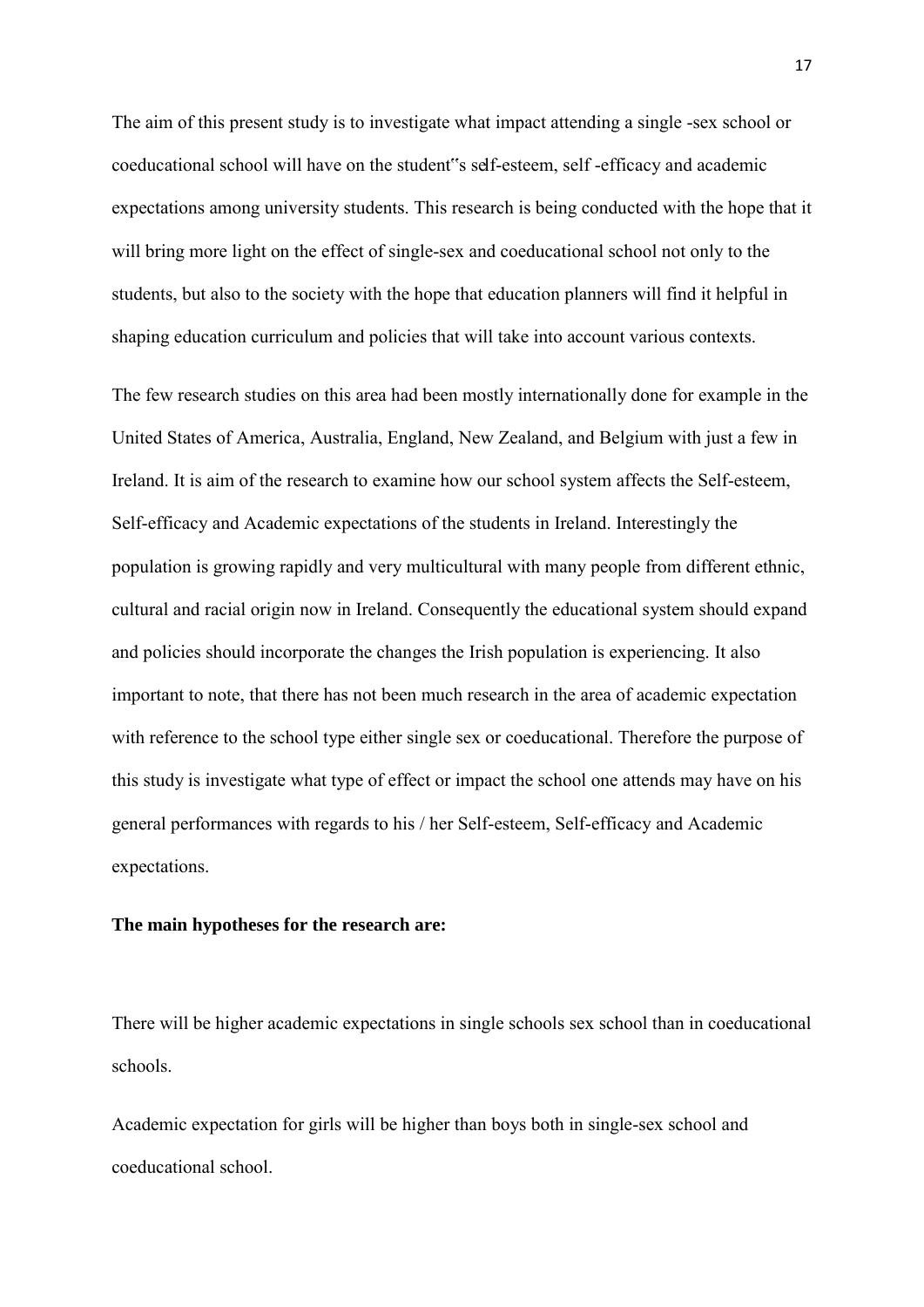There will be no significant difference between self-esteem in both single sex school and coeducational schools.

There will be a positive relationship between self-esteem and academic expectations in both single-sex schools and coeducational schools.

There will be a relationship between self-efficacy and self-esteem in both single sex school and coeducational school.

It was hypothesised that there will be significant relationship between self-esteem and academic expectations for both girls and boys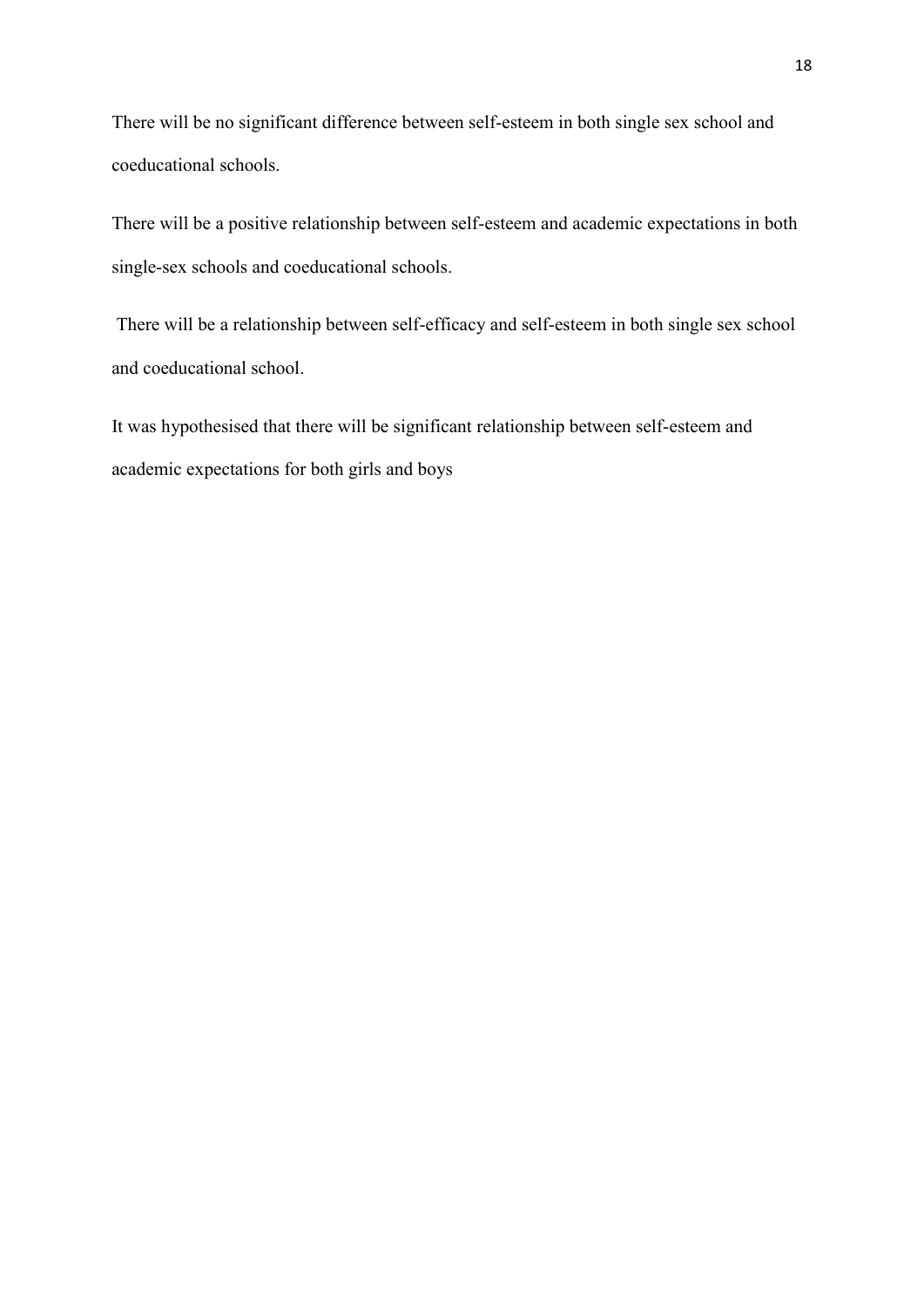## **CHAPTER 2: METHOD**

#### **PARTICIPANTS**

There were 106 participants ( $m=48$ ,  $f=58$ ) with a mean age of 26.81 years for males and a mean age 27.37 years for females, 23 of them attended single sex schools and 80 of the participants attended coeducational schools taken across a wide range of first year university students of Dublin business school Ireland, which included those who are coming fresh from secondary schools and some mature students who have some years of work experience but are in their first year in university. Convenience sample was employed, it was voluntary without any incentive or reward and it was administered to them in their various classes during lecture time with the permission of the lecturer in the class.

### **DESIGN**

A Cross-section, between participants, quantitative questionnaire design was used and the predictor variables are school type and gender. The criterion variables are self-esteem, selfefficacy and academic expectation, it was a convenient sample, survey and self-report type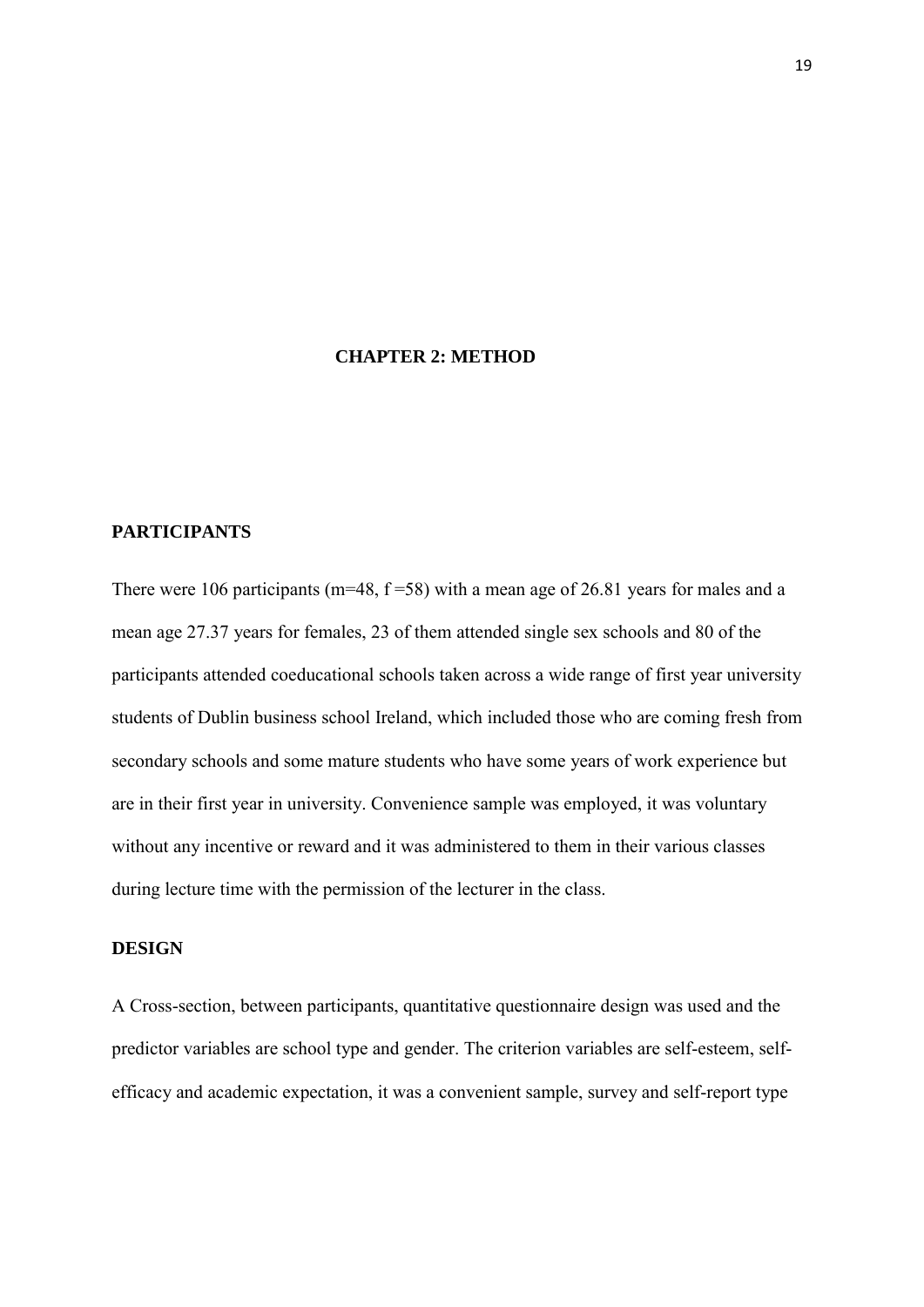#### **MATERIALS / APPARATUS**

### Self-esteem

Rosenberg M. (1989) self-administered Self-Esteem questionnaire was used, which is designed to measure self-esteem or perceived self-worth.( RSE) scale is 10 questions and is the most widely used measure of self-esteem using a four-point Likert scale from 0, meaning SA or strongly disagree, 1,meaning disagree,2, meaning agree, 3 meaning strongly agree. (A cronbach"s alpha co-efficient internal consistency for self-esteem, Rosenberg self-esteem score has excellent reliability and validity and provides a good indicator of general rather than specific views of the self Ciarrochi, (2008). The total score one could get is between (score 8-20) with the higher the score the higher their level of self-esteem, it has some questions like No.1- On the whole, I am satisfied with myself, No.2- At times I think I am no good at all, No.3- I feel that I have a number of good qualities, No.7- I feel that I"m a person of worth, at least on an equal plane with others, No. 10- I take a positive attitude towards myself.

#### Self-Efficacy

Another is Schwarzer R. (1995) Generalized Self-Efficacy scale which assesses the strength of an individual belief in their own ability to respond to novel or difficult situations and deal with associated obstacles. The question is 10 items using a Likert point-scale, 1= not at all true to No.2= Hardly true, No3= moderately true, No. 4= exactly true. The score ranges from (18-60), the higher the score the greater the participants sense and belief of their self-efficacy. The scale strength in consistency, validity and reliability have been supported by a number of multi-cultural and international studies (Luszcynska et al (2005), it has also been apply to test parenting behaviour and stress (Hasting & Brown, 2002). Some the questions as follows, No.1 I can always manage to solve difficult problems if I try hard enough, No.2 If someone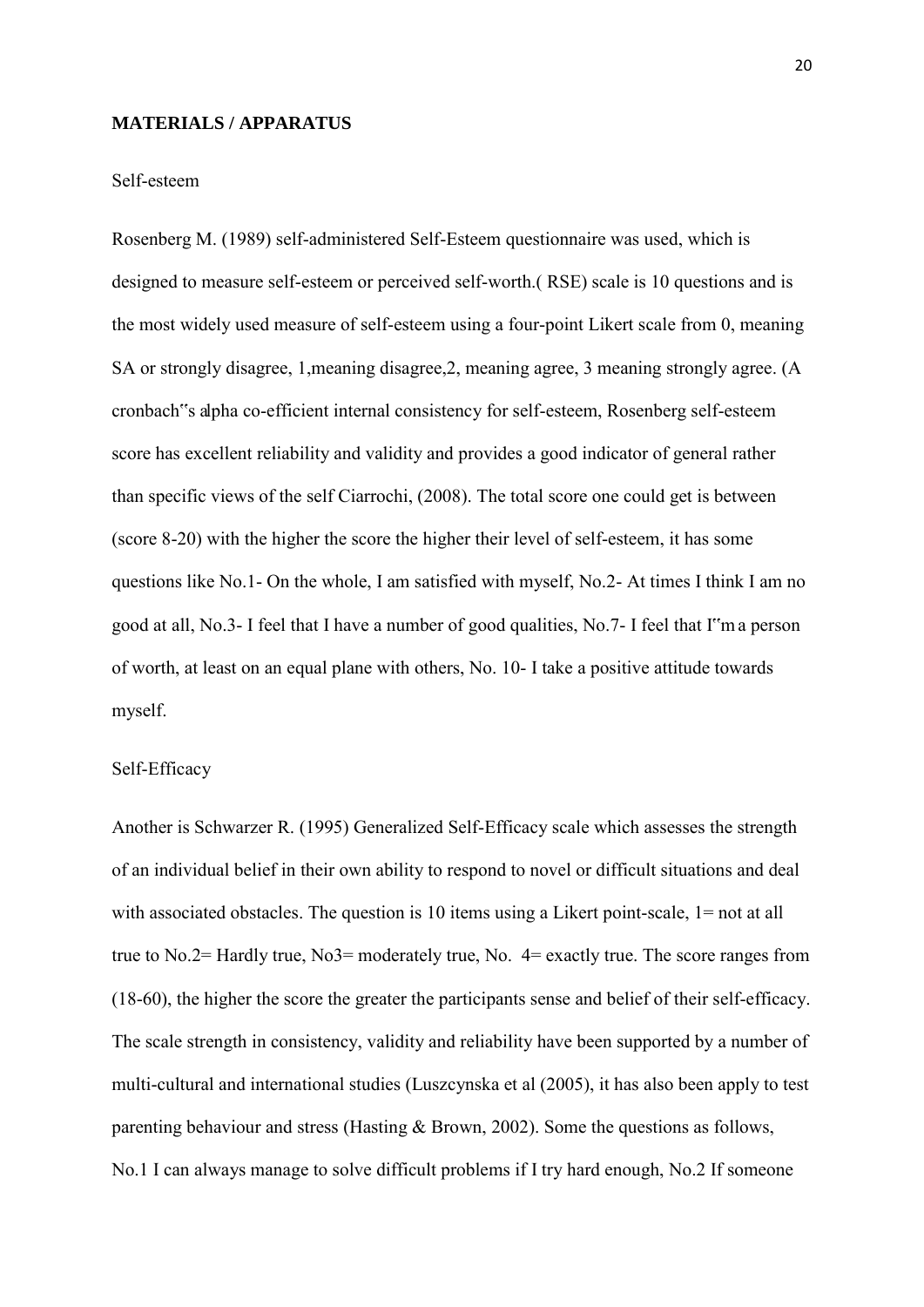opposes me, I can find the means and ways to get what I want, No.3 It is easy for me to stick to my aims and accomplish my goals, No 8 when I am confronted with a problem, I can usually find several solutions, No. 10 I can usually handle whatever comes my way. Each participants was to pick one that best reflect their description of themselves

Academic Stress Expectations (ASEI)

Lastly Ang. R. P. Academic stress expectations inventory (2006) self-report scale measures perceived stress of students as it relate to academic work and concerns, sources of stress could come from two domains: expectations of teachers /parents and expectations of self. Academic expectations (AESI) consist of 9 items and two scales, items 4,5,6,9 is about teachers / parents expectations (5 items) while items 1,2,3.8 is on self-expectations. It is 5 point likert scale No. 1 –Never true to No.2 seldom true, No.3 sometimes true, No. 4 often true, and No. 5-Almost always true. The scale is calculated by summing up scores on all the items related to that particular subscale, the scores range is (10-44), the sample items on self is No. 1 I feel stressed when I do not up to my standard, No. 2 when I fail to live up to my own expectations, I feel I am not good, and the sample items on parents / teachers No. 4 I blame myself when I cannot live up to my parents" expectations, No.5 I feel I have disappointed my teacher when I do poorly in school. It has used to measure expectations as a source of academic stress in middle and high school Asian students. "At present, no instruments exist to adequately measure expectations as a source of academic stress in middle and high school Asian students." "It was therefore necessary to develop an empirically validated academic stress inventory specifically measuring expectations, for use with middle and high school Asian students."(Ang. & Huan 2006).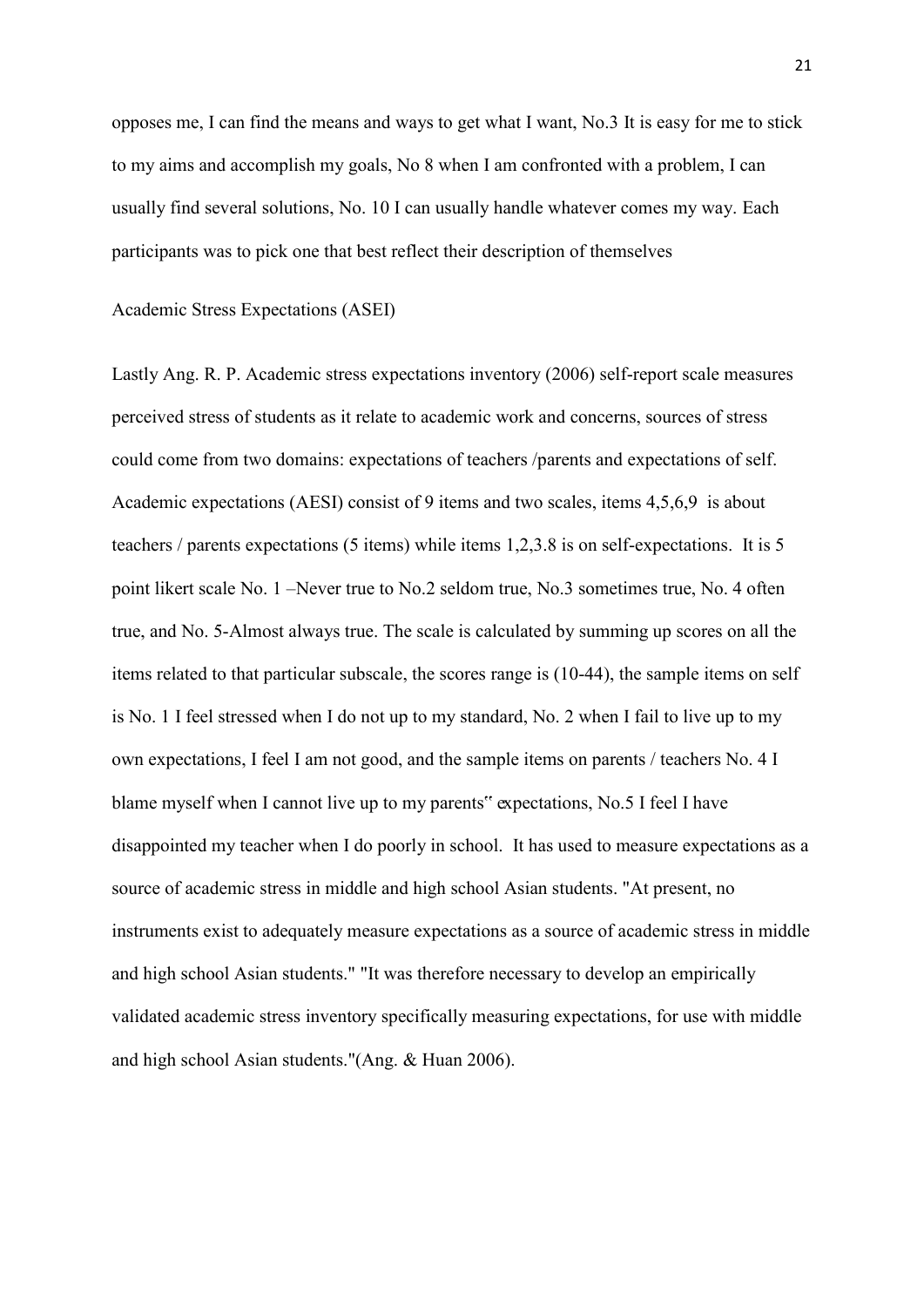Other materials used include hundred and six questionnaire, pen or pencil a computer and SPSS was used for the analysis of the data. An introduction a letter which contained written instruction and a debrief sheet which included contact details of the researcher.

## **PROCEDURE**

Questionnaire was given out to the participants from Dublin Business school first year students, to find out their opinion concerning how attending either single sex school or coeducational school affected their self-esteem, self-efficacy and academic expectations. Information sheet which stated the purpose of the research and maximum time it will take to complete the survey was specified clearly. They filled out the questionnaire in the class room with the same format and condition and there was no reward provided for the participants, it was voluntary.

## **ETHICS**

There was ethical consideration such as anonymity guaranteed , it was at their convenience, the right to withdraw at any stage during the completion of the survey, also there was provision for debriefing which contained the contact of the researcher in case of any questions. The questionnaires were suitable for the particular participants and it was approved by the Ethics Committee of the Psychology Department of Dublin Business School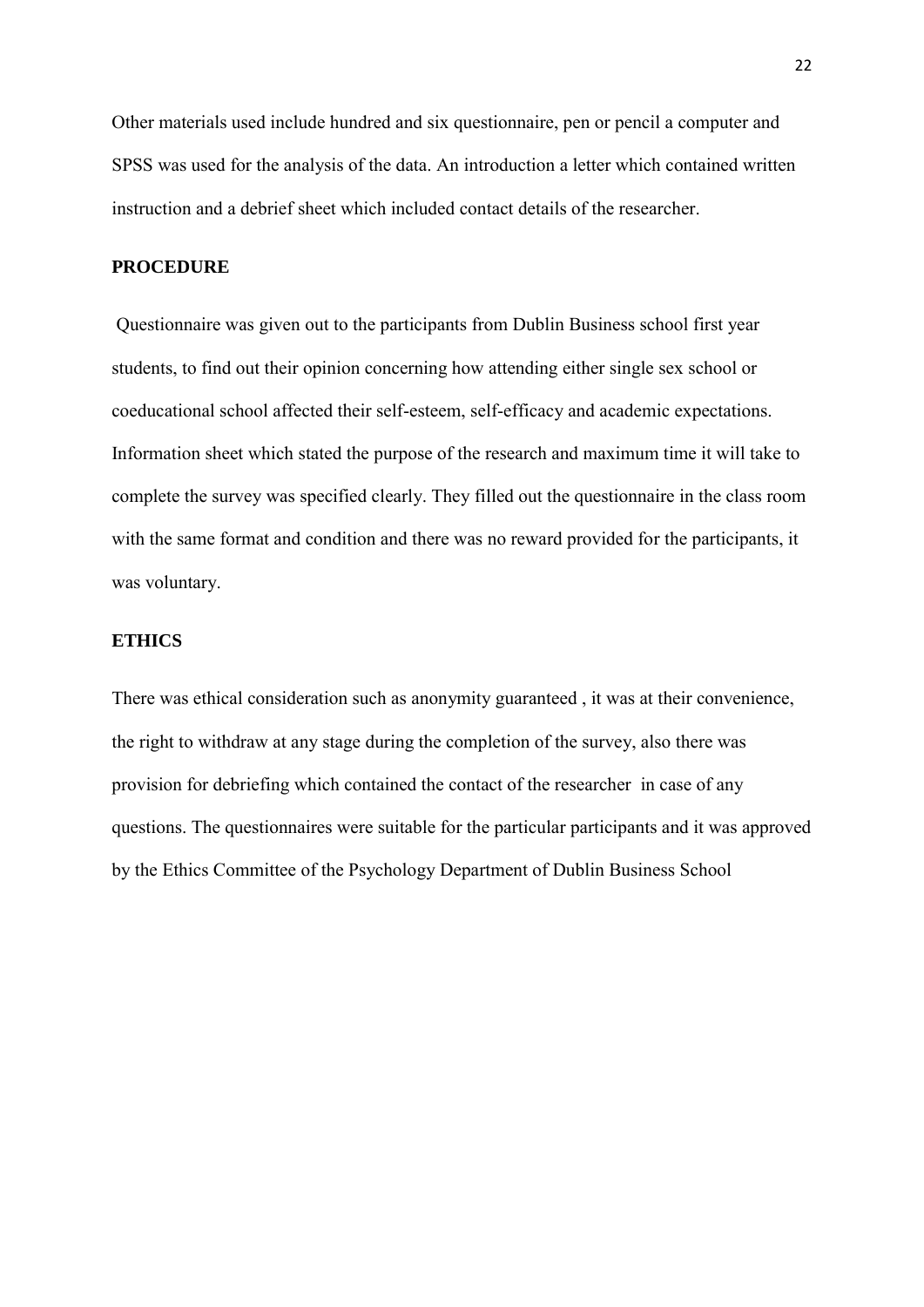## CHAPTER 3: RESULTS

# **Descriptive statistics**

Descriptive statistics, including means (M), standard deviation (SD), minimum and maximum for each of the variables investigated in the current study are presented in table 1.

Table: 1

*A descriptive statistics highlighting mean, standard deviation, minimum and maximum of the variables.* 

| <b>Variables</b> | <b>Mean</b> | <b>SD</b> | Min. | Max. |
|------------------|-------------|-----------|------|------|
| Self-esteem      | 13.51       | 2.37      | 8    | 20   |
| Self-efficacy    | 30.94       | 5.15      | 18   | 60   |
| Academic         | 25.45       | 7.01      | 10   | 44   |
| expectation      |             |           |      |      |
| Age              | 27.46       | 9.19      | 18   | 54   |

Figure: 1.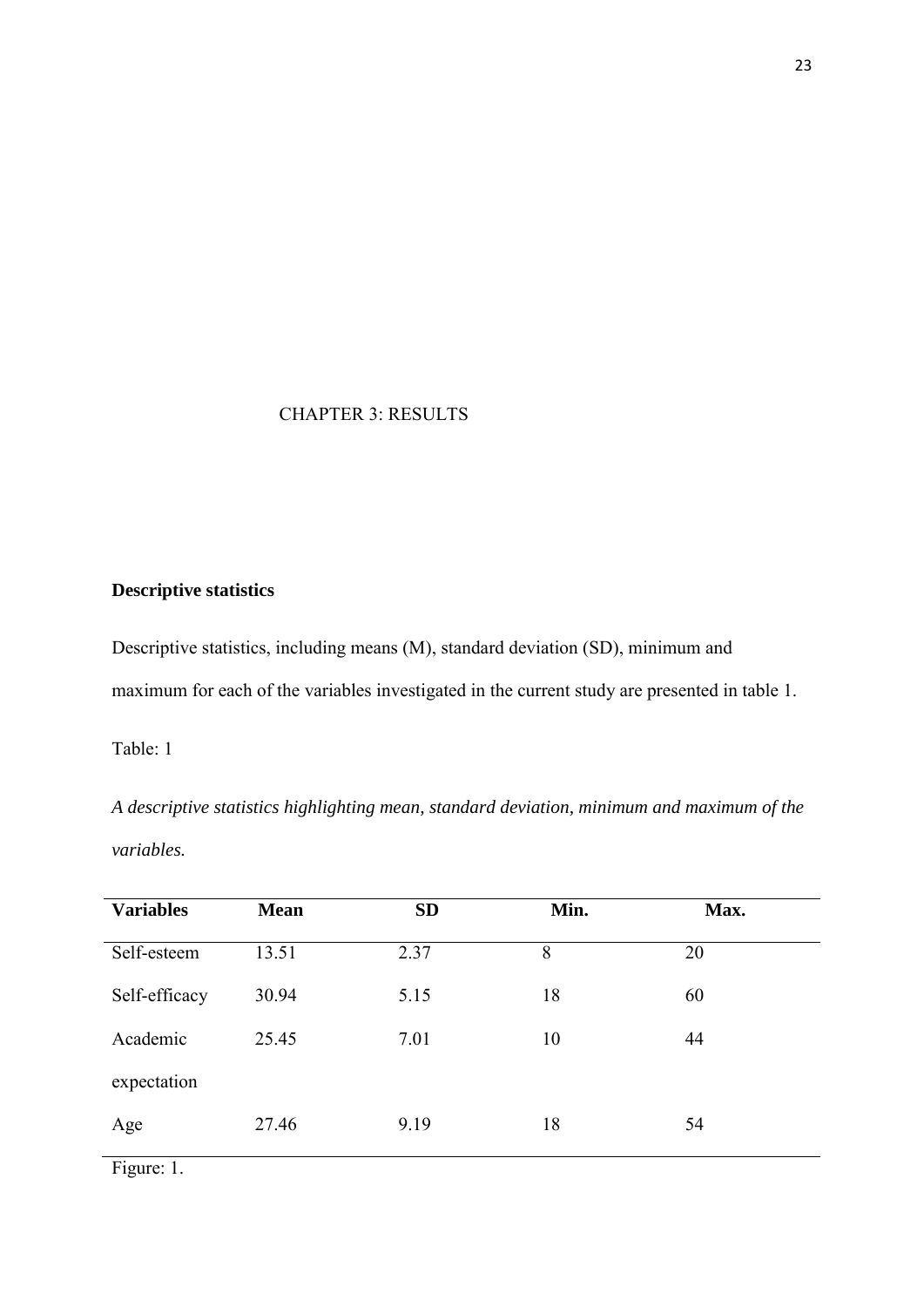The above table describe the mean, standard deviation and ranges of the various variables been investigated.

In order to empirically investigate this research hypothesis series of independent sample t test were conducted, and difference between groups would only be considered statistically significant below a p value of .05.

#### **Hypothesis: 1**

There will be higher academic expectation in single sex schools than in coeducational schools,

An independent sample t test found higher level of academic expectation in coeducational school (mean  $26.28$ , SD =7.13) than in single sex school (mean = 22.48, SD =6.01). The 95% confidence limit shows that the population mean difference of the variables lies somewhere between-7.04 and -56. An independent sample t test found that there was a statistically significant difference between academic expectation in single sex and coeducational school (t  $(10) = -2.33$ ,  $p = .022$ ). This did not support the original hypothesis, coeducational schools scored significant higher in academic expectation than single sex schools.

### **Hypothesis: 2**

It was predicted that academic expectation for girls will be higher than boys in both single sex schools and in coeducational schools.

An independent sample t test was conducted to compare the academic expectation for girls and boys in single sex schools. The females (mean=22.27,  $SD = 6.87$ ) and males (mean = 22.67,  $SD = 5.39$ ). The 95% confidence limit shows that the population mean difference of the variables lies somewhere between -4.94 and 5.73. There was no statistically significant difference between academic expectation for girls and boys in single sex school (t  $(21)$  =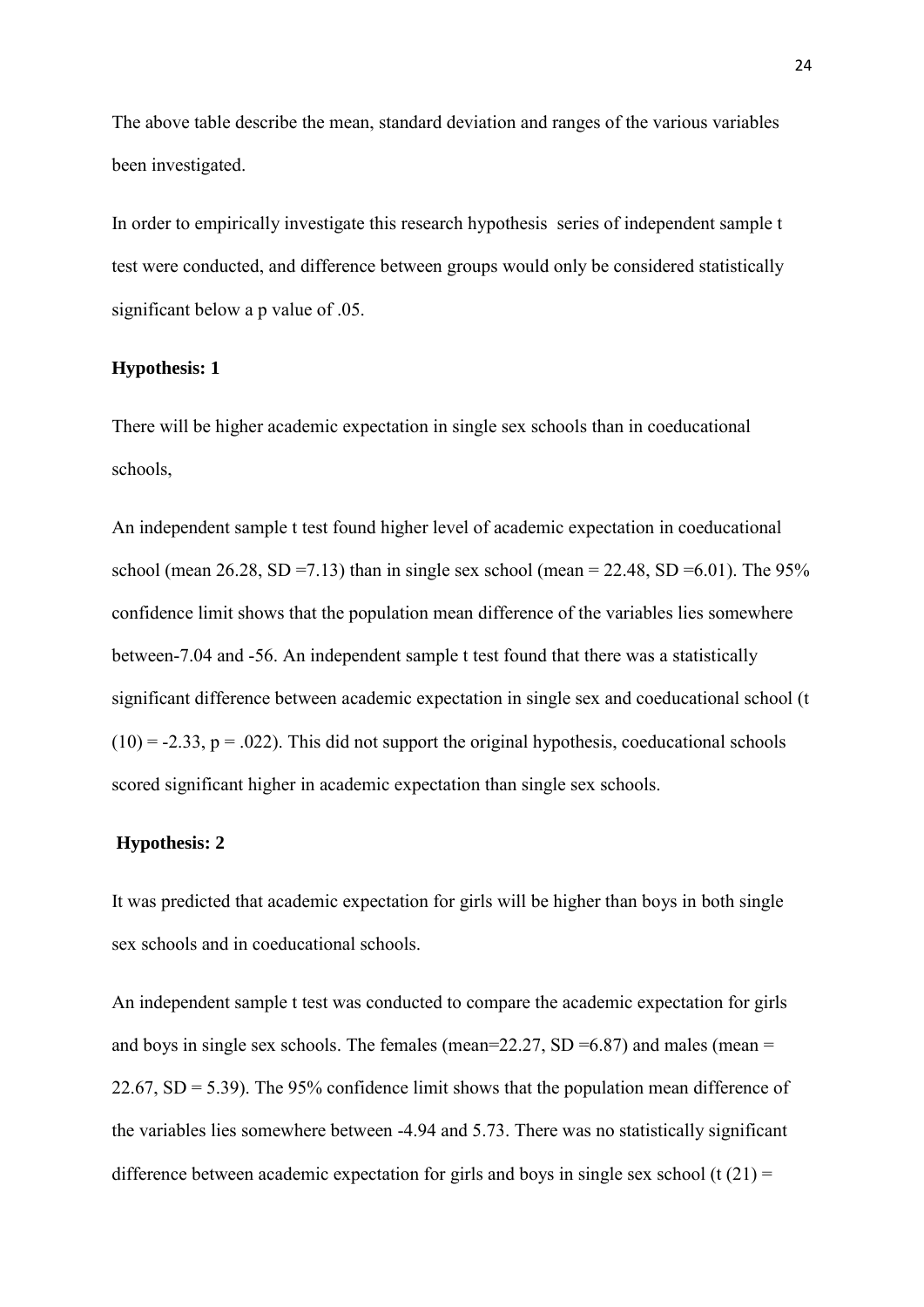.154,  $p = .88$ ). In addition an independent t test conducted to compare the academic expectation for girls and boys in coeducational school. Females (mean  $= 27.91$ , SD  $= 7.10$ ) were found to have a higher academic expectation than males (mean  $= 23.94$ , SD  $= 6.60$ ). The 95% confidence limit shows that the population mean difference of the variables lies somewhere between -7.09 and -86. There was a statistically significant difference between academic expectations for girls and boys in coeducational school (t  $(78) = .2.54$ ,  $p = .013$ ), meaning females had a significant higher level of academic expectation than males. This confirmed the original hypothesis.

#### **Hypothesis 3**

It was hypothesized that there will be no different in self-esteem both in single sex schools in coeducational schools.

The 95% confidence limit shows that the population mean difference of the variables lies somewhere between-35 and 1.85. An independent sample t test found that there was no statistically difference between self-esteem in single sex schools (mean=14.17, SD=2.46) and coeducational schools (mean=13.42, SD=2.30). (t  $(10)$  =1.35, p=.18). This confirmed the original hypothesis.

Table 2 below summarises this information.

#### Table: 2

*An independent sample t-test displaying difference in self-esteem, self-efficacy and academic expectation (AESI) in both single sex and coeducation.* 

| <b>Variables</b> | Groups     | mean   | ${\bf SD}$  | df |  |
|------------------|------------|--------|-------------|----|--|
| Self-esteem      | Single sex | 14. LZ | $\angle 46$ |    |  |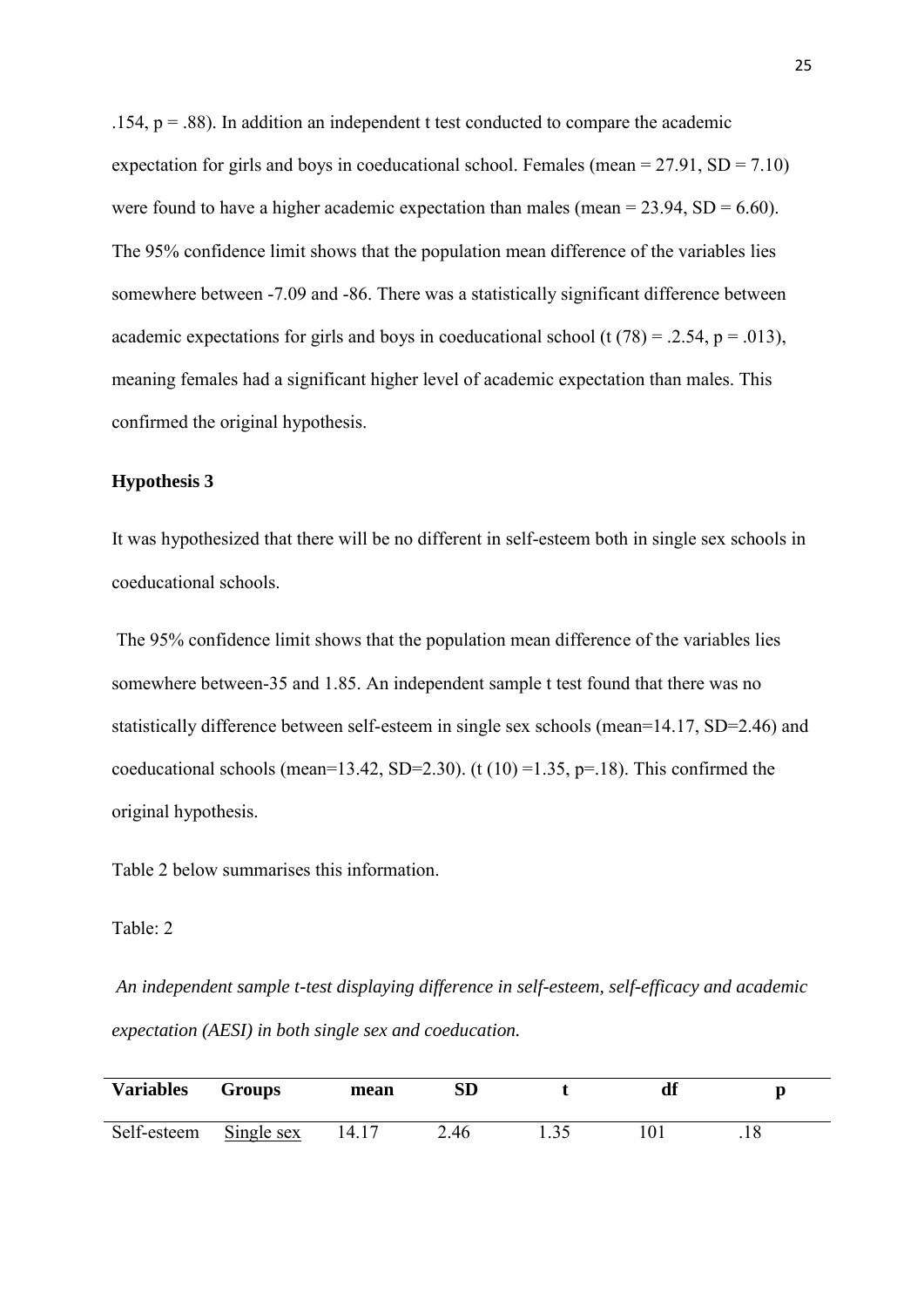|             | Coeducation | 13.43 | 2.30 |         |     |      |
|-------------|-------------|-------|------|---------|-----|------|
| <b>AESI</b> | Single sex  | 22.49 | 6.01 | $-2.33$ | 101 | .022 |
|             | Coeducation | 26.28 | 7.13 |         |     |      |
| Self-       | Single sex  | 31.09 | 1.64 | .14     | 101 | .89  |
| efficacy    | Coeducation | 30.91 | .47  |         |     |      |
| <b>AESI</b> |             |       |      |         |     |      |
| Single sex  | Male        | 22.67 | 5.40 | .15     | 21  | .88  |
|             | Female      | 22.27 | 6.87 |         |     |      |
| Coeducation | Male        | 23.94 | 6.60 | $-2.54$ |     |      |
|             | Female      | 27.91 | 7.10 |         |     |      |
|             |             |       |      |         |     |      |

Note p significant at .05 levels

Figure: 11.

# Table: 3

*Descriptive statistics of single sex and coeducational schools*.

| variables     | <b>Mean</b> | SD   | NO |
|---------------|-------------|------|----|
| Single sex    |             |      | 23 |
| Self-esteem   | 14.17       | 2.46 |    |
| <b>AESI</b>   | 22.48       | 6.01 |    |
| Self-efficacy | 31.09       | 7.87 |    |
| Coeducation   |             |      | 80 |
| Self-esteem   | 13.43       | 2.30 |    |
| <b>AESI</b>   | 26.28       | 7.13 |    |
|               |             |      |    |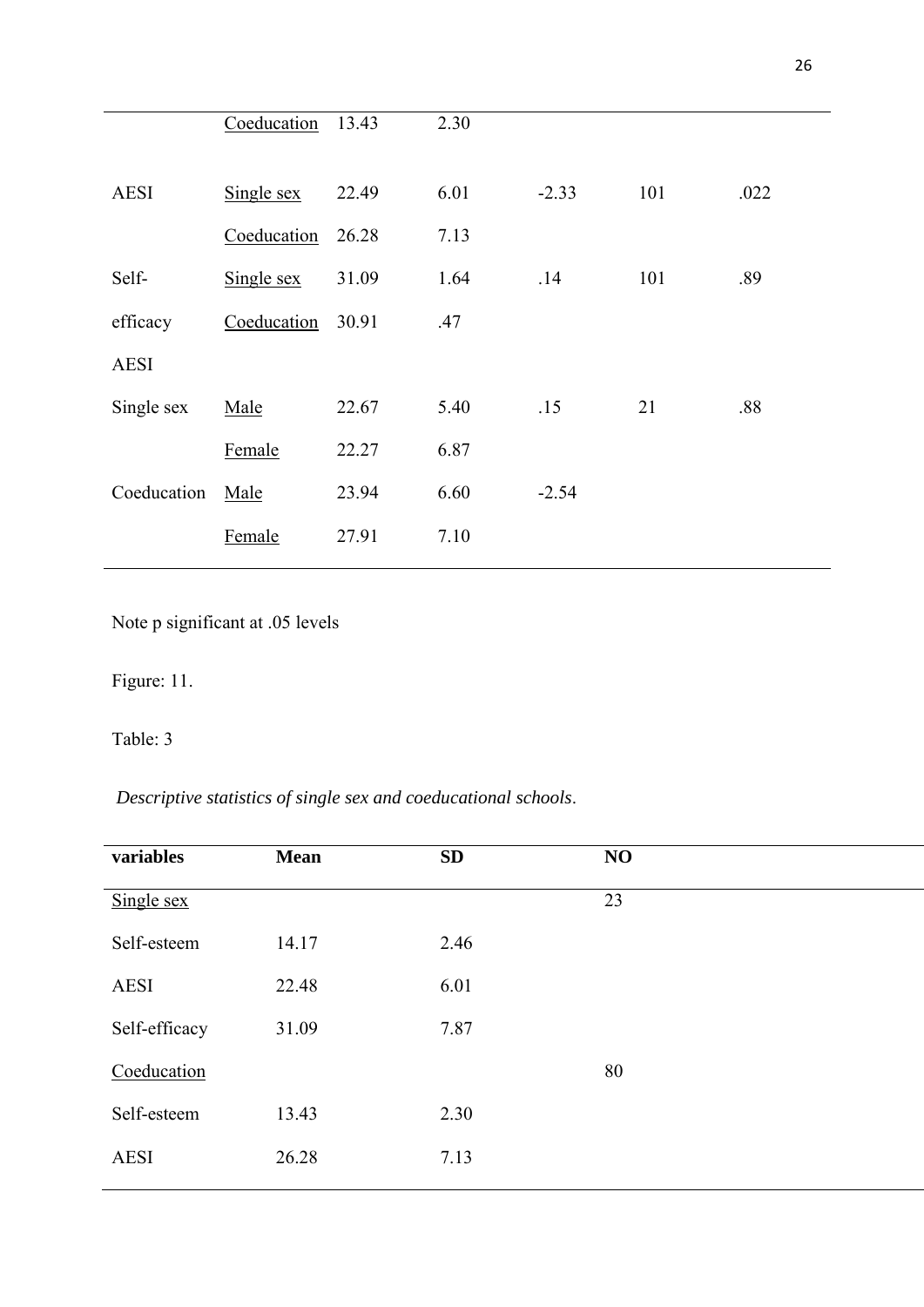Figure: 111.

The table 3 above describes the mean and standard deviation of the various variables in relation to single sex schools and coeducational schools.

## **Hypothesis 4**

The relationship between self-esteem and academic expectation (as measured by AESI) was investigated in both single and coeducational school using Pearson correlational coefficient. The mean scores for self-esteem was 14.17 (SD=2.46) and for academic expectations was 26.27 (SD=6.00). There was no significant relationship between self-esteem and AESI in single sex school ( $r= 0.23$ ,  $p>0.05$ , 2-tailed.). While in coeducation, the mean scores for selfesteem was 13.42 (SD=2.30) and for academic expectations was 26.27 (SD=7.13). A Pearson correlation coefficient found that .there was a medium negative significant relationship between self-esteem and academic expectation in coeducational schools ( $r = -377$ ,  $p < 0.05$ , 2tailed), meaning the higher the level of self-esteem, the lower the level of academic expectations.

#### **Hypothesis 5**

The relationship between self-efficacy and self-esteem was also investigated for single sex schools, and the mean scores for self-esteem was 14.17(SD=2.46) and for self-efficacy was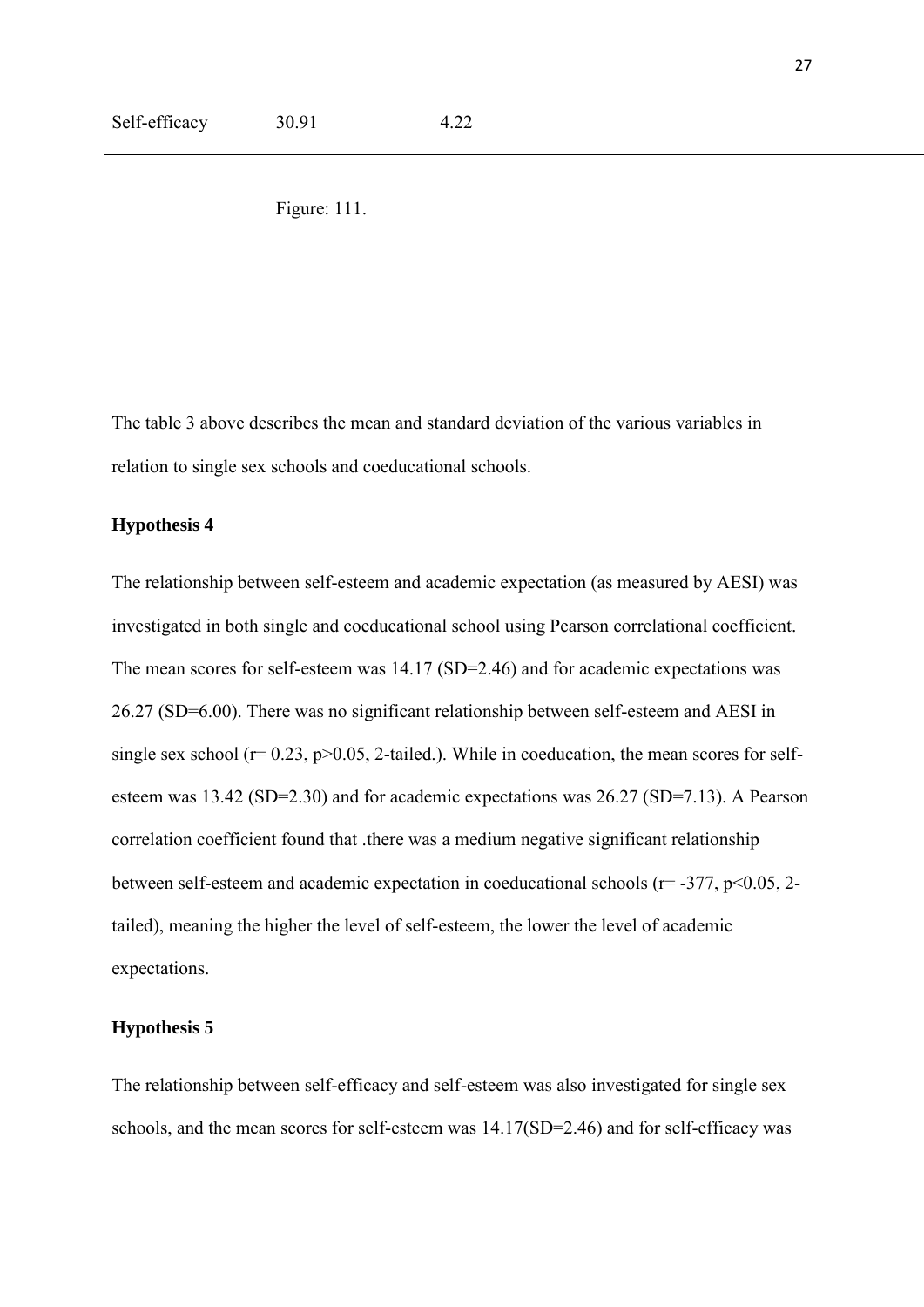31.08(SD=7.87). A Pearson correlation coefficient found that there was no significant relationship between self-esteem and self-efficacy ( $r=0.11$ ,  $p>0.05$ , 2-tailed). In addition

A Pearson correlation coefficient found that there was a small positive significant relationship between self-esteem and self-efficacy in coeducation ( $r=245$ ,  $p < 0.05$ , 2-tailed). The mean scores for self-esteem was 13.42(SD=2.30) and for self-efficacy was 30.91(SD=4.22). This meant the higher the self-esteem the higher the self-efficacy.

Table: 4

*A Pearson correlation coefficient highlighting the relationship between self-esteem, academic expectation (AESI) and self-efficacy.* 

| <b>Variables</b> | self-esteem | academic exp. | Self-efficacy |
|------------------|-------------|---------------|---------------|
| Coeducation      |             |               |               |
| Self-Esteem      |             |               |               |
| Academic exp.    | $-377**$    |               |               |
| Self-Efficacy    | $.245*$     |               |               |
| Male             |             |               |               |
| Self-Esteem      |             |               |               |
| Academic exp.    | $-347*$     |               |               |
| Female           |             |               |               |
| Self-Esteem      |             |               |               |
| Academic exp.    | $-425**$    |               |               |

Note: \*\* correlation is significant at the 0.01 level (2-tailed)

\*correlation is significant at the 0.05 level (2-tailed)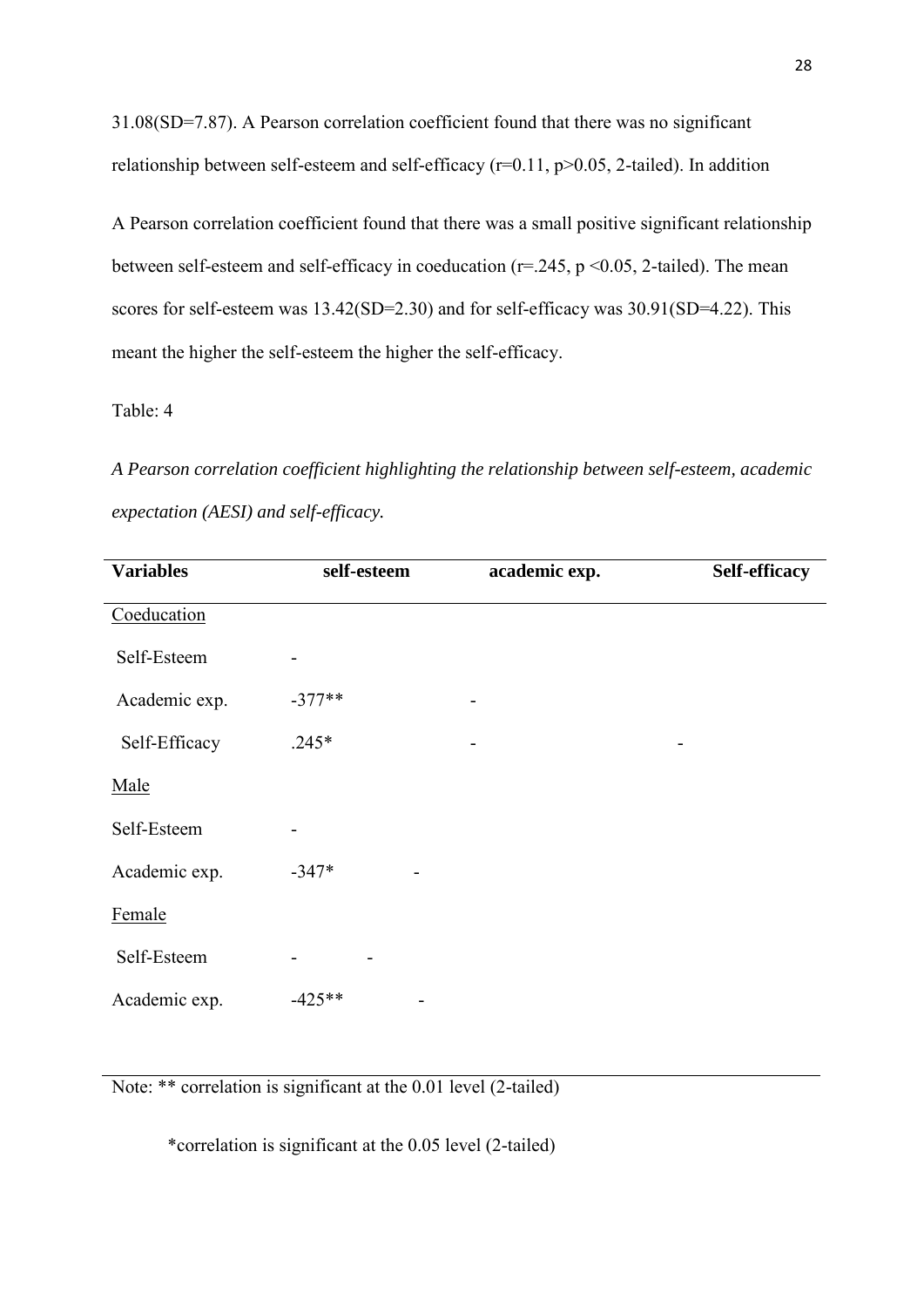Figure: 1V.

#### **Hypothesis 6**

Further analysis from table 3 above indicated that there was significant negative relationship between self-esteem and academic expectations in male. A Person correlation coefficient found ( $r=347$ ,  $p<0.05$ , 2-tailed). The mean scores for self-esteem was  $13.19(SD=2.23)$  and academic expectations was 23.77(SD=6.26).

The relationship between female self-esteem and academic expectation was equally tested. The mean scores for self-esteem was 13.78(SD=2.46) and academic expectation was 26.84(SD=7.34). A Pearson correlation coefficient found that there was a strong negative significant relationship between self-esteem and academic expectations ( $r=425$ ,  $p<0.01$ , 2tailed).

Additional findings were made although not identified with the hypotheses, an independent sample t test also tested to see if there was significant difference between the academic expectation and self-efficacy for girls and boys.

The result showed female (mean=26.84, =SD=7.34) were found to have higher level of academic expectations than males (mean=23.77, SD=6.26). The 95% confidence limit shows that the population mean difference of the variables lies between -5.73 and -41. An independent sample t test found that there was a statistically significant difference between academic expectation level of males and females (t  $(104) = -2.29$  p= .024).

In addition the male (mean=32.10, SD=5.89) were found to have higher level of self-efficacy than females (mean =29.98, SD=4.25). The 95% confidence limit show that the population mean difference of the variables lies between .16 and 4.08. An independent sample t test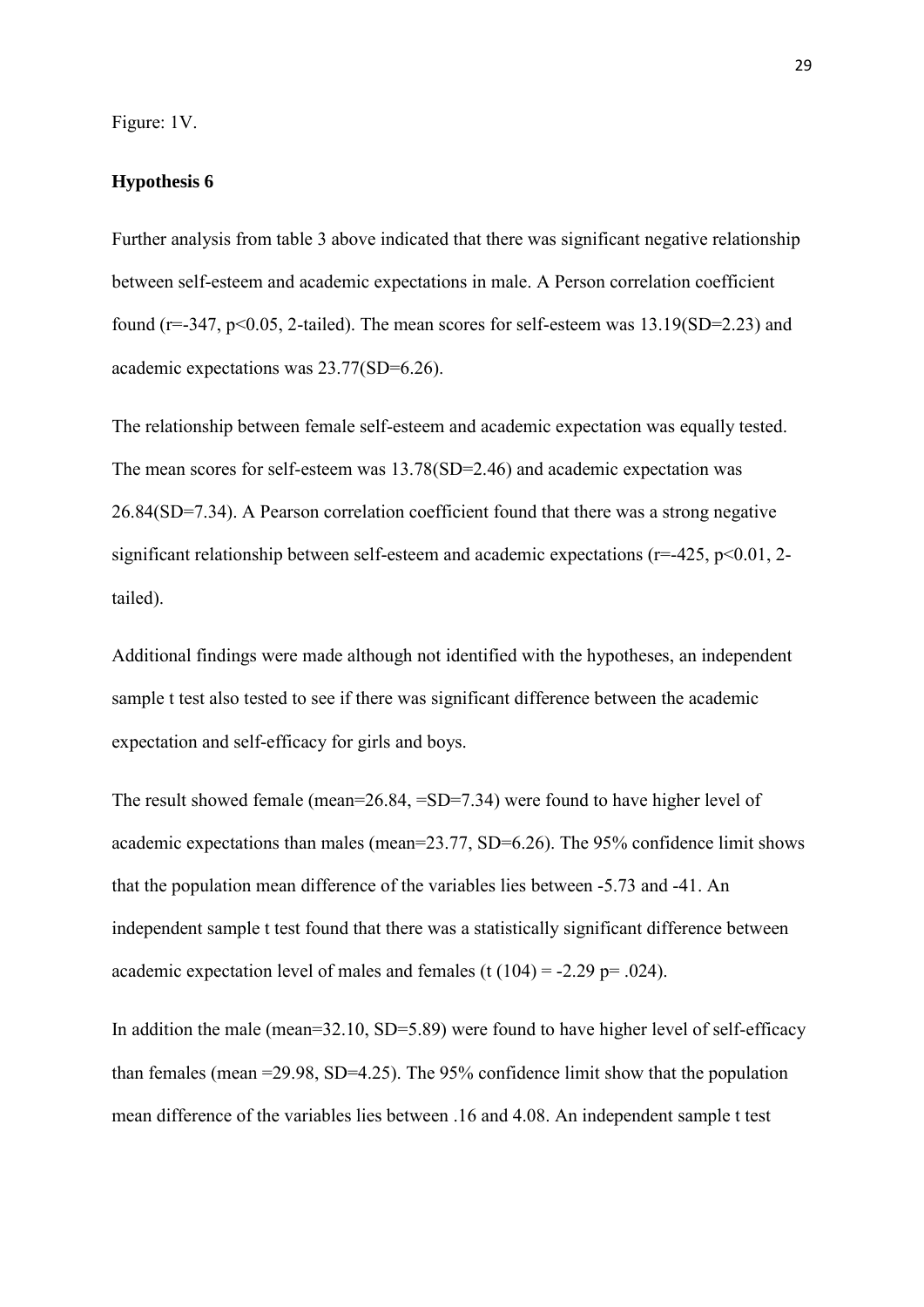found that there was a statistically significant difference between self-efficacy level of males and females (t (104) =2.15, p=.034)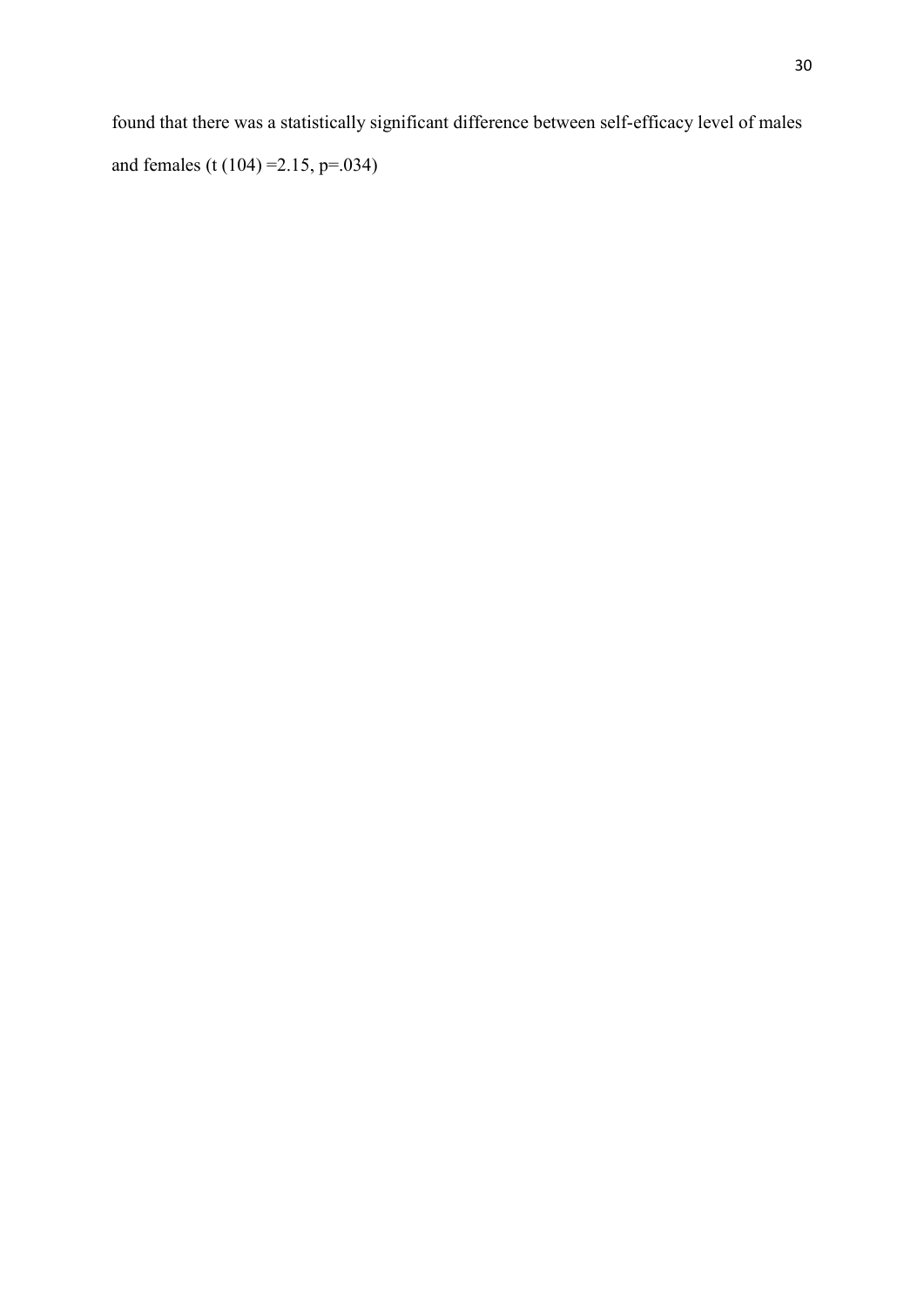#### CHAPTER 4: **DISCUSSION**

The main aim of the present research study was to investigate the type of effect or impact attending either a single sex school or coeducational school will have on self-esteem, selfefficacy and academic expectations of university students.

Firstly it was hypothesised that there will be higher academic expectations in single sex school than in coeducational school. The result from the analysis of data gathered did not support the hypothesis rather it indicated that academic expectations was higher in coeducational school. This was in line with previous studies, Mael (1998) coeducation give a very good opportunity to acquire and highlight skills that will enable students interact with peers of all gender, even in the larger society, it also encourages better mental and emotional situation. Coeducational high schools provide a more natural social environment for students Dale (1969), but other people like Coleman (1961) and Goodlad (1984). Coeducational school may be detrimental to the academic or social development of girls. Horner (1968, 1970). Increased cross sex competition for academic and professional achievement as seen in coeducational schools will lead to increased fear of success in females than in single sex schools. Others studies favoured high esteem for girls which lead to high academic expectations in single sex schools. British educational Resources (2009).single sex school provides a very good environment for girls and consequently, enhances academic expectation and success.

Similar research conducted by Elwood and Gipps,(1999),Francis,et al.(2003). Both boys and girls are less likely to pursue sex-atypical subject in coeducational school where the pressure to conform to gender stereotypes may be greater than in single sex schools. Studies focusing on single sex classes within coeducational schools provided mixed results. Marsh and Rowe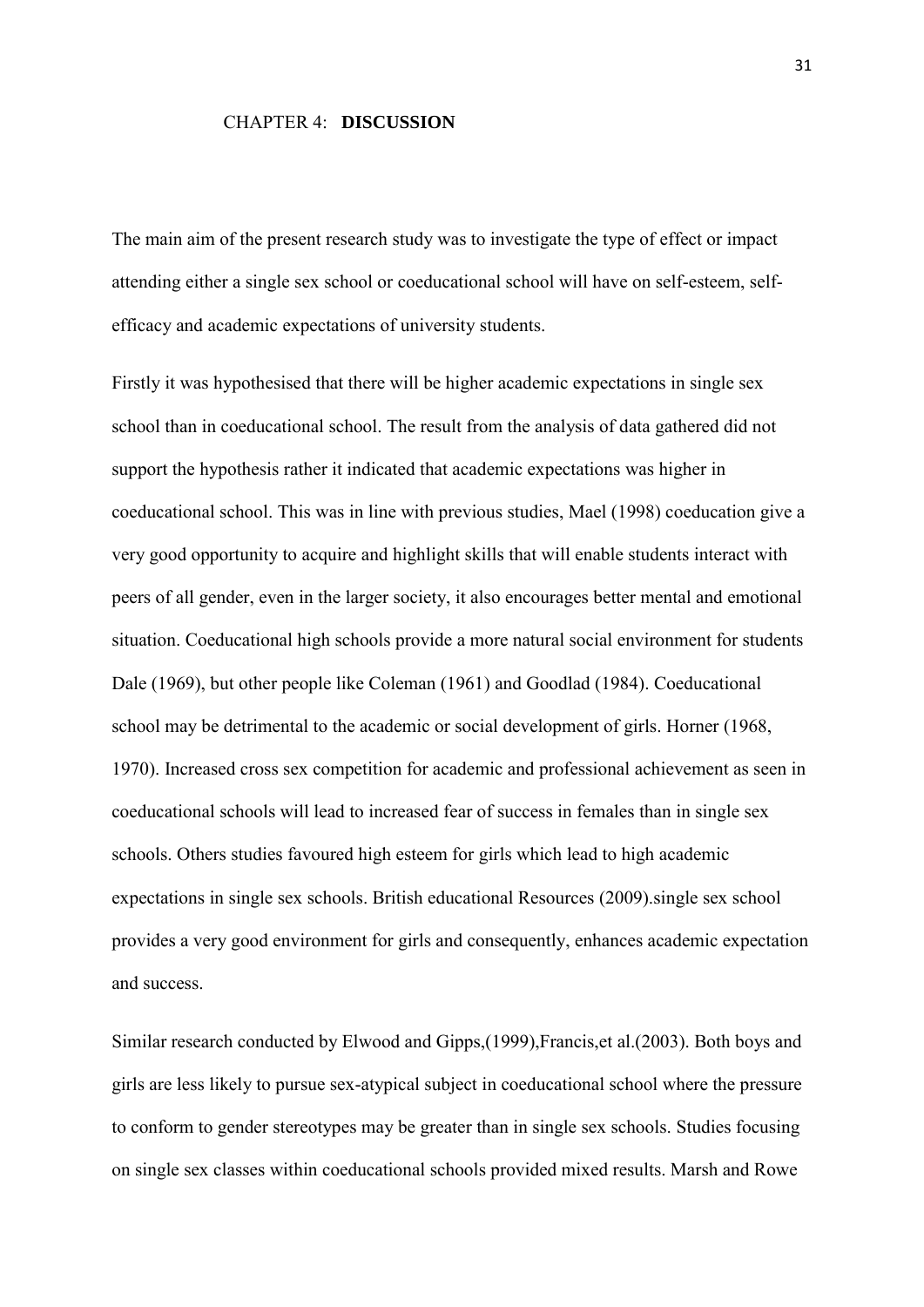(1996) found that an intervention providing single sex classes for 12 to 14 olds in Australian coeducational schools had little effect on maths achievement and attitude. While the present study showed higher academic expectation in coeducational school, the finding of several studies did not confirm this

The research predicted that academic expectations for girls will be higher than boys in both single sex school and coeducational schools. The result found no difference both boys and girls in single sex school, but indicated that females have higher academic expectations than boys in coeducational schools, this supported the original hypothesis with respect to coeducational schools. Previous research in this area found no difference in academic expectations for both boys and girls, which is in line with the first part of this result, Schneider et al. (1982). Found no difference between students from single school and coeducational schools as regards their academic expectations and achievement, but found that coeducational schools were perceived as more pleasant atmosphere and more conducive that will help to develop self-confidence which will in turn enhance academic expectations.

Furthermore, Marsh et al.(1988). In coeducational schools girls performed better than boys in certain areas and as a result have higher academic expectations, whereas boys were better in some areas as well. Coeducation provide better environment for learning Dale (1969, 1971, 1974). The present study confirms that. However, finding of Lee & Bryk (1986, p381).Supported single sex schools to deliver specific advantages especially to female students in the areas of academic aspirations, expectations and achievement. Interestingly those who support single sex schools believed that coeducational schooling damages boys" self-esteem, partly because female teachers cannot act as adequate role models or authority figures for boys. With this in mind, it would be expected that boy"s academic self-concept and expectation will be increased by single sex schooling British Educational research (2009). Further research in the area, suggested that academic success and expectations mostly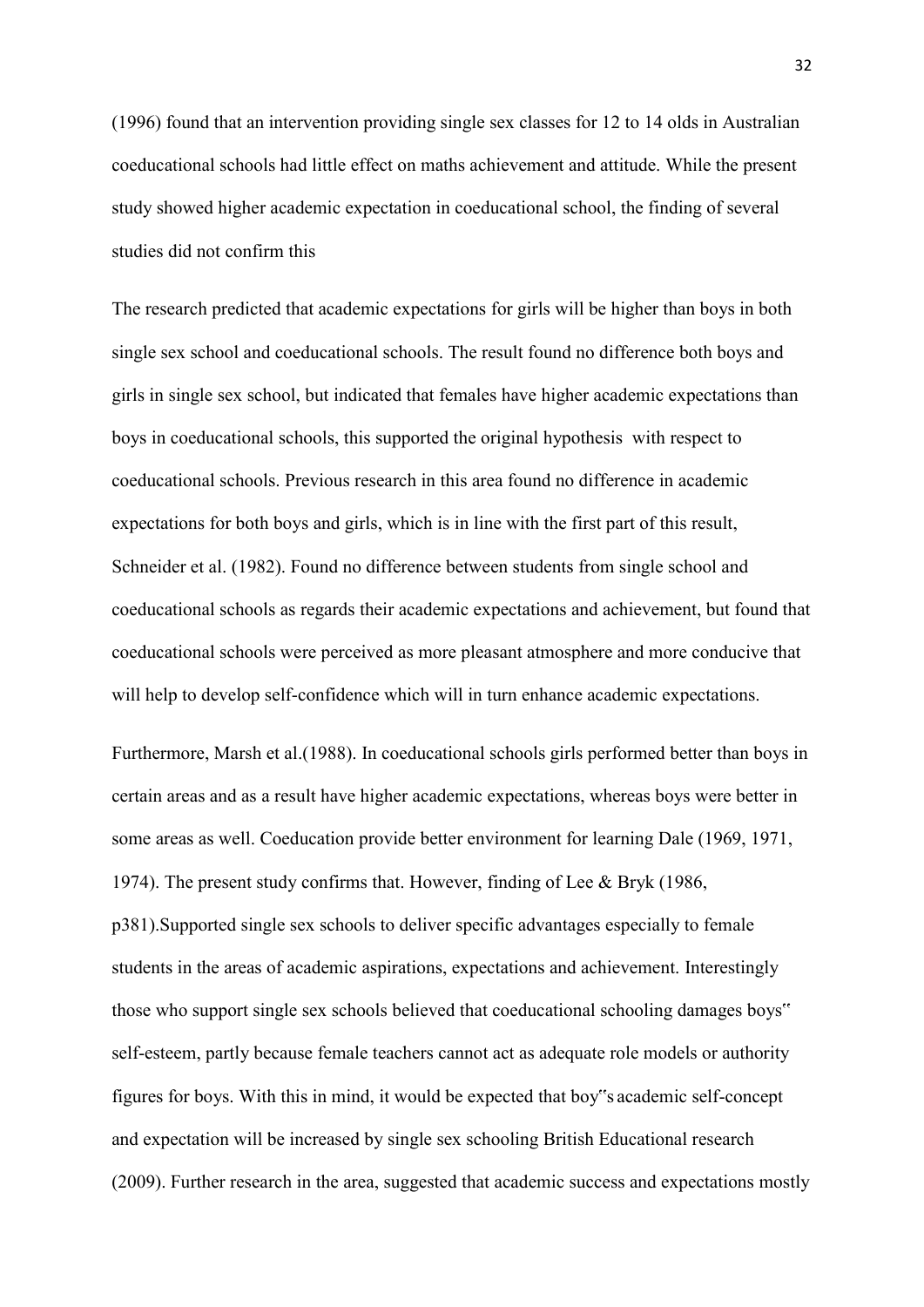for girls are attributed to effort and ability while failure, is due to lack of ability and not the type school Wolleat,et al (1980)

It was hypothesised that there will be no difference in Self-esteem in both single sex and coeducational schools. The result obtained from independent sample t test showed that there was no significant difference, therefore it supported the hypothesis. However, Previous studies showed mixed results Cairns (1990) found that 16 years old boys and girls at singlesex Grammar schools in Northren Ireland had higher self-esteem than their counterpart at coeducational secondary modern schools, conversely there was an indication of polarisation of interest in physics and modern language between the 12 to 13 years boys and girls in English comprehensive schools, but was greater in coeducation school than in single sex schools.

In addition, Mael et al. (2005). Out his six listed studies, one found self-esteem to be higher in single sex school, two in coeducational schools, and three found no difference. The last three was in line with the present study which found no difference as well. Furthermore, Brutsaert and Bracke (1994). In Belgium found higher self-esteem for boys in single sex junior school compared with those in coeducation junior school, but no difference was found for girls, although they suggested that the reason for boys higher self-esteem was due to male teachers in that context. Another study by Riordan (1994) found out that the self-esteem of black and Hispanic males were higher in coeducational schools than single sex but there was no difference in girls.

This study also examined the relationship between Self-esteem, Self-efficacy and academic expectations in both single sex and coeducational schools. The result of the analysis found no specific relationship between self-esteem and academic expectations in single sex school, but indicated medium negative significant relationship in coeducational schools, this supported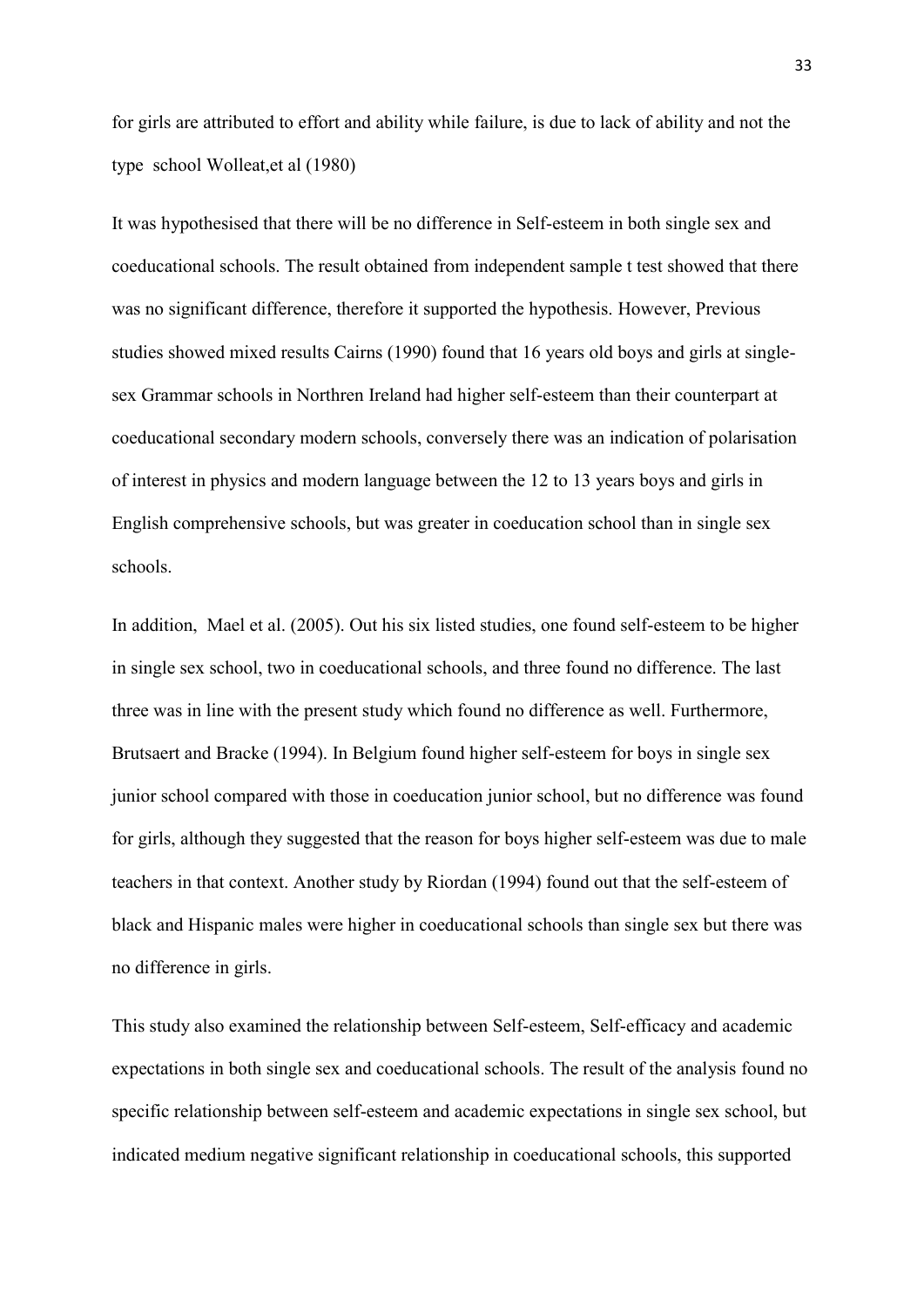the hypothesis even though it was negative relationship meaning that the higher the level of self-esteem, the lower the level of academic expectation. Although one could argue that academic expectations and success might be theoretically linked to self-esteem, but we lack data to show that improving self-esteem improves academic performance, even the present study could not show positive relationship between the two variables.

According to Helat (2007). Academic expectations and achievement is influenced by perceived competence, locus of control, autonomy and motivation. Therefore achieving ones academic expectation and desire is a major key to most college students self-esteem, in order words high self-esteem has many positive effects and benefits, for instance students who feel positive about themselves have fewer sleepless nights, are happier and more sociable while on the other hand, students with low self-esteem tend to be unhappy, less sociable, vulnerable to depression which are all correlated with lower academic expectation and achievement Wiggins (1994). This present research found negative relationship between self-esteem and academic expectations which by implication means high self-esteem will lead to low academic expectation and conversely. Recent research by Salomone (2006) suggested that single sex school girls may develop greater self-confidence and more academic expectation, have more favourable attitude towards some difficult subjects such as mathematics and science. It also encourages boys" academic expectation and attitude towards courses which are otherwise dominated by females without feeling odd about it, as males in that area.

Perhaps the best research on expectations came from a recent paper by Weihua Fan and Christopher Wolters of the University of Houston. Using data from the NCES Educational Longitudinal Study, they examined the educational attainment of U.S. students who were in 10th grade in 2002. They found that high expectations decrease dropout through the way they mediate the influence of motivation and perceived academic ability. In other words, students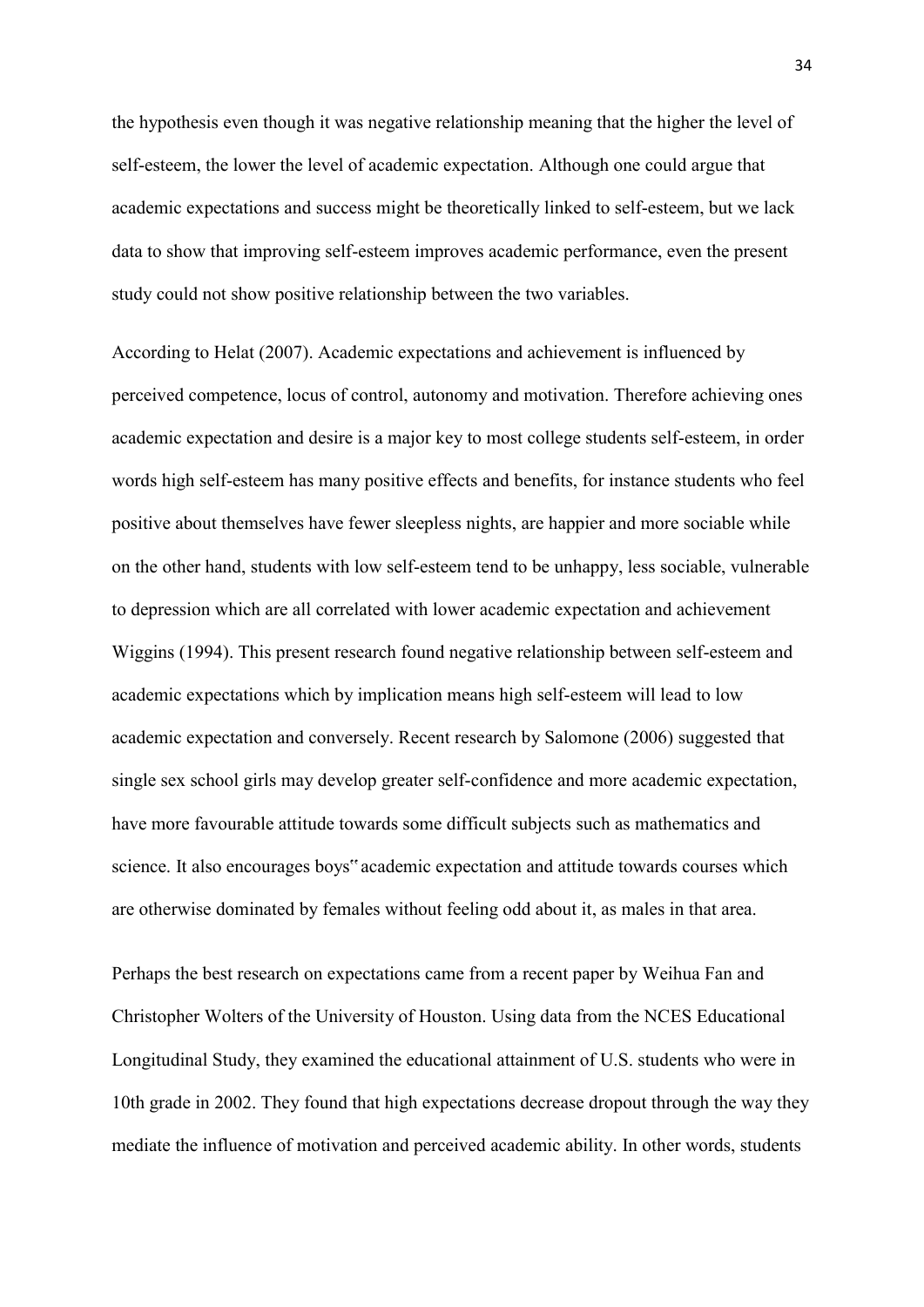who are highly motivated or believe in their academic ability still need to have the expectation that they"ll finish high school. The effects were strong enough that when expectations were controlled for, neither perceived ability nor academic motivation had a statistically significant relationship with high school completion. Therefore having one"s academic achievement meet one"s academic expectations and desires is a major key to most college students" self-esteem.

In addition the result for correlation between self-efficacy and self-esteem for both single and coeducational school indicated a small positive significant relationship in coeducation, but showed no relationship in single sex school, which supported the original hypothesis.

Research in this area is not much, but it is important to note that the different between selfesteem and self-efficacy relate to the conviction that one can perform the behaviour necessary to produce a desired outcome while self-esteem demonstrate how positively one feels about himself Passer & Smith (2008). Bandura (1997) noted that a sense of power and control over one"s environment affects a person"s self-efficacy, and this may be negative or positive. Bandura suggested that earlier negative academic performance is likely to lesson a student"s belief in their ability to achieve academically, this will in turn affect the self-esteem conversely, Self-efficacy is one"s ability to achieve certain domains and consequently lead to a person"s increased self-esteem.

This present research indicated small positive relationship between self-esteem and selfefficacy meaning when one variable is high the other will be high as well. Powell, (2004). Self-esteem refers to how one thinks and feels about his or her self, his abilities, relationship and hope for the future, people with high self-esteem are reported to be happier, have few interpersonal problems and achieve at higher level. Consequently this leads to higher level of self-efficacy.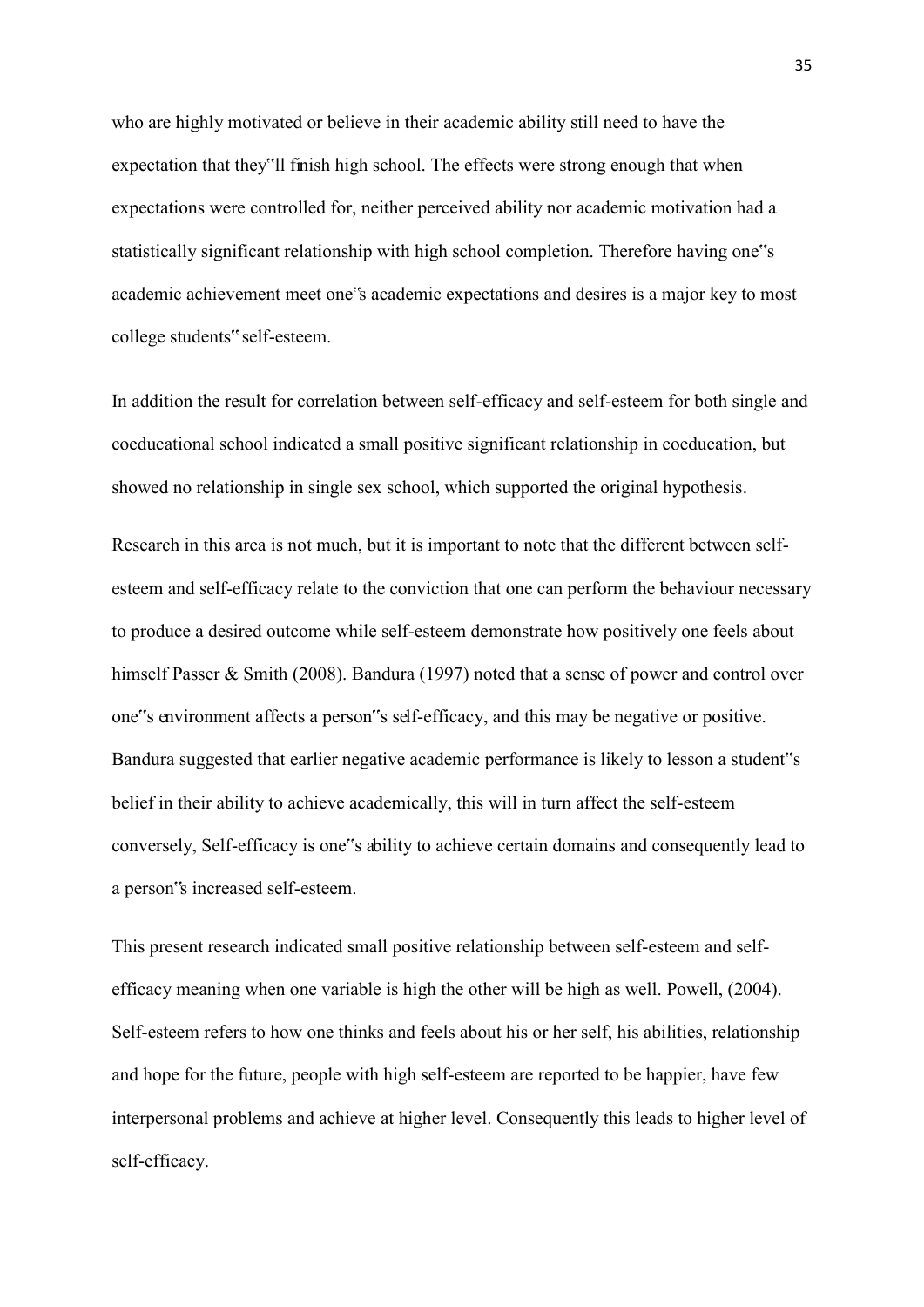It was predicted that there will be significant relationship between Self-esteem and academic expectation in both females and males. The result indicated a significant medium negative correlation, meaning that high self-esteem in males will lead to low academic expectations in them as well. Correspondingly, there was also a moderate negative significant relationship between self-esteem and academic expectations in females. The finding was in support of the hypothesis. Previous research has shown that adolescent with high self-esteem typically report high educational and academic expectations Saunders et al. (2004), whereas those showing problems behaviours and low self-esteem report relatively low academic expectations. This is however, is contrary to this present study. Winchel, et al. (1974). Explained what he called, a lack of motivation to succeed or a "fear of success" in a sample of female student both coeducational school and single sex school. A significant higher number of female displayed this fear of success in a coeducation environment, this, as a matter of fact may affect their academic expectation negatively and conversely their selfesteem. Consequently boys" and girls" academic and self-esteem can be influenced by context or environment. For instance, in one study children reported external factors such as safety and other students" behaviour problem as the major barriers to academic expectation and success Gerdes & Benson (1995).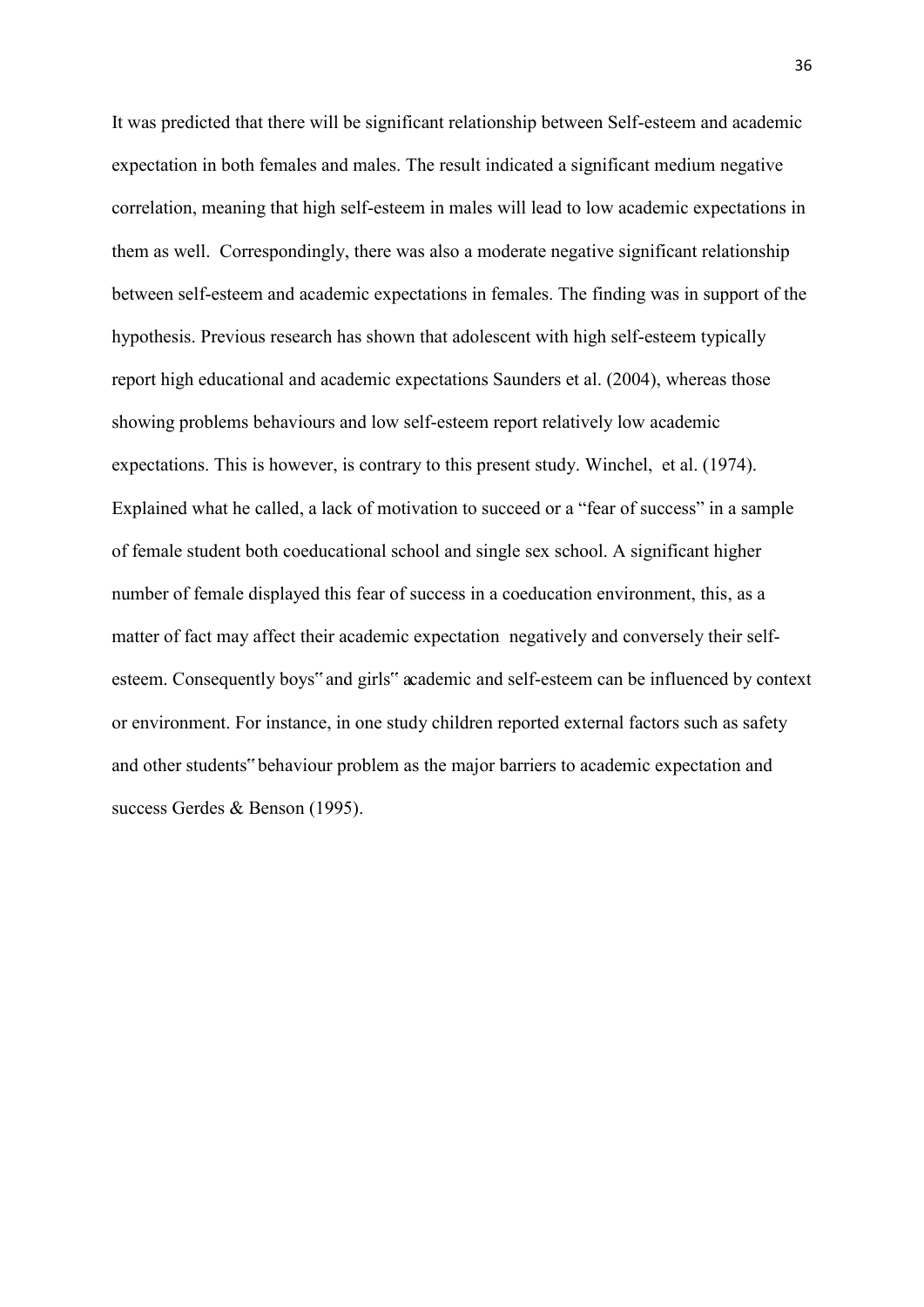#### **Limitations and Future Research**

There were many limitations within this research such as, the participants were drawn from a private university, the Dublin Business School, and it was a small sample of first year university students. For that reason, it cannot be seen as a full representative and therefore, generalization based on only one university would not be enough to conclude a study of this kind. The participant were not randomly assigned, another important factor that may have influenced the study is that even though the it was looking at participant who are in their first year, most of the participants were graduate from other discipline and some had good number of years of working experience and as such are not coming fresh from secondary schools, in that circumstance, most of them would have forgotten their experiences in secondary school days. Again the research was looking at participants who are 18 years and above, it was quantitative and cross-sectional in nature

#### Future Research

The design of the research should have be longitudinal not cross-sectional, the questionnaire should incorporate both quantitative and qualitative methods, the sample should be larger and the participant should be randomly assigned , different universities should be used because of different background ,major offering, interest and career goals and settings.

Even though some of the results were in consistence with finding from previous studies in the area where relevant researches exist, one of the main purpose of the study was to stimulate further scientific investigation on the courses students choose, and the effect of single sex school and coeducational schools on their academic expectations, parents attitudes about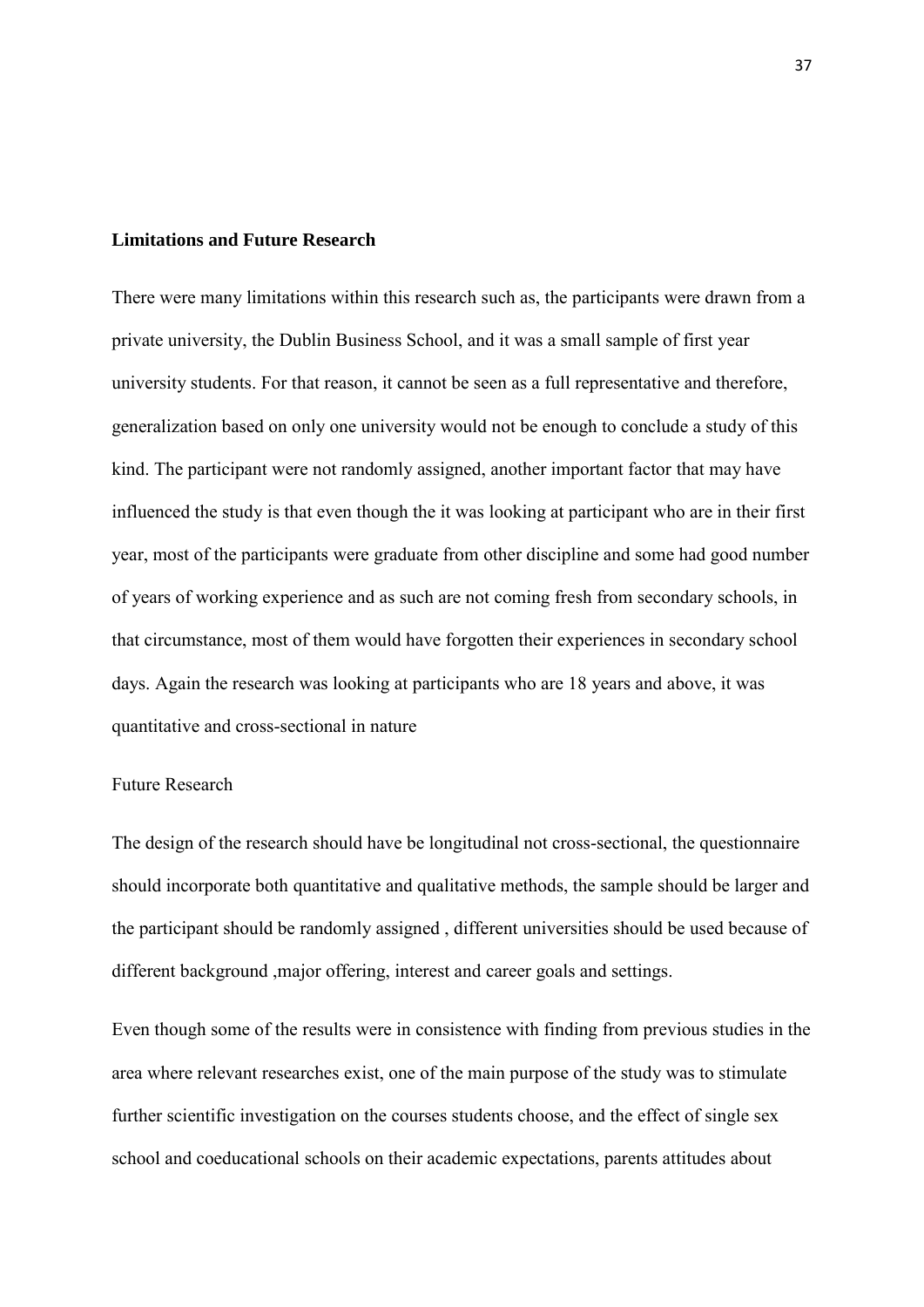gender roles which affect their choice of school and expectations from their children. The role of Government, educational policy makers and curriculum planners must be re-examined with view to expanding the system and make the schools or study environments more conducive and interestingly, to meet the international standard comparatively.

#### **Practical implication and Conclusion**

The first research question in the present study was that, there will be higher academic expectations in single sex school than in coeducational schools. The figures presented from the result analysis provided evidence of a significant difference in academic expectations for between single sex schools and coeducational schools, but the result rather showed that academic expectations was higher in coeducational schools than in single sex schools contrary to the original prediction that it will be higher in single sex schools. This was also in line with what Dale (1969, 1971, and 1974), found out in his several studies in this area that coeducational schooling was healthier for both sexes, and allowed for greater opportunities for both girls and boys to study a sex-atypical curriculum. It was also predicted that academic expectation for girls will be higher than boys in both single sex school and coeducational schools, the evidence from the results show no difference in single sex schools, but in coeducational school, there was significant difference between them with girls having higher academic expectations than boys which was in line with our expectations. In addition, the difference between self-esteem for both schools were tested and found no statistically significant difference which supported the prediction of the study.

Furthermore, the research questioned the relationship between Self-esteem and academic expectations in both single and coeducational schools. The figure presented, provided evidence of medium negative relationship which was in support of the study"s prediction, looking at the type of association between the two variables, and knowing that high self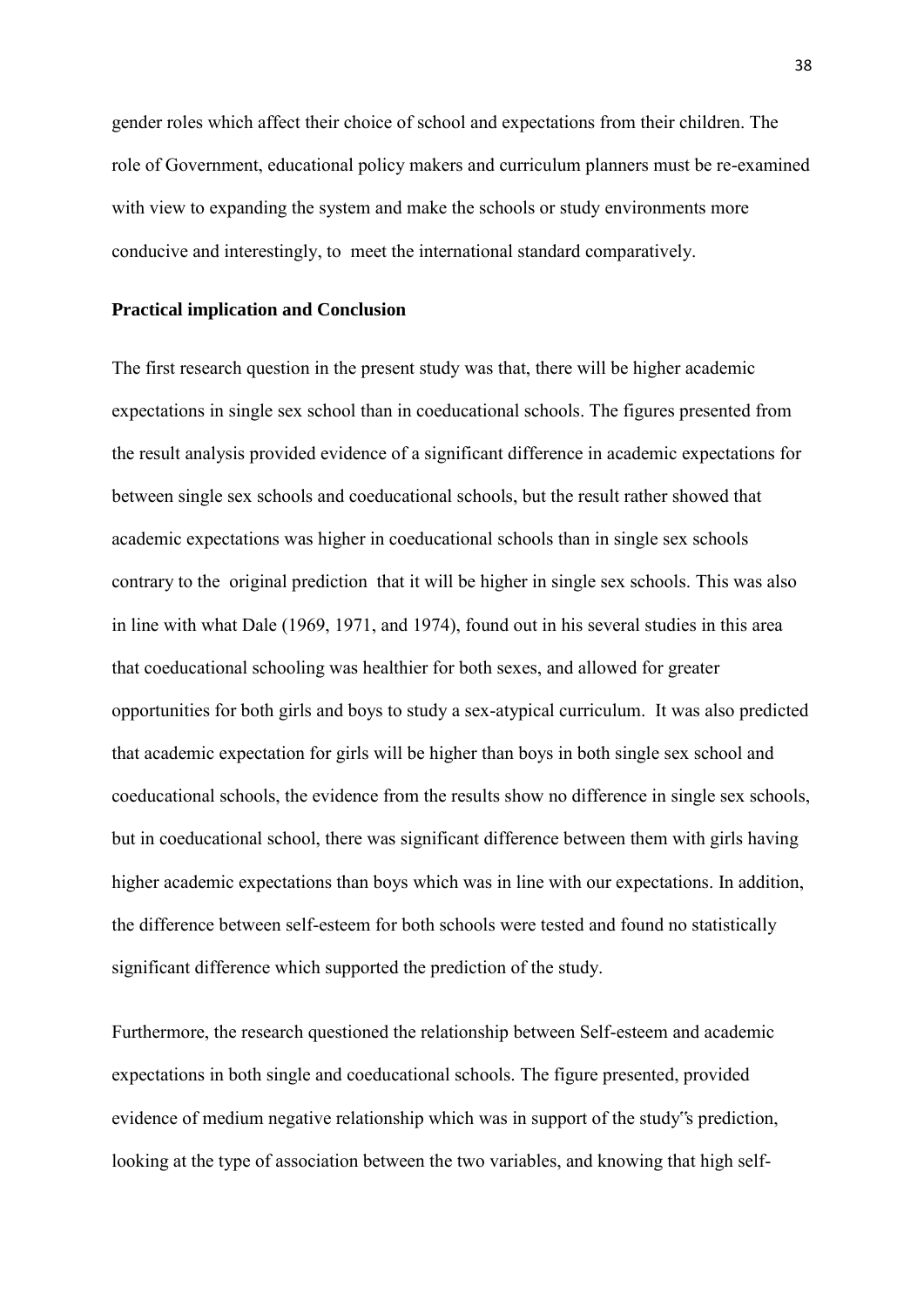esteem will lead to happy and few interpersonal problems, achieve at a higher and more consistent level which invariably should logically bring about high academic expectations, but in the present study high academic expectations was associated with low self-esteem. This particular outcome challenges the researcher and calls for more investigation, at present, there is not much research done in this area, and therefore it is important to note the limitations of this present research, interestingly, and according to Fan & Wolters (2002) students who are highly motivated or believe in their academic ability still need to have the expectation that they"ll finish high school. This is contrary to the present study. The relationship between Self-esteem, Self-efficacy and academic expectation was tested for males and female and for both single sex school and coeducational schools. For Self-esteem and Self-efficacy in coeducational school the result showed a small or weak positive relationship while between self-esteem and academic expectations in male and females indicated moderate relationship for both genders which is in line with the expectations of the research study. It will be advisable for the Ministry of education to take a proper look at the ways in which single sex schools are managed, and compare them with coeducational schools. From all indications the coeducational schools seems to provide better and conducive atmosphere for schooling, which by practical implication was demonstrated from the result and finding of this present research project. Further research in the area is needed.

### Conclusion

The key aim of this research study was to assess or examine the impact the school a student attends may have on his / her Self-esteem, Self-efficacy and academic expectations. The saying that coeducational school has negative effect for girls Coleman (1961), also by some feminist who have argued that girls" interest are sacrificed in coeducational schools, but several researches on this subject did not reach any definite and all conclusive conclusion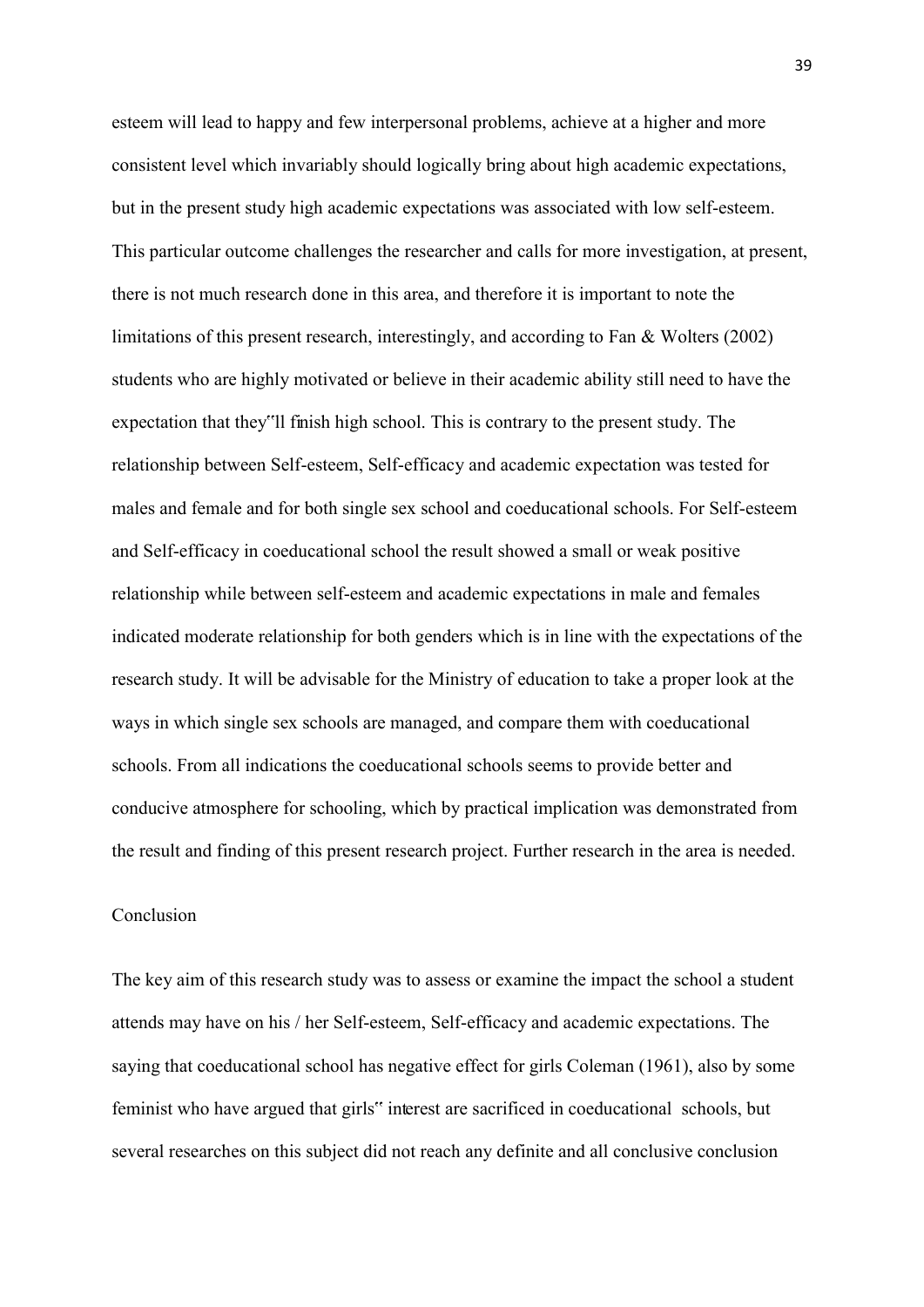because some studies have favoured single sex school while some supported coeducations. The conclusion reached at, from the analysis of data used for this study indicated that coeducation still provides a more favourable environment for boys" and girls" self-esteem, self-efficacy and academic expectations. However, it is very important to note that it could be due to the fact that most of the participants in this present research attended coeducational schools.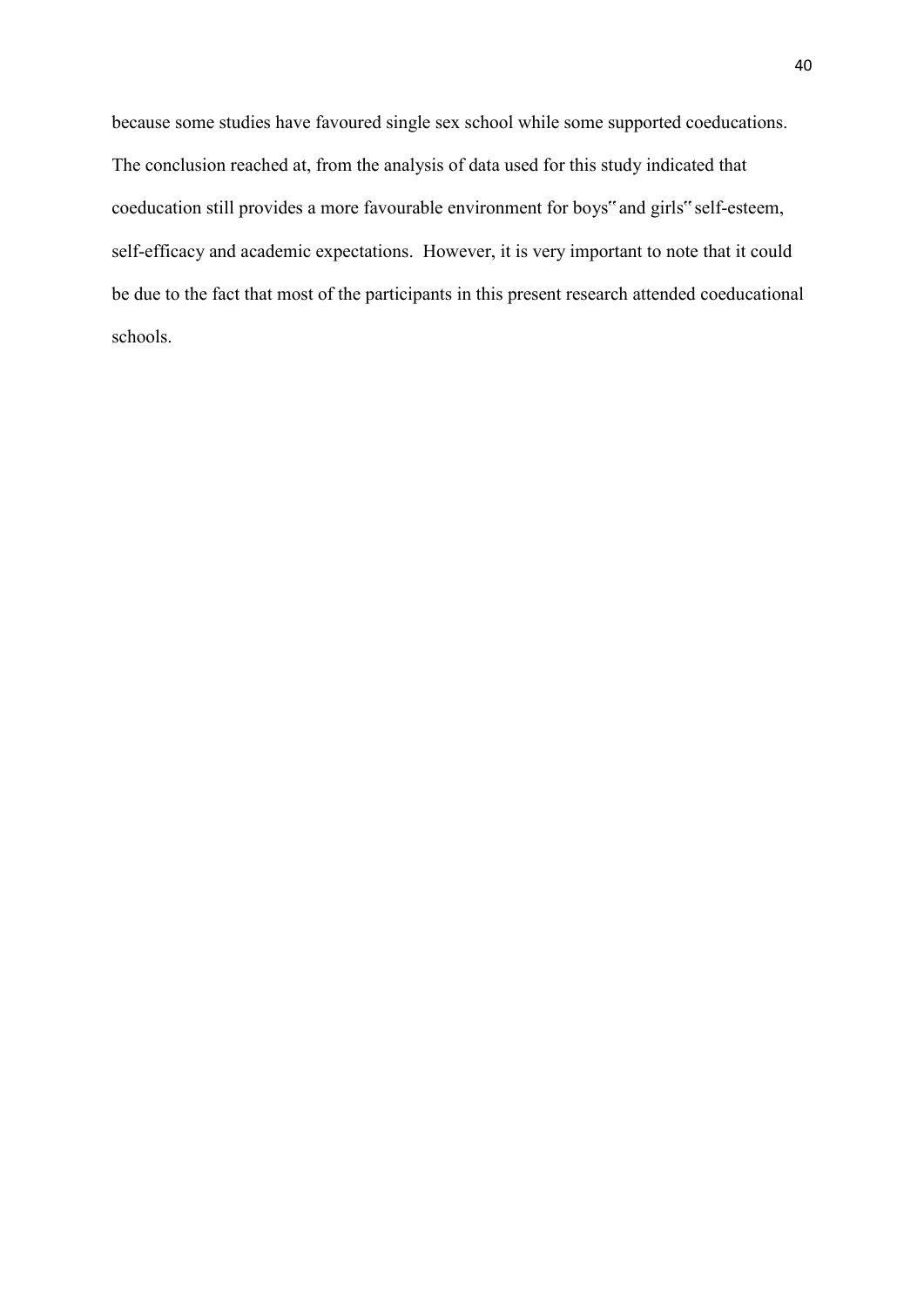### **References:**

Bandura,A. (1977). Self-Efficacy: Towards a unifying theory of behavioural change.

*Psychological Review, 84,* 191-215.

Bandura, A. (1995). *Self-Efficacy in changing Societies*. Cambridge university press

Bandura, A. (1997). *Self-Esteem: the exercise of control*. New York: WH Freeman.

Bornholt L.& Moller J. (2003) Attribution about achievement and intention s about further

*Study in social context. Social psychology of education, 6,* 217-231.

Brown, J. D. (1998). *The Self-.Boston* McGgraw-Hill

Brutsaert, H. and Bracke, P (1994). Gender context in elementary school. *Educational* 

 *Studies, 20,* 3-10.

Coleman, J. S. (1961). *The adolescent society*. New York: Free Press of Glencoe.

Dale, R.R. (1969, 1971, 1974*). Mixed or Single-Sex School*? Volumes I-III. London:

Routedge and Kegan paul.

Fan, W., & Wolters, C. (2012). School motivation and high school dropout: The mediating Role of educational expectation. *British journal of Educational psychology* DOI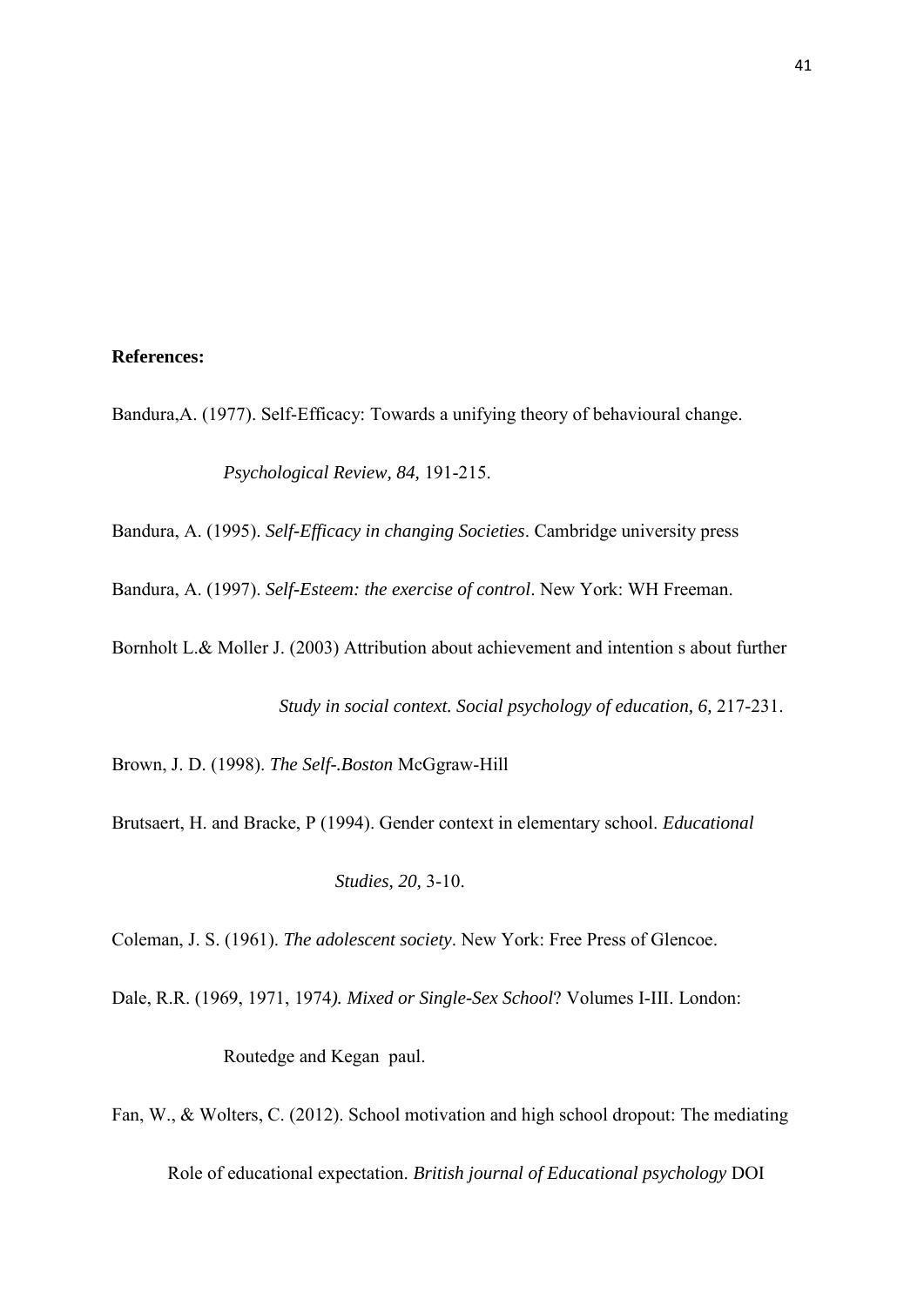- Gerdes, K. E. & Benson, R.A. (1995). Problem of Innercity School children: Needs Assessment by nominal group process, *social work in education, 17*, 139-147
- Harris, M.B. (1986). Co-education and sex roles. *Australian Journal of Education, 30*, 117- 131.
- Hyde,J. S. (2007). Half the human experience: *the psychology of women (7thed.).* Boston: Houghton Mifflin.
- Jacobs, J. A. (1995). Gender and academic specialties: Trends among recipients of college degree in the 1980s. *Sociology of Education, 68*, 81-98
- James J. C., Shallcrass J. and Dennis C.C. (1972).Coeducation and Adolescent values. *Journal of Educational psychology Vol.63*, No. 4, *334-341*
- Karpiak C. P., Buchanan P. J., Hosey M.,& Smith A. (2007).university student from singlesex and coeducational high school: Difference in major and Attitudes at a Catholic university. *Psychology of women quarterly, 31,* 283-289.
- Khalil A.I., Abou-Hashish M. O. & Dawood E. S. (2011). Coeducation versus single sex education: impact on self-esteem and Academic achievement among nursing students*. American journal of science 7*(12): 196-184]. (ISSN: 1545-1003)
- Lawrie, L,. & Brown T. (1992). Sex stereotypes, school subject preference and career Lee, aspirations as a function of single /mixed sex schooling and presence / absence of an opposite sex sibling. *British journal of Educational psychology, 62*, 132-138.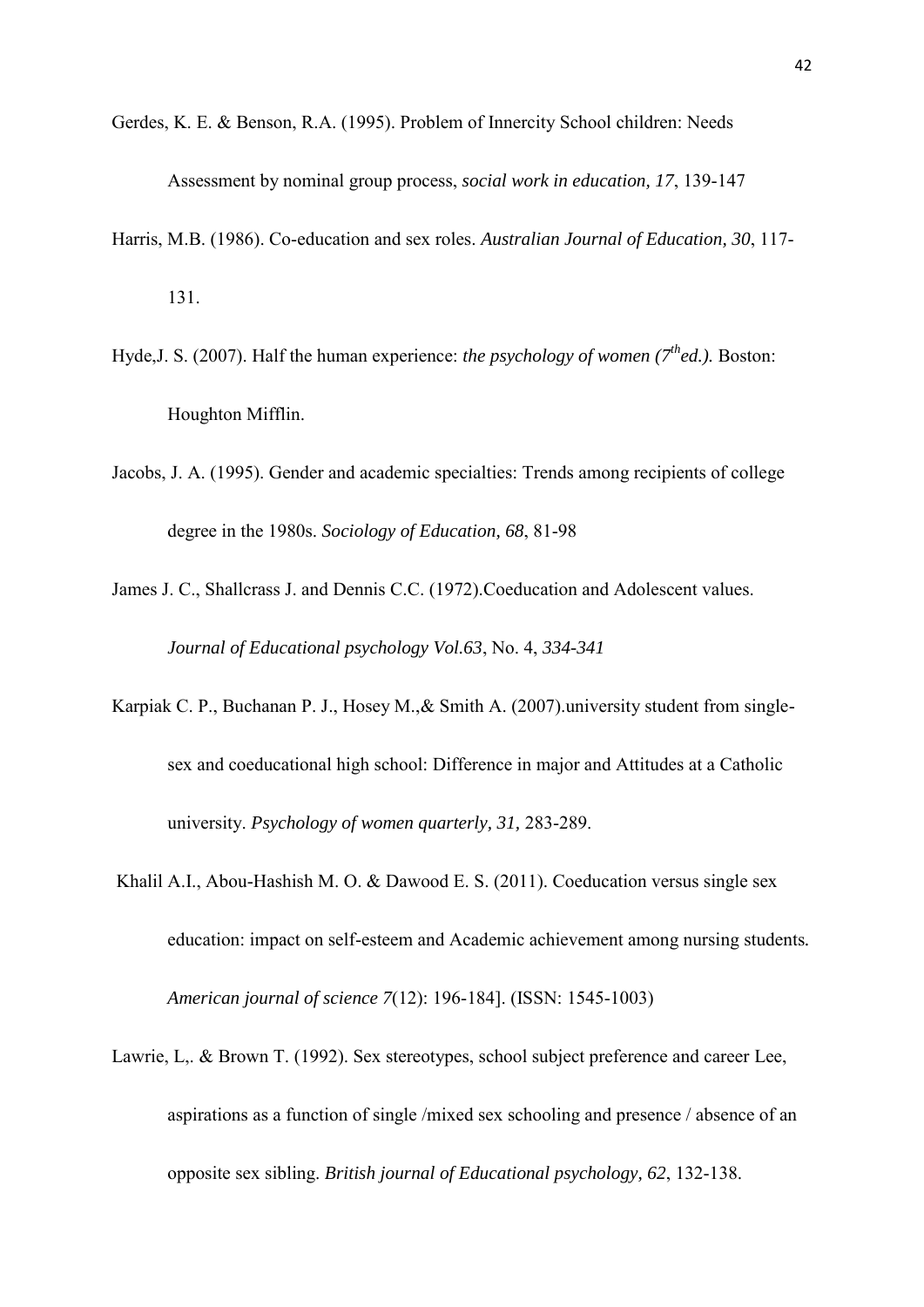- V.E. & Lockheed, M.E. (1990). The effect of single-sex schooling on achievement and attitudes in Nigeria. *Comparative Education Review*, *34*, 209-231.
- Luszczynska, A., Scholz, U., & Schwarzer, R. (2005). The General Self-Efficacy Scale: Multicultural Validation Studies. *The Journal of Psychology, 139*(5), pp.439-457
- Mael, F. (1998). Single-sex and coeducational schooling: Relationships to socio-emotional and academic development. *Review of Educational Research, 68* 101-129.
- Mael, F., Alonso, A., Gibson, D., Rogers, K., & Smith, M. (2005). *Single-Sex versus Co educational Schooling: A Systematic Review*. U. S. Department of Education Office of Planning Evaluation and Policy Development Doc # 2005-01.
- Marsh H. W. (1989). Effects of attending single-sex & coeducational high school on Achievement, Attitudes, Behaviours, and sex differences. *Journal of educational psychology vol. 81. No 1, 70-85*
- Marzano, R.J. (2003). *What works in schools: Translating research into action*. Alexandria, VA: Association for Supervision and Curriculum Development

McFarland M., Benson A. M. and McFarland B. (2011).Comparing achieving scores of

students in Gender specific classroom with students in traditional classroom.

*International journal of psychology: A Bio psychosocial approach 8,* 99-114p

Monaco, N. M., & Gaier, E. L. (1992). Single-sex versus coeducational environment and achievement in adolescent females. *Adolescence, 27*, 579-594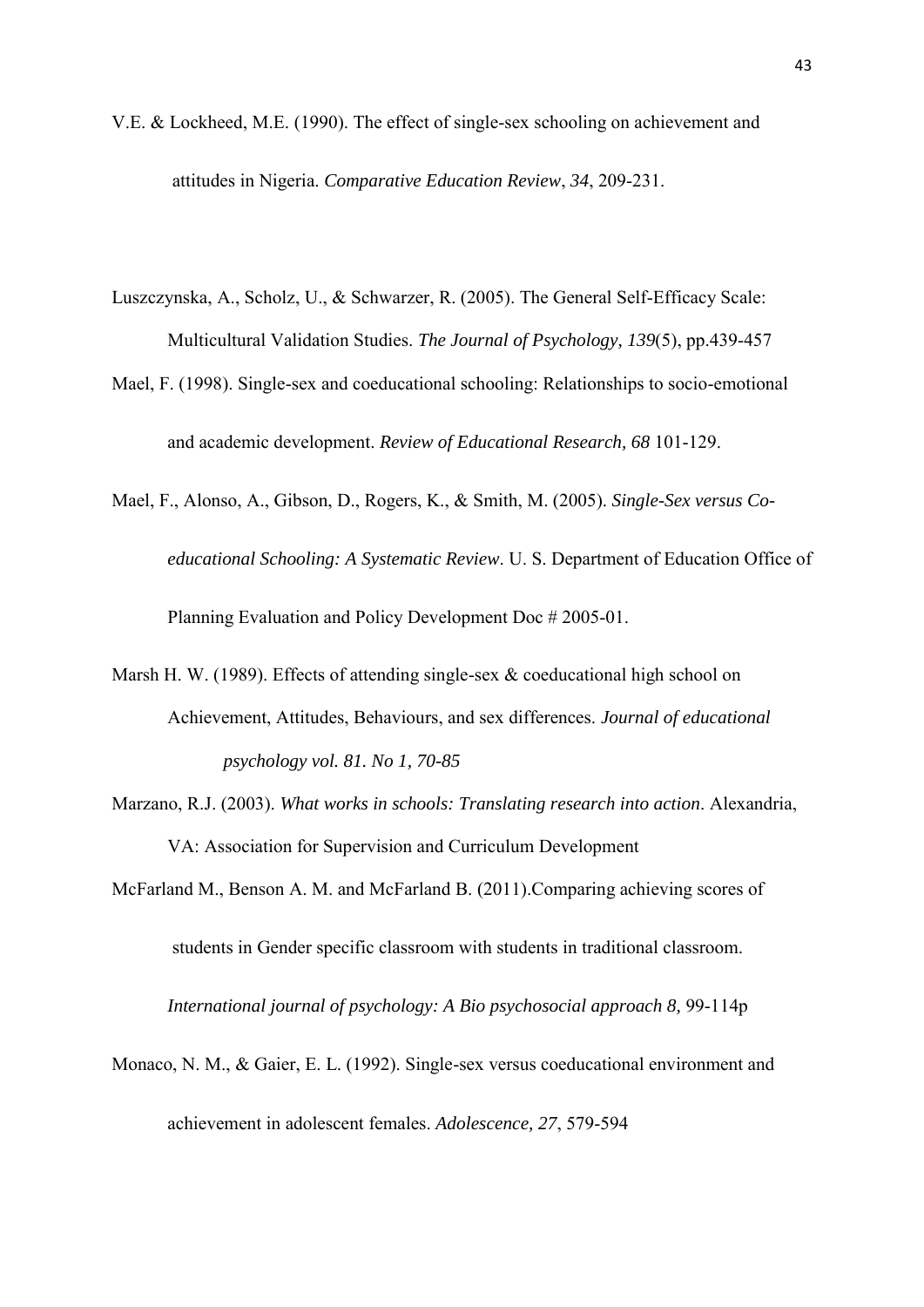Morris R. (189). *Society and the Adolescent self-image*. Revivised edition, Middletown CT. Passer, M., & Smith, R. (2008). *The science of mind & Behaviour (4th Edition )*. New york;

Weslyan university press.

- Robinson, P. and Smithers, A. (1999). Should the sexes be separated for secondary education comparisons of single-sex and co-educational schools*? Research Papers in Education,* 14, 23-49.
- Riordan, C. (1994). Single-gender schools: outcomes for African and Hispanic Americans.  *Research in Sociology of Education and Socialization*, 10, 177-205.

Rosenberg, M. (1965). *Society and the adolescent self-image*. Princeton, NJ: Princeton

- Rosenberg, M. (1989). *Society and adolescent self-image*. Revised edition. Middletown, CT: Wesleyan University press.
- Fan, W., & Wolters, C. (2012). School motivation and high school dropout: The mediating role of educational expectation *British Journal of Educational Psychology* DOI:
- Salomone, R.C. (2003). Same, Different, Equal: *Rethinking Single-Sex Schooling*. New

Haven and London: Yale University Press

Shapka, J. D. and Keating, D. P. (2003) Effect of a girls only curriculum during adolescence: performance, persistence, and engagement in mathematics and science, *American Educational Research Journal* 40,(40). 929-60

Smith, I.D. (1996*). Gender Differentiation: Gender Differences in Academic Achievement*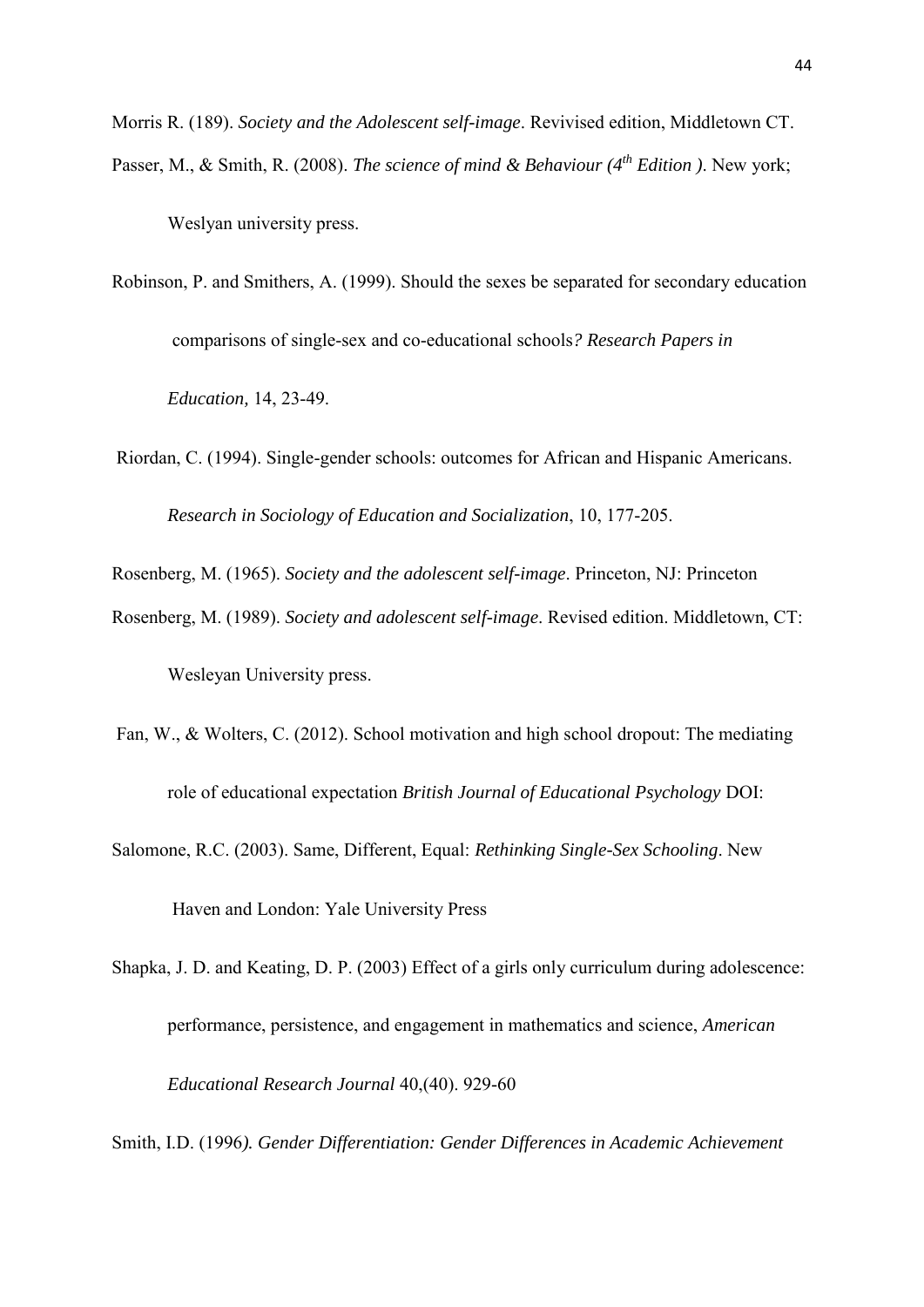*and Self-Concept in Co-educational and Single-Sex Schools*. Australian Research

Council Institutional Grants Scheme, Final Report.

Smithers, A. and Robinson, P. (1997). *Co-education and Single-Sex Schooling - Revisited.* 

- Schmoker, M. (2001). *The results fieldbook*. Alexandria, VA: Association for Supervision and Curriculum Development.
- Tannenbaum, A.J. (1997). The meaning and making of giftedness. In N. Colangelo & G.A. Davis (Eds.), *Handbook of gifted education* (2nd ed., pp. 27-42). Needham Heights, MA: Allyn & Bacon.
- West, A. and Hunter, J. (1993). Parents" views on mixed and single-sex secondary schools.  *British Educational Research Journal*, 369-379.

West, A. and Varlaam, A. (1991). Choosing a secondary school: parents of junior school

children, *Educational Research. 33*, 22-33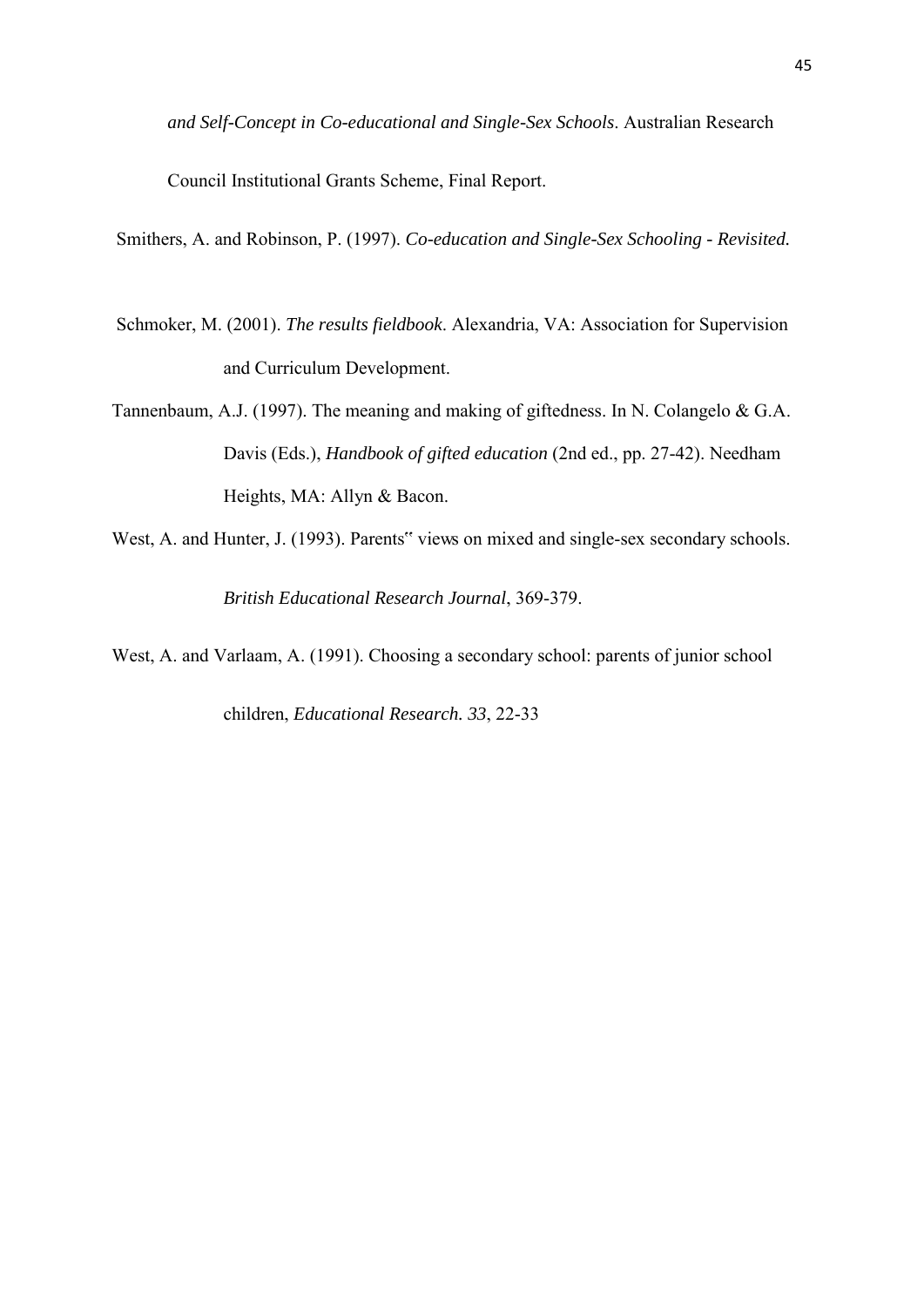## APPENDIX

## **Appendix 1: Cover Letter for participants**

Dear Participant,

This study is interested in how student"s school type affects his/her self-esteem, self-efficacy and academic expectations.

Please take the time to answer the questions. There is no right or wrong answer and complete anonymity is guaranteed. Your questionnaire answers will be merged with others, your answers cannot be traced back to you, and you don"t need to give your name or identification details. You have the right to withdraw at any stage during the completion of the survey.

It may take about 10 minutes to complete the questionnaire, just work through the questions and indicate in each case the extent to which you feel about each of the statements.

Thanks for your time and interest in the survey.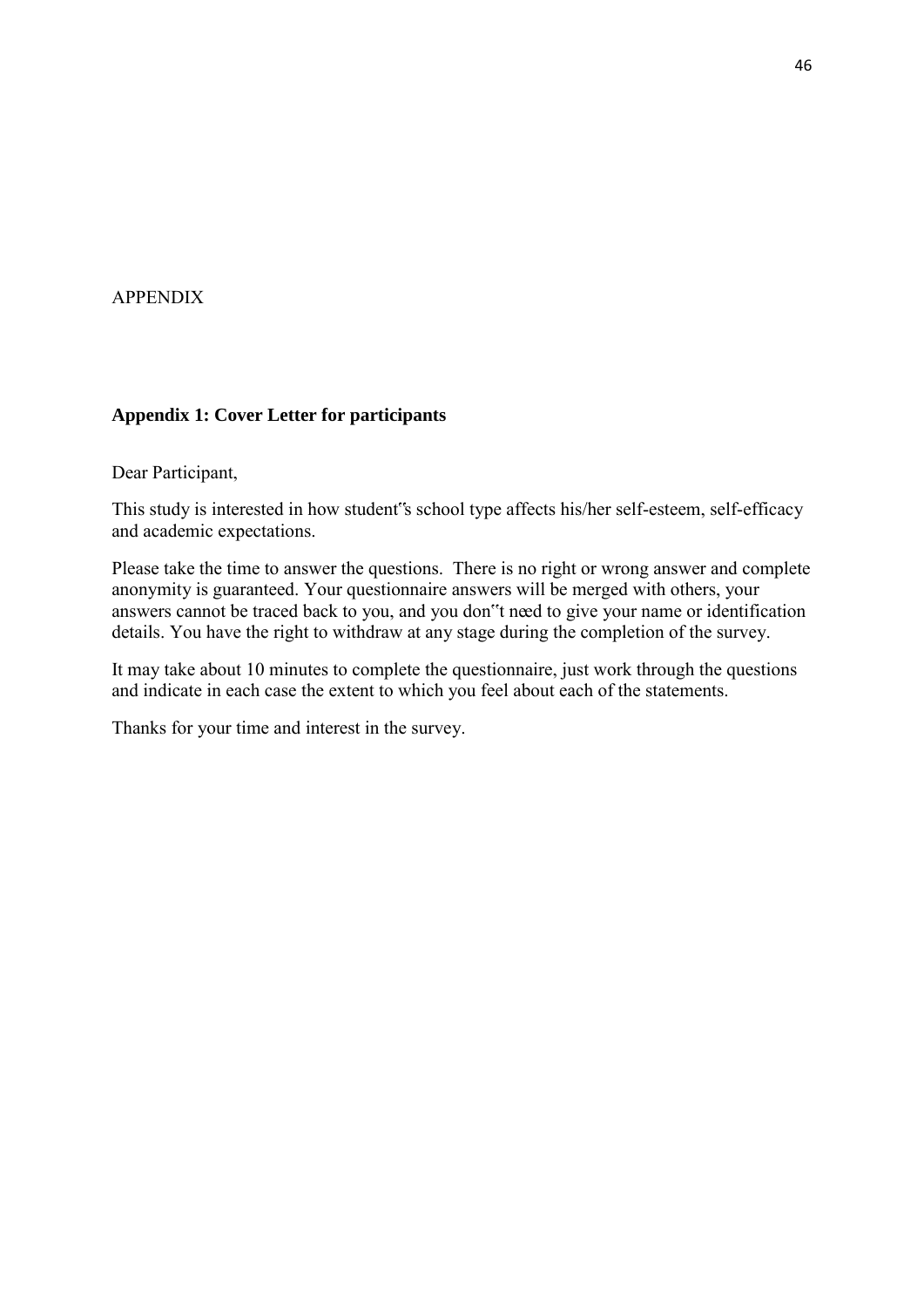**APPENDIX 2: Demographic Form** 

No. \_\_\_\_\_\_\_\_\_\_\_\_\_\_\_\_\_\_

Please fill out the following details. Anonymity is guaranteed. Your questionnaire answer will be merged with others and no one will be able to trace your answer back to you, and you will not be asked to give your name or identification details. You have the right to withdraw at any stage during the completion of this survey.

| Age               |                                                       |                      |
|-------------------|-------------------------------------------------------|----------------------|
| Sex (please tick) |                                                       |                      |
| Male              |                                                       |                      |
| Female            |                                                       |                      |
|                   | Which type of school did you attend (please tick one) |                      |
|                   |                                                       | Single sex school    |
|                   |                                                       | Coeducation          |
|                   |                                                       | Others (please list) |
|                   |                                                       |                      |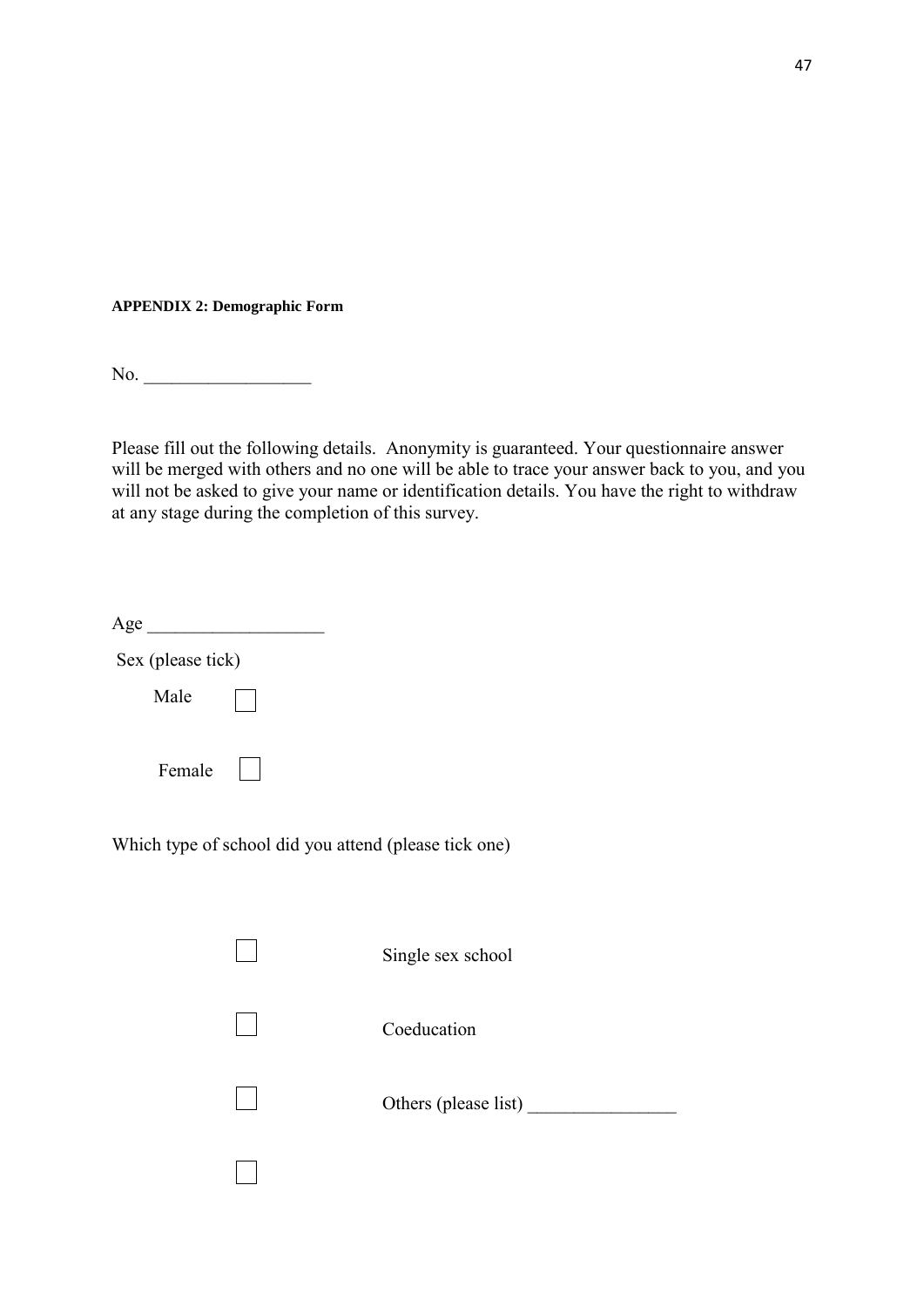None

# **Appendix 3: Self-Efficacy Questionnaire**

Please read the sentences below and select an answer for each statement which indicates how much the statement applies to yourself.

# 1 = **Not at all true**  $2 =$  **Hardly true**  $3 =$  **Moderately true**  $4 =$  **Exactly true**

| 1                       | I can always manage to solve difficult problems if I try hard enough.                    |  |
|-------------------------|------------------------------------------------------------------------------------------|--|
| $\overline{2}$          | If someone opposes me, I can find the means and ways to get what I want.                 |  |
| $\overline{\mathbf{3}}$ | It is easy for me to stick to my aims and accomplish my goals.                           |  |
| 4                       | I am confident that I could deal efficiently with unexpected events.                     |  |
| 5                       | Thanks to my resourcefulness, I know how to handle unforeseen situations.                |  |
| 6                       | I can solve most problems if I invest the necessary effort.                              |  |
| 7                       | I can remain calm when facing difficulties because I can rely on my coping<br>abilities. |  |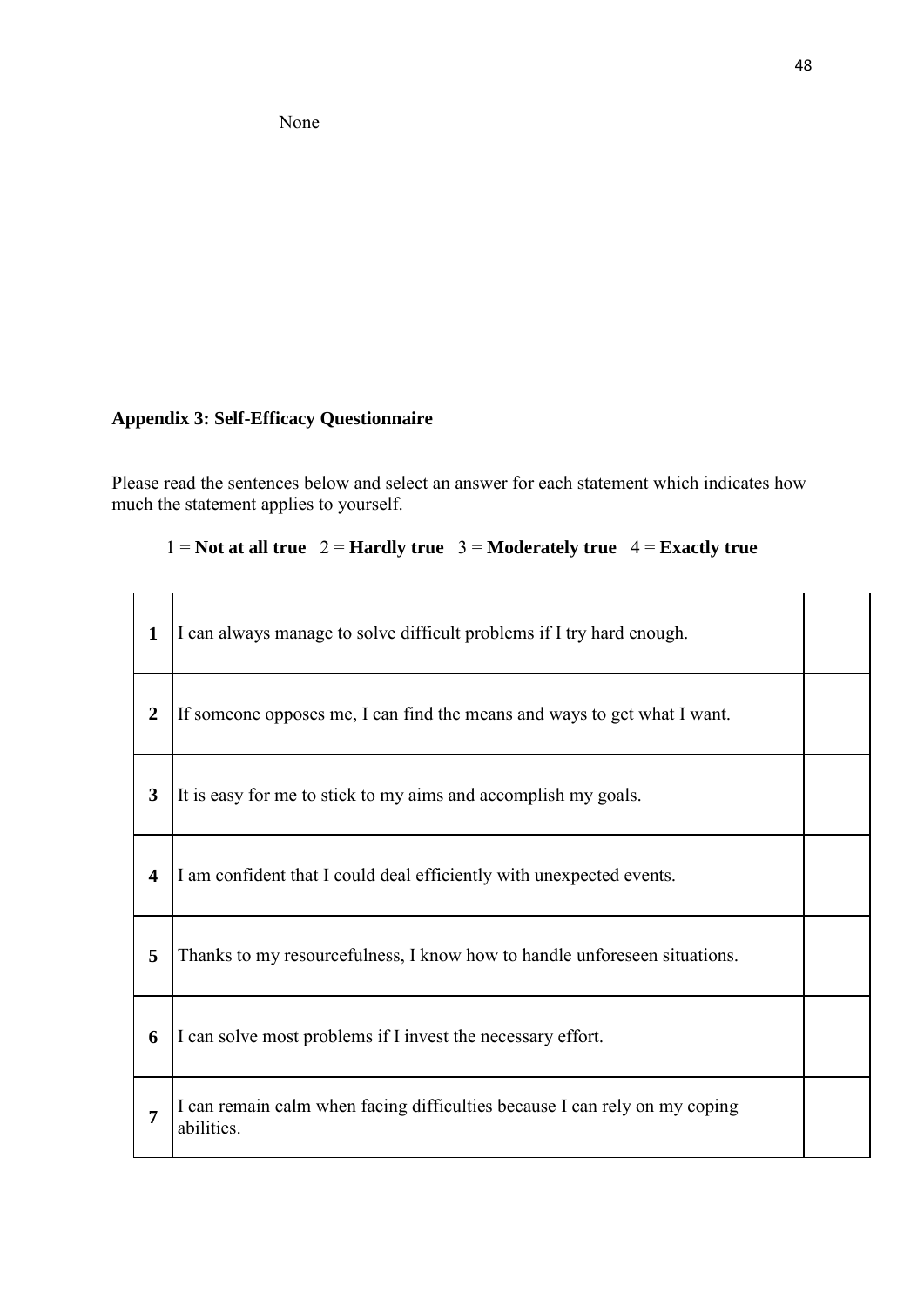| 8  | When I am confronted with a problem, I can usually find several solutions. |  |
|----|----------------------------------------------------------------------------|--|
| 9  | If I am in trouble, I can usually think of a solution.                     |  |
| 10 | I can usually handle whatever comes my way.                                |  |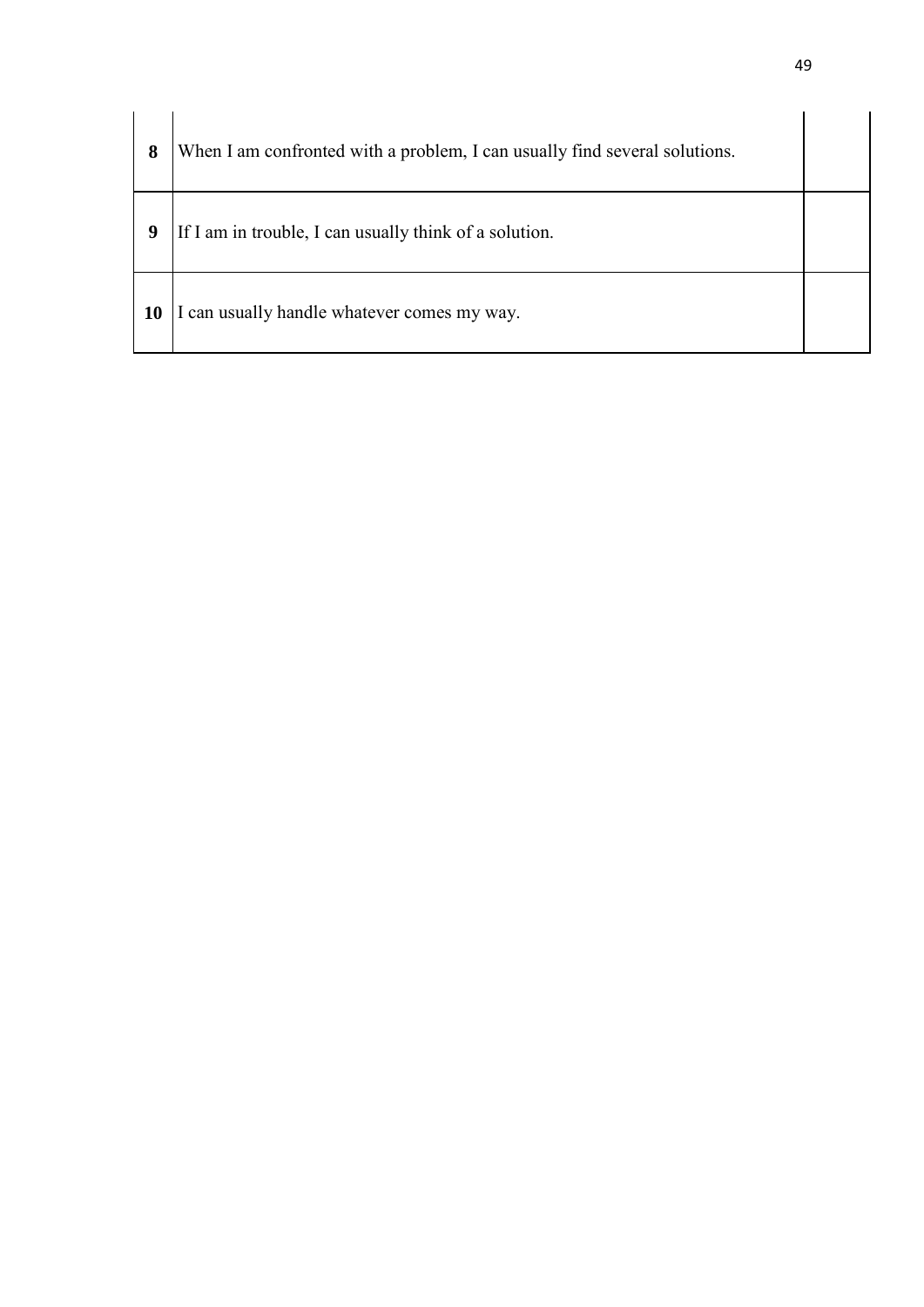Below is a list of statements dealing with your general feelings about yourself.

| If you <i>strongly agree</i> with the statement                       | circle SA.        |
|-----------------------------------------------------------------------|-------------------|
| If you <i>agree</i> with the statement                                | circle A.         |
| If you <i>disagree</i> with the statement                             | circle <b>D</b> . |
| If you <i>strongly disagree</i> with the statement circle <b>SD</b> . |                   |

| 1.  | On the whole, I am satisfied with myself.                                      | <b>SA</b> | $\mathbf{A}$ | D | <b>SD</b> |
|-----|--------------------------------------------------------------------------------|-----------|--------------|---|-----------|
| 2.  | At times, I think I am no good at all.                                         | <b>SA</b> | $\mathbf{A}$ | D | <b>SD</b> |
| 3.  | I feel that I have a number of good qualities.                                 | <b>SA</b> | $\mathbf{A}$ | D | <b>SD</b> |
| 4.  | I am able to do things as well as most other<br>people.                        | <b>SA</b> | $\mathbf{A}$ | D | <b>SD</b> |
| 5.  | I feel I do not have much to be proud of.                                      | <b>SA</b> | $\mathbf{A}$ | D | <b>SD</b> |
| 6.  | I certainly feel useless at times.                                             | <b>SA</b> | $\mathbf{A}$ | D | <b>SD</b> |
| 7.  | I feel that I''m a person of worth, at least on an<br>equal plane with others. | <b>SA</b> | $\mathbf{A}$ | D | <b>SD</b> |
| 8.  | I wish I could have more respect for myself.                                   | <b>SA</b> | $\mathbf{A}$ | D | <b>SD</b> |
| 9.  | All in all, I am inclined to feel that I am a<br>failure.                      | <b>SA</b> | $\mathbf{A}$ | D | <b>SD</b> |
| 10. | I take a positive attitude toward myself.                                      | <b>SA</b> | $\mathbf{A}$ | D | <b>SD</b> |